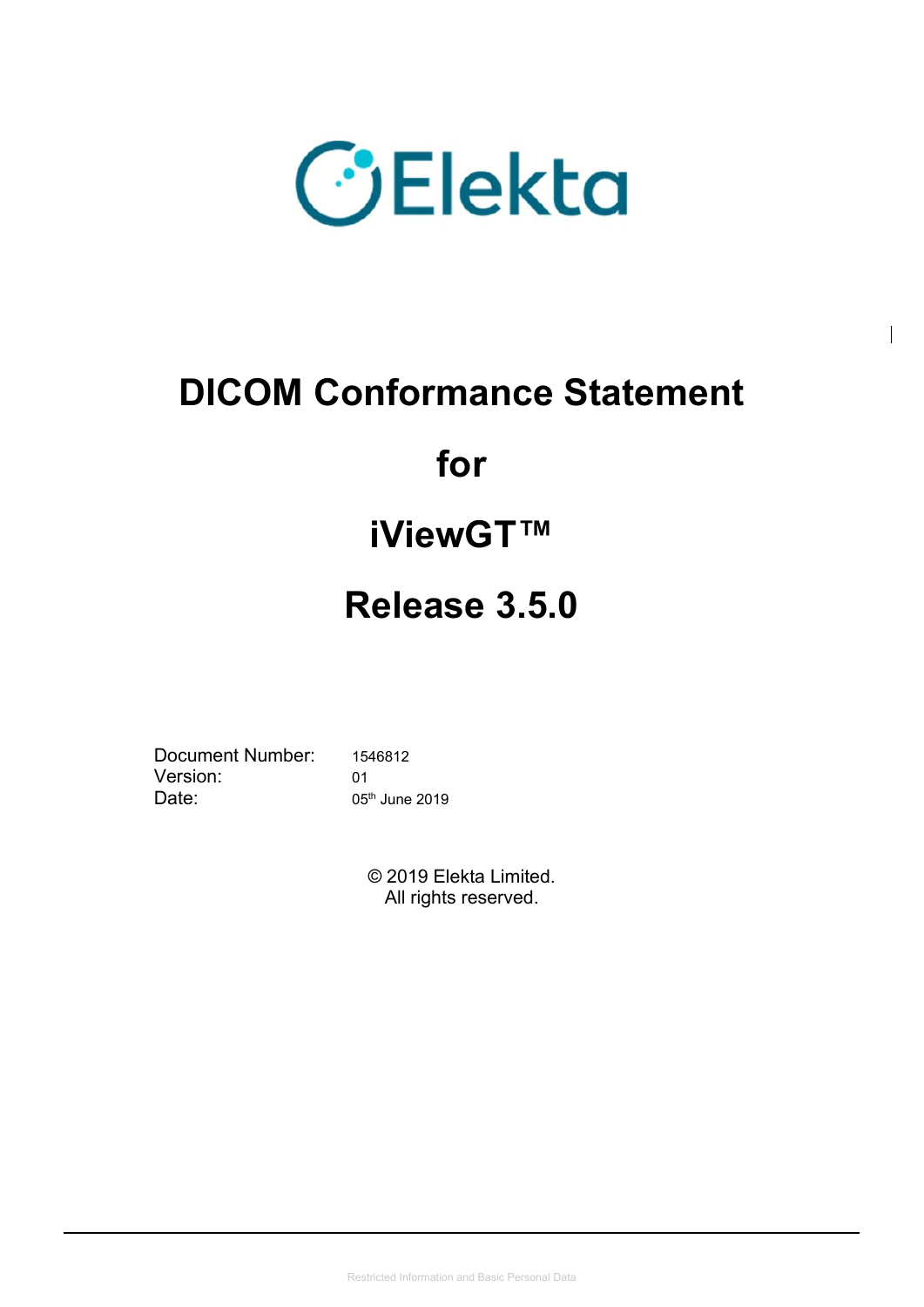### **Issued By:**

Elekta Limited Linac House Fleming Way **CRAWLEY** West Sussex RH10 9RR United Kingdom

Tel: +44 (0)1293 544422 Fax: +44 (0)1293 654321 http://www.elekta.com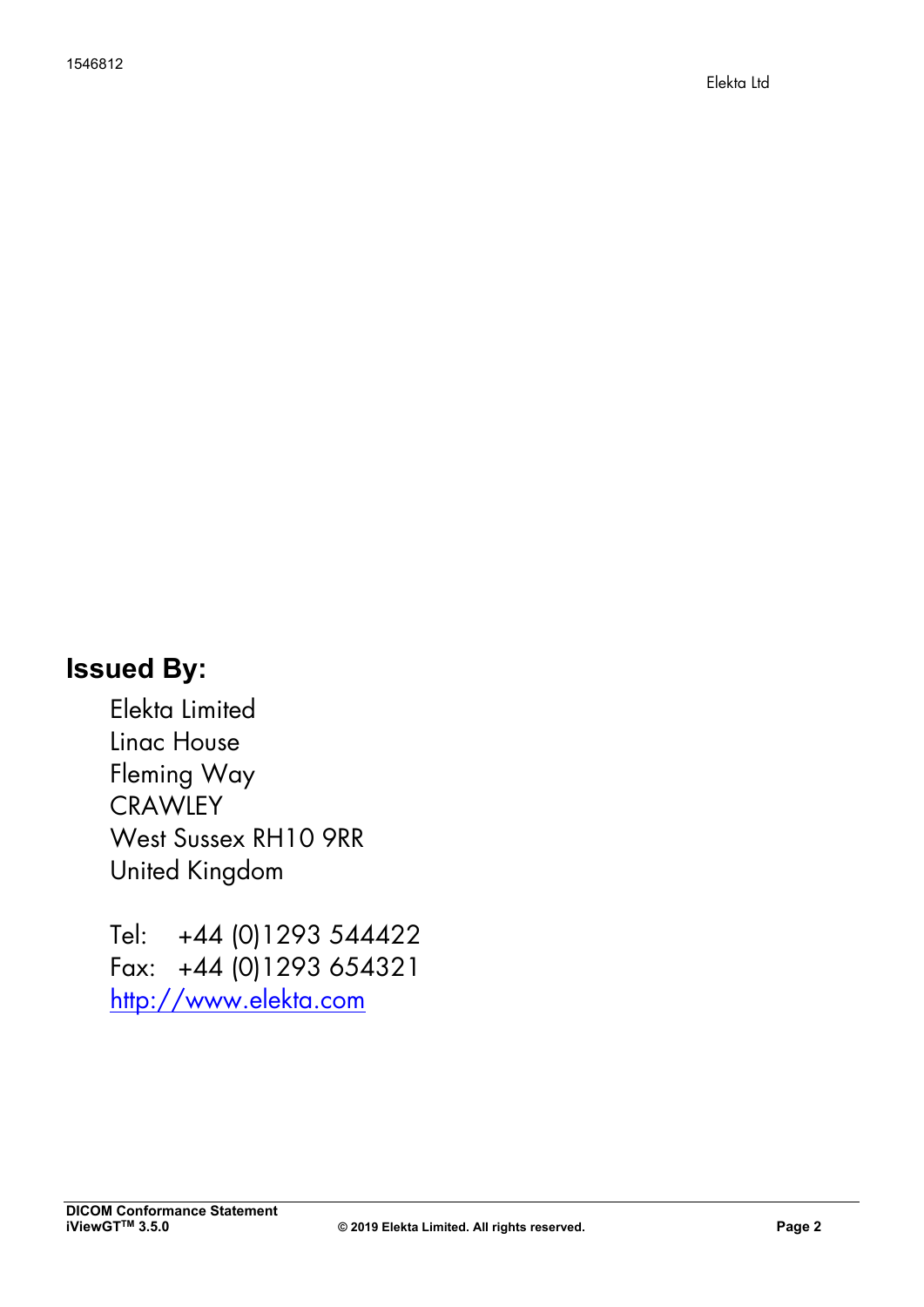## **CONTENTS**

| 1                                      |  |
|----------------------------------------|--|
| 1.1<br>1.2<br>1.3<br>1.4<br>1.5<br>1.6 |  |
| $\mathbf{2}$                           |  |
| 2.1<br>2.2<br>2.3                      |  |
|                                        |  |
| 3.1<br>3.1.1<br>3.1.2<br>3.1.3         |  |
| $\overline{4}$                         |  |
| 4.1                                    |  |
| 4.2<br>4.3                             |  |
| 5                                      |  |
| 6                                      |  |
| 6.1                                    |  |
| 6.1.1                                  |  |
| 6.1.2                                  |  |
| 6.2                                    |  |
| 7                                      |  |
| <b>APPENDIX A</b>                      |  |
| A.1                                    |  |
| A.2                                    |  |
| <b>APPENDIX B</b>                      |  |
| B.1                                    |  |
| B.2                                    |  |
| <b>APPENDIX C</b>                      |  |
| C.1                                    |  |
| <b>APPENDIX D</b>                      |  |
| D.1                                    |  |
|                                        |  |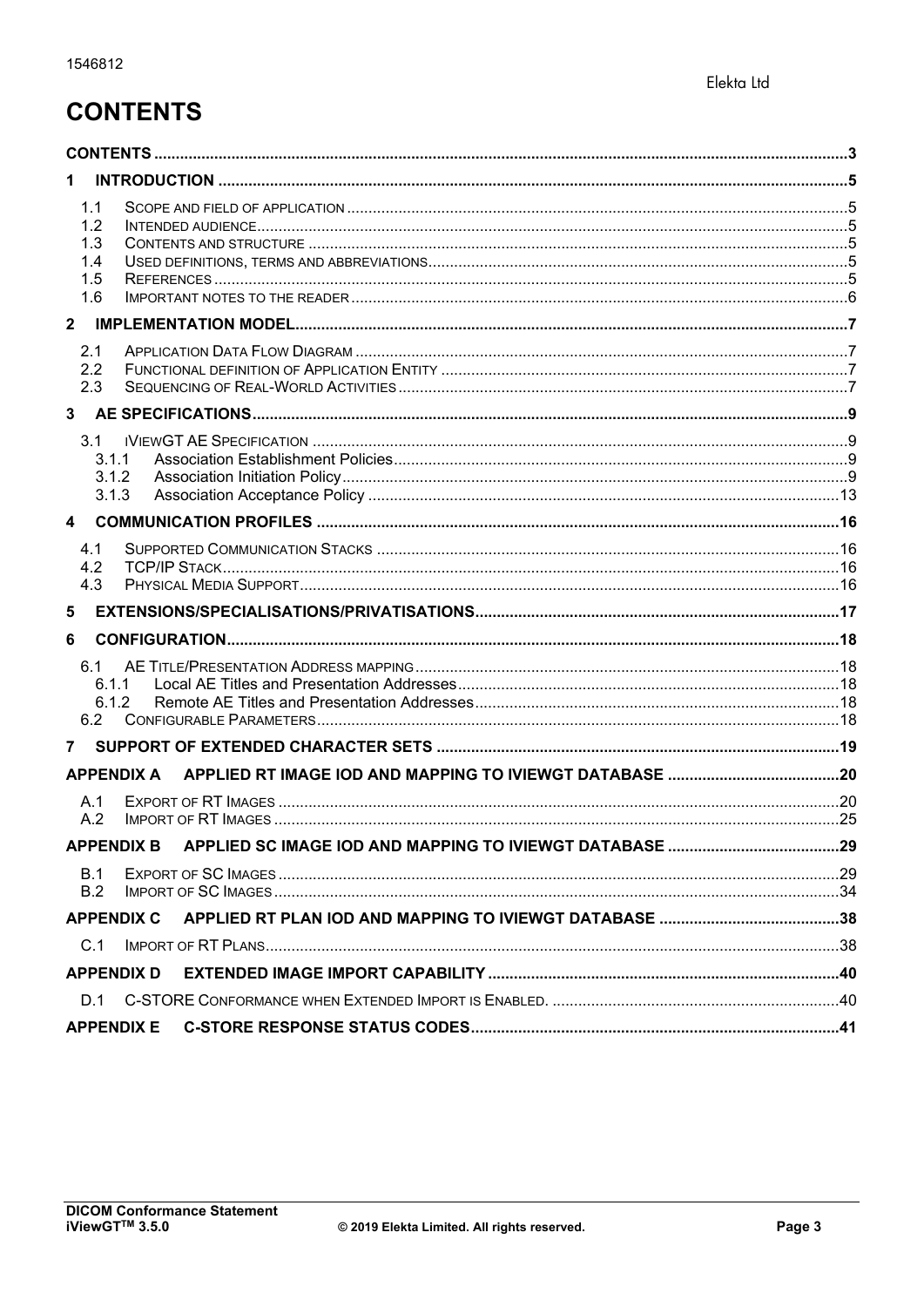### **LIST OF TABLES**

| Table 1              |                                                                                        |  |
|----------------------|----------------------------------------------------------------------------------------|--|
| Table 2              |                                                                                        |  |
| Table 3              |                                                                                        |  |
| Table 4              |                                                                                        |  |
| Table 5              |                                                                                        |  |
| Table 6              |                                                                                        |  |
| Table 7              |                                                                                        |  |
| Table 8              |                                                                                        |  |
| Table 9              |                                                                                        |  |
| Table 10             |                                                                                        |  |
| Table 11             | Acceptable Presentation Contexts for Image Storage (Extended Import Option Enabled) 14 |  |
| Table 12             |                                                                                        |  |
| Table 13<br>Table 14 |                                                                                        |  |
|                      |                                                                                        |  |
| Table 15<br>Table 16 |                                                                                        |  |
| Table 17             |                                                                                        |  |
| Table 18             |                                                                                        |  |
| Table 19             |                                                                                        |  |
|                      |                                                                                        |  |
| Table 20             |                                                                                        |  |
| Table 21<br>Table 22 |                                                                                        |  |
| Table 23             |                                                                                        |  |
| Table 24             |                                                                                        |  |
| Table 25             |                                                                                        |  |
| Table 26             |                                                                                        |  |
| Table 27             |                                                                                        |  |
| Table 28             |                                                                                        |  |
| Table 29             |                                                                                        |  |
| Table 30             |                                                                                        |  |
| Table 31             |                                                                                        |  |
| Table 32             |                                                                                        |  |
| Table 33             |                                                                                        |  |
| Table 34             |                                                                                        |  |
| Table 35             |                                                                                        |  |
| Table 36             |                                                                                        |  |
| Table 37             |                                                                                        |  |
| Table 38             |                                                                                        |  |
| Table 39             |                                                                                        |  |
| Table 40             |                                                                                        |  |
| Table 41             |                                                                                        |  |
| Table 42             |                                                                                        |  |
| Table 43             |                                                                                        |  |
| Table 44             |                                                                                        |  |
| Table 45             |                                                                                        |  |
| Table 46             |                                                                                        |  |
| Table 47             |                                                                                        |  |
| Table 48             |                                                                                        |  |
| Table 49             |                                                                                        |  |
| Table 50             |                                                                                        |  |
| Table 51             |                                                                                        |  |
| Table 52             |                                                                                        |  |
| Table 53             | Additional SOP Classes supported by iViewGT as SCP (Extended Import Option Enabled)40  |  |
| Table 54             |                                                                                        |  |
| Table 55             |                                                                                        |  |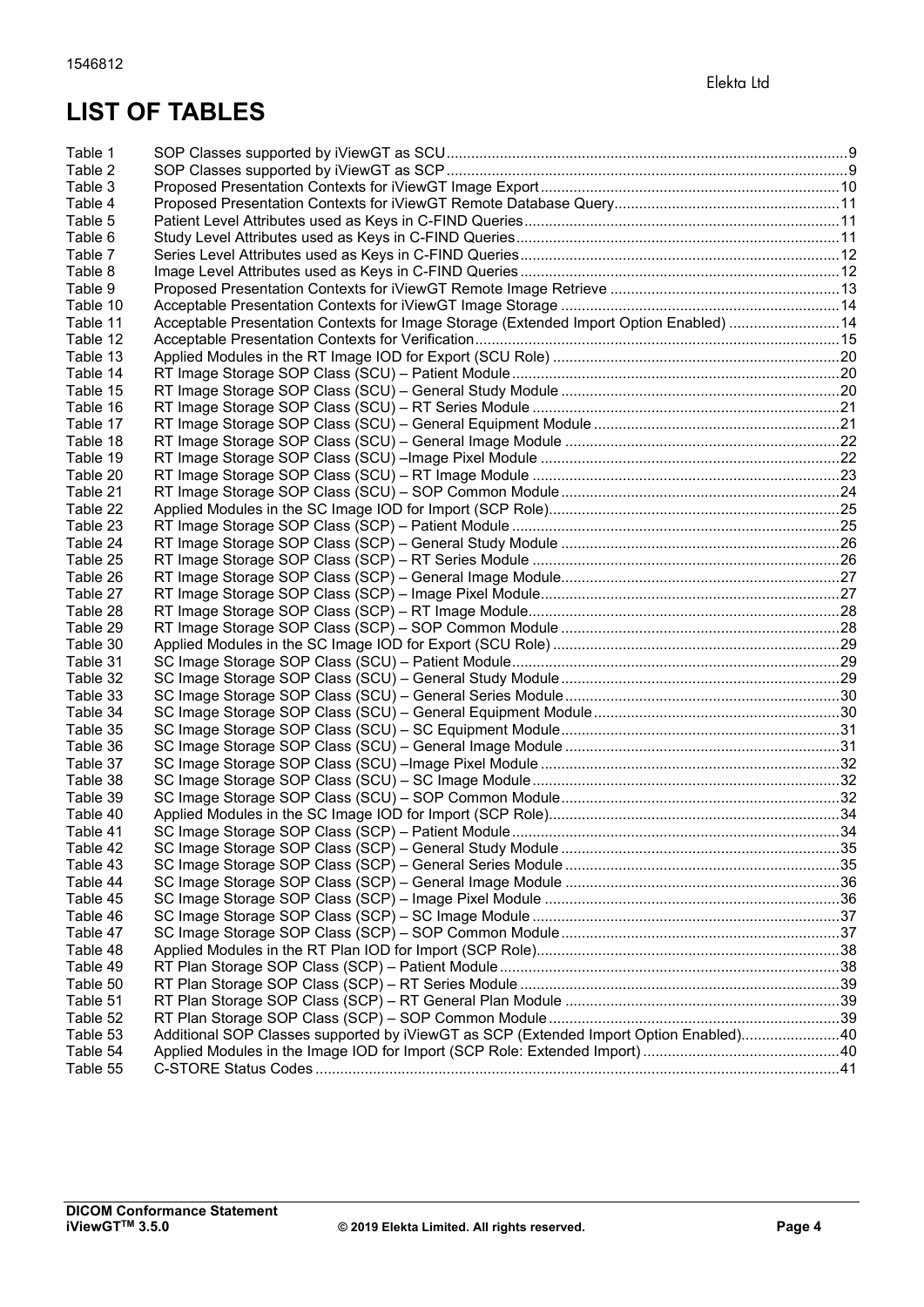This chapter provides general information about the purpose, scope and contents of this Conformance Statement.

#### **1.1 Scope and field of application**

The scope of this DICOM Conformance Statement is to facilitate data exchange with equipment of Elekta Limited. This document specifies the compliance to the DICOM standard (formally called the NEMA PS 3.X-1993 standards). It contains a short description of the applications involved and provides technical information about the data exchange capabilities of the equipment. The main elements describing these capabilities are the supported DICOM Service Object Pair (SOP) Classes, Roles, Information Object Definitions (IOD) and Transfer Syntax's.

The field of application is the integration of the Elekta Limited equipment into an environment of medical devices.

This Conformance Statement should be read in conjunction with the DICOM standard and its addenda.

#### **1.2 Intended audience**

This Conformance Statement is intended for:

- (potential) customers,
- system integrators of medical equipment,
- marketing staff interested in system functionality,
- software designers implementing DICOM interfaces

It is assumed that the reader is familiar with the DICOM standard.

#### **1.3 Contents and structure**

The DICOM Conformance Statement is contained in chapter 2 through 7 and follows the contents and structuring requirements of DICOM PS 3.2-1993 Additionally, the chapters following 7 specify the details of the applied IODs.

#### **1.4 Used definitions, terms and abbreviations**

- DICOM definitions, terms and abbreviations are used throughout this Conformance Statement. For a description of these, see NEMA PS 3.3-1993 and PS 3.4-1994.
- The word Elekta in this document refers to Elekta Limited.
- The word iViewGT in this document refers to the Elekta Limited iViewGT and iViewGT Portal Imaging Systems Release 3.5.0
- The term "local database" in this document is used to refer to an iViewGT database accessed directly by the local iViewGT application software (irrespective of whether the database itself is physically stored on the local machine or on another network server).
- The term "remote database" in this document is used to refer to a database accessed using the DICOM protocol.

### **1.5 References**

[DICOM PS 3 2006]

The Digital Imaging and Communications in Medicine (DICOM) standard: NEMA PS 3.X (X refers to the part 1 - 13) and Supplements. National Electrical Manufacturers Association (NEMA) Publication Sales 1300 N. 17th Street, Suite 1847 Rosslyn, Va. 22209, United States of America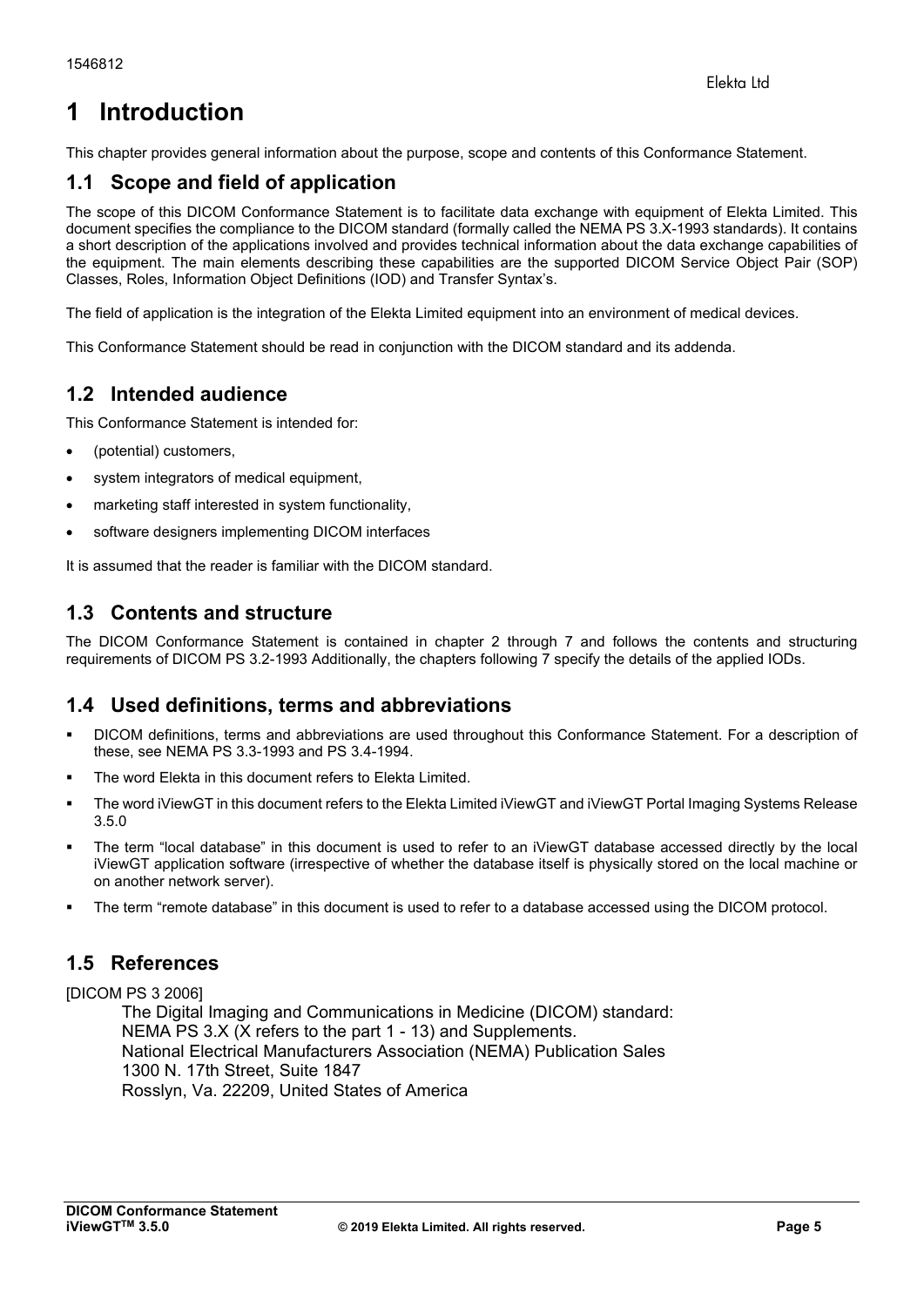#### **1.6 Important notes to the reader**

This Conformance Statement by itself does not guarantee successful interoperability of Elekta equipment with non-Elekta equipment. The user (or user's agent) should be aware of the following issues:

#### **Scope**

The goal of DICOM is to facilitate inter-connectivity rather than interoperability. Interoperability refers to the ability of application functions, distributed over two or more systems, to work successfully together. The integration of medical devices into a networked environment may require application functions that are not specified within the scope of DICOM. Consequently, using only the information provided by this Conformance Statement does not guarantee interoperability of Elekta equipment with non-Elekta equipment. It is the user's responsibility to analyse thoroughly the application requirements and to specify a solution that integrates Elekta equipment with non-Elekta equipment.

#### **Validation**

Elekta equipment has been carefully tested to assure that the actual implementation of the DICOM interface corresponds with this Conformance Statement. Where Elekta equipment is linked to non-Elekta equipment, the first step is to compare the relevant Conformance Statements. If the Conformance Statements indicate that successful information exchange should be possible, additional validation tests will be necessary to ensure the functionality, performance, accuracy and stability of image and image related data. It is the responsibility of the user (or user's agent) to specify the appropriate test suite and to carry out the additional validation tests.

#### **New versions of the DICOM Standard**

The DICOM Standard will evolve in future to meet the user's growing requirements and to incorporate new features and technologies. Elekta is actively involved in this evolution and plans to adapt its equipment to future versions of the DICOM Standard. In order to do so, Elekta reserves the right to make changes to its products or to discontinue its delivery. The user should ensure that any non-Elekta provider linking to Elekta equipment also adapts to future versions of the DICOM Standard. If not, the incorporation of DICOM enhancements into Elekta equipment may lead to loss of connectivity (in case of networking) and incompatibility (in case of media).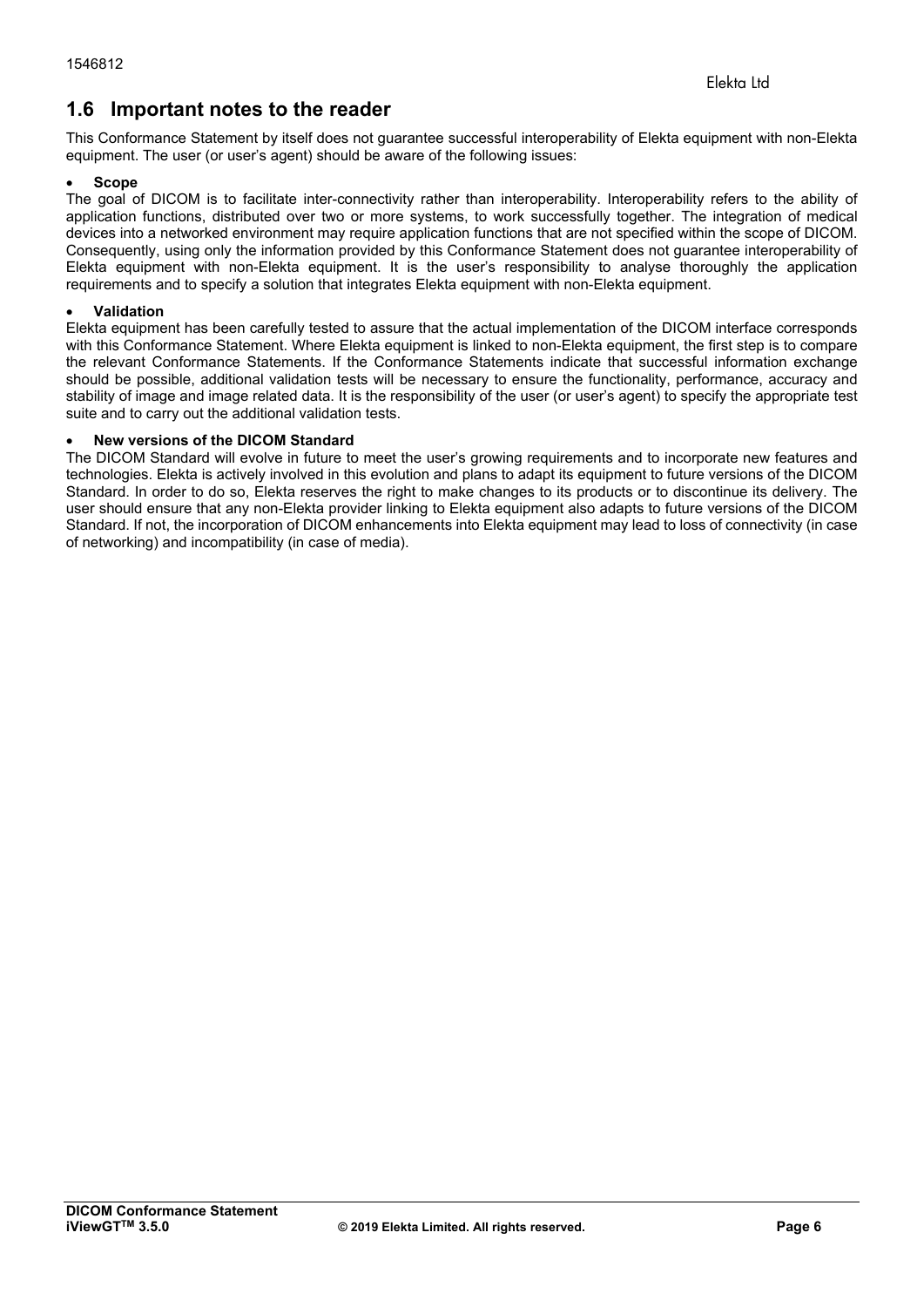### **2 Implementation Model**

The iViewGT system is an image capture system for use in generating radiotherapy portal images when attached to a Megavoltage X-ray therapy unit. It provides the following features:

- The application allows the operator to acquire portal images, which are then stored into a local database.
- The operator may copy images from a local database to remote databases.
- The operator may query remote databases and to retrieve selected remote images into a local database.
- The application receives images sent to it by remote applications and stores them into a local database.
- The application allows the operator, among other things, to view, analyse, process and print images stored in a local database.

The remote database access and image transfer functions are implemented using the DICOM query/retrieve and store services.

The viewing, analysis, processing and printing functions are primarily designed for images that have been acquired by the iViewGT system. When applied to images that are sent to iViewGT by means of DICOM, some of these functions may not perform optimally or may not be relevant.

### **2.1 Application Data Flow Diagram**

iViewGT behaves as a single Application Entity (AE). The related Implementation Model is shown in Figure 1.

### **2.2 Functional definition of Application Entity**

The iViewGT application entity acts as a Service Class User (SCU) of Query/Retrieve and Storage Service Classes, and as a Service Class Provider (SCP) of Verification and Storage Service Classes.

The Application Entity is active when the iViewGT system is switched on.

#### **2.3 Sequencing of Real-World Activities**

Not applicable.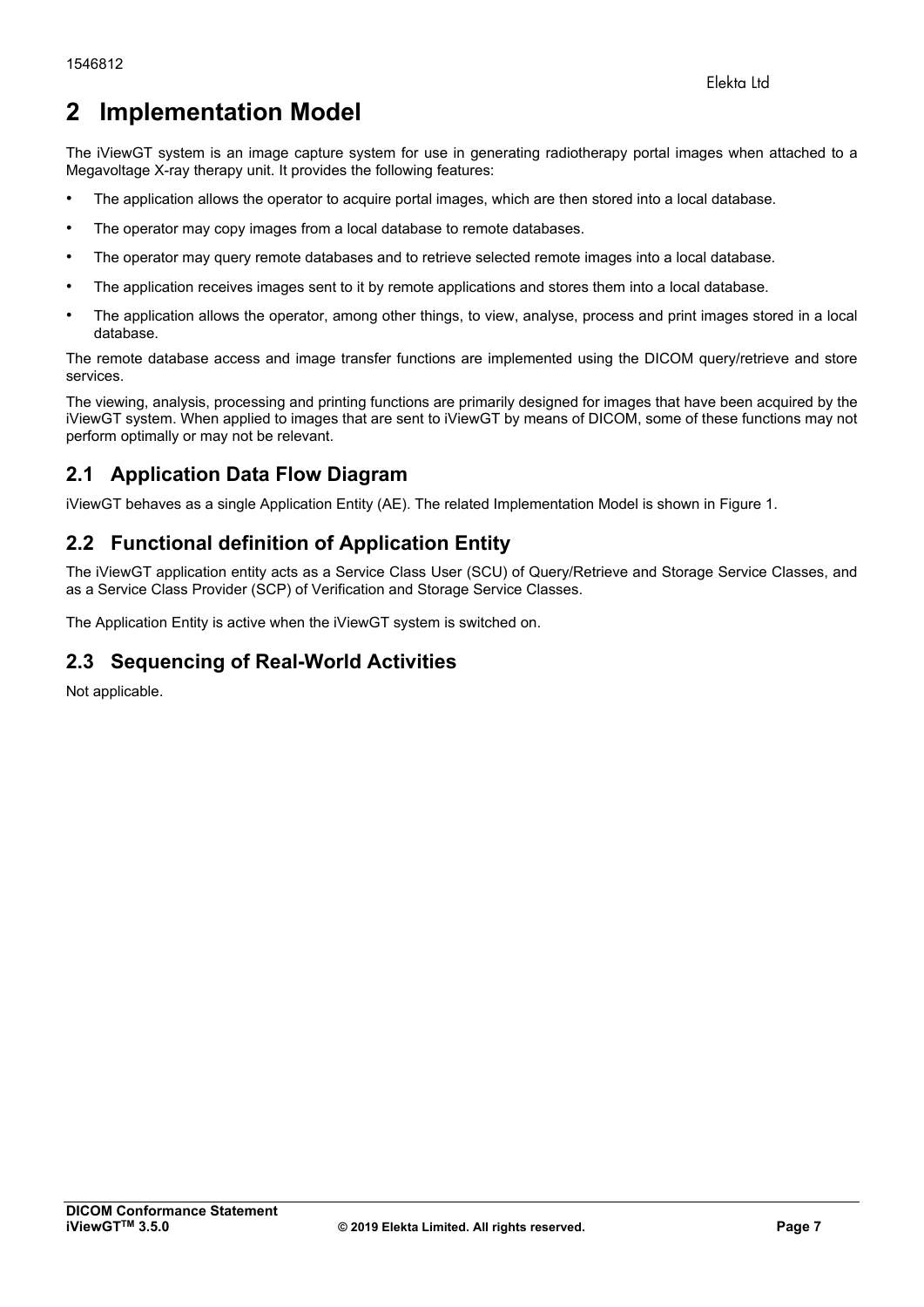```
 Elekta Ltd
```


**Figure 1 iViewGT Implementation Model**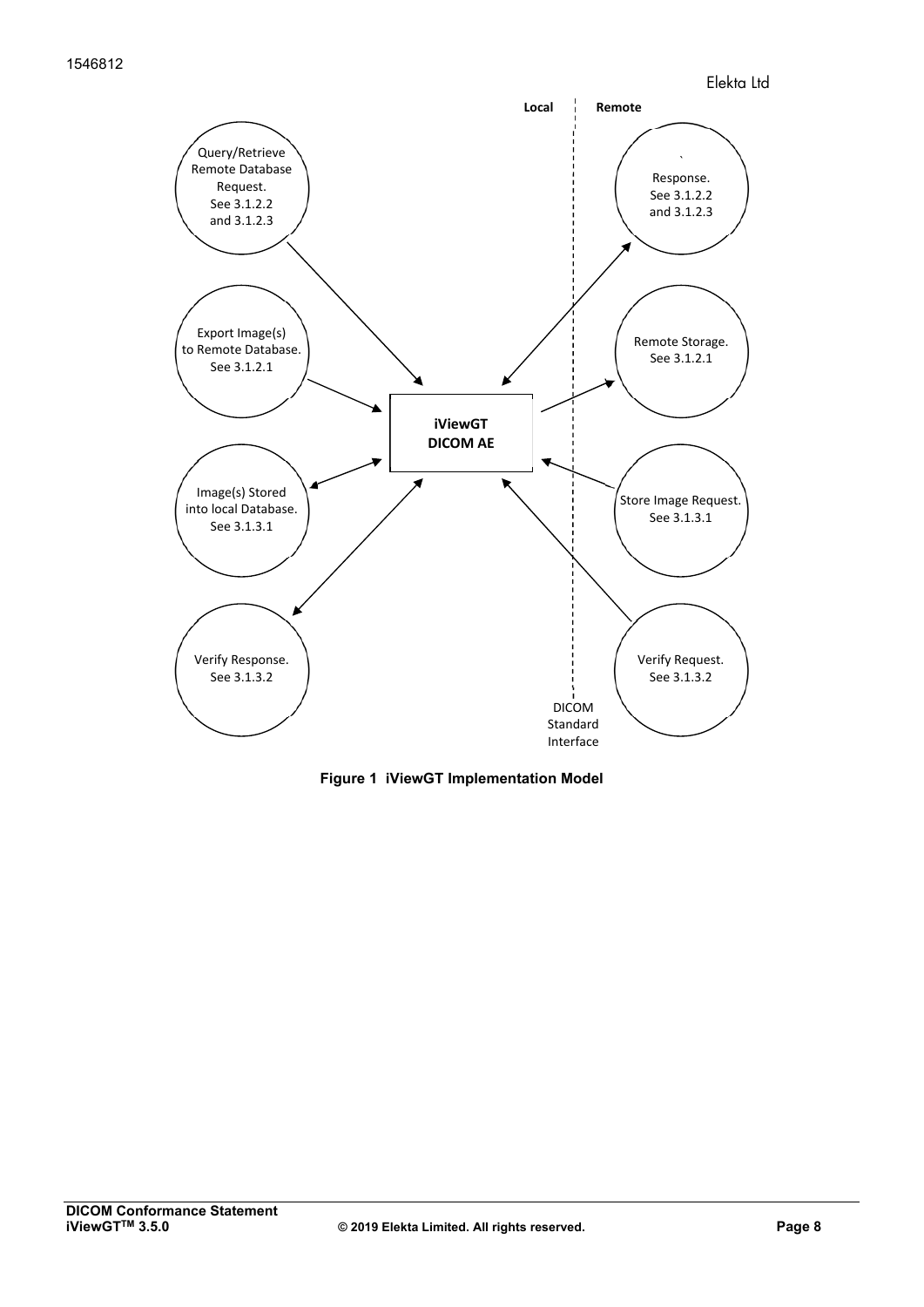### **3 AE Specifications**

### **3.1 iViewGT AE Specification**

The iViewGT Application Entity provides Standard Conformance to the following DICOM V3.0 SOP classes as an SCU:

| Table 1 SOP Classes supported by iViewGT as SCU |  |  |  |  |  |
|-------------------------------------------------|--|--|--|--|--|
|-------------------------------------------------|--|--|--|--|--|

| <b>SOP Class Name</b>                         | UID                           |
|-----------------------------------------------|-------------------------------|
| Patient Root Query/Retrieve Info Model - FIND | 1.2.840.10008.5.1.4.1.2.1.1   |
| Patient Root Query/Retrieve Info Model - MOVE | 1.2.840.10008.5.1.4.1.2.1.2   |
| SC Image Storage - STORE                      | 1.2.840.10008.5.1.4.1.1.7     |
| RT Image Storage - STORE                      | 1.2.840.10008.5.1.4.1.1.481.1 |

The iViewGT Application Entity provides Standard Conformance to the following DICOM V3.0 SOP classes as an SCP:

| Table 2 SOP Classes supported by iViewGT as SCP |  |  |
|-------------------------------------------------|--|--|
|                                                 |  |  |

| <b>SOP Class Name</b>    | UID                           |
|--------------------------|-------------------------------|
| SC Image Storage - STORE | 1.2.840.10008.5.1.4.1.1.7     |
| RT Image Storage – STORE | 1.2.840.10008.5.1.4.1.1.481.1 |
| RT Plan Storage          | 1.2.840.10008.5.1.4.1.1.481.5 |
| Verification             | 1.2.840.10008.1.1             |

### **3.1.1 Association Establishment Policies**

#### **3.1.1.1 General**

The maximum PDU size for iViewGT is configurable from a minimum of 1024 bytes to a maximum of 31000 bytes. (The default is  $16K = 16384$  bytes).

#### **3.1.1.2 Number of Associations**

iViewGT will only ever attempt to initiate one association at a time as a result of local activities. The number of simultaneous pending associations supported by iViewGT as a Service Class Provider is configurable. The default is 5.

#### **3.1.1.3 Asynchronous Nature**

iViewGT does not support asynchronous operations and will not perform asynchronous window negotiation.

#### **3.1.1.4 Implementation Identifying Information**

| The Implementation Class UID is:    | 1.3.46.423632.122000.3.5.0 |
|-------------------------------------|----------------------------|
| The Implementation version name is: | iView $3.5.0$              |

### **3.1.2 Association Initiation Policy**

iViewGT initiates associations as a result of the following local real-world activities:

- The operator requests export of one or more images from the local database to a remote application (see section 3.1.2.1 below)
- The operator queries a remote database (see section 3.1.2.2 below)
- The operator requests retrieval of one or more images following querying of a remote database (see section 3.1.2.3 below)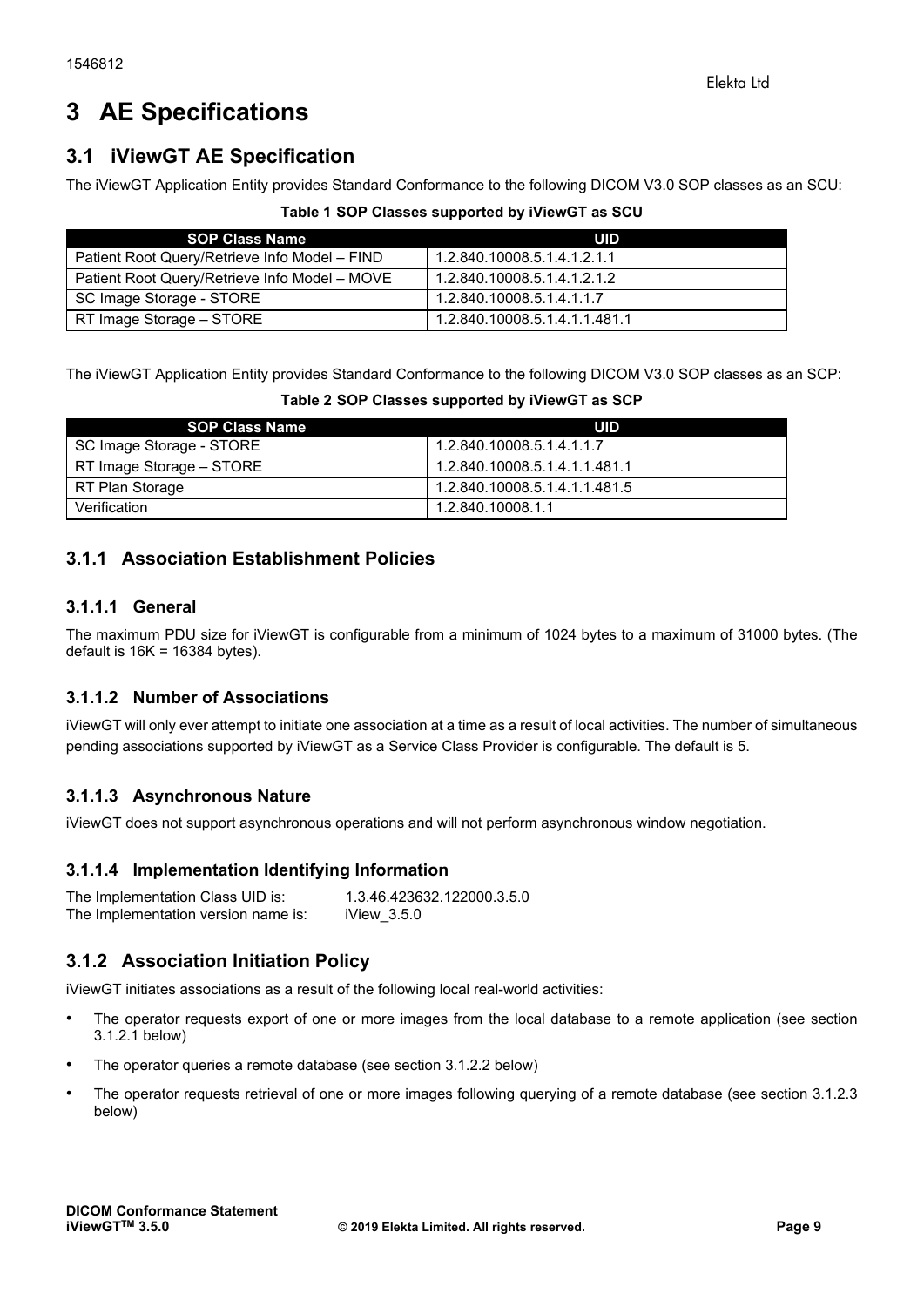#### **3.1.2.1 Export Image(s) from iViewGT to Remote Application**

#### **3.1.2.1.1 Associated Real World Activity**

The operator exports one or more images from the local iViewGT database to a remote application by means of the Export function (accessed via the iViewGT system user interface in Administrator Mode). After selecting the image(s) to be exported, and nominating the remote peer DICOM application entity, the operator confirms the image transfer request.

iViewGT initiates one association to the selected peer and uses it to send the selected image(s) via C-STORE requests (and to receive the associated C-STORE Responses).

The association is released by iViewGT after successful transfer of the image(s), or, in the event of transfer errors, when iViewGT determines that too many errors have occurred.

#### **3.1.2.1.2 Proposed Presentation Contexts**

iViewGT will propose the following presentation contexts:

#### **Table 3 Proposed Presentation Contexts for iViewGT Image Export**

| <b>Presentation Context Table</b> |                               |                                  |                     |      |             |
|-----------------------------------|-------------------------------|----------------------------------|---------------------|------|-------------|
|                                   | <b>Abstract Syntax</b>        | <b>Transfer Syntax</b>           |                     | Role | Extended    |
| <b>Name</b>                       | <b>UID</b>                    | Name List                        | <b>UID List</b>     |      | Negotiation |
| SC Image<br>Storage               | 1.2.840.10008.5.1.4.1.1.7     | Implicit VR Little Endian        | 1.2.840.10008.1.2   | SCU  | None        |
|                                   |                               | <b>Explicit VR Little Endian</b> | 1.2.840.10008.1.2.1 | SCU  | None        |
|                                   |                               | <b>Explicit VR Big Endian</b>    | 1.2.840.10008.1.2.2 | SCU  | None        |
| RT Image<br>Storage               | 1.2.840.10008.5.1.4.1.1.481.1 | Implicit VR Little Endian        | 1.2.840.10008.1.2   | SCU  | None        |
|                                   |                               | <b>Explicit VR Little Endian</b> | 1.2.840.10008.1.2.1 | SCU  | None        |
|                                   |                               | Explicit VR Big Endian           | 1.2.840.10008.1.2.2 | SCU  | None        |

#### **3.1.2.1.3 C-STORE SCU Conformance**

While iViewGT is busy sending images to a SCP, the Busy status is displayed on the console and the user interface allows no interaction.

iViewGT has the following behaviour upon successful and unsuccessful transfer of images:

• Success (return status 0000)

The user is notified of progress during transfer and normal control is returned upon completion of all transfers.

• Refused (return status A7xx) Error (return status A9xx or Cxxx) and Warning (return status B00x)

The user is notified that an (unspecified) error occurred whilst transferring an image. If the failure was specifically due to a Network error the user is additionally notified of this, and any outstanding transfers are cancelled immediately. For any other transfer failures, iViewGT will attempt to continue transferring any remaining images in the selected set. If more than 5 transfer failures are reported during any export request the user is notified that too many errors have occurred, and any further outstanding transfers are cancelled.

APPENDIX A lists the applied DICOM attributes in the Secondary Capture IOD that are sent by iViewGT, and the mapping between these DICOM attributes and the iViewGT local database fields.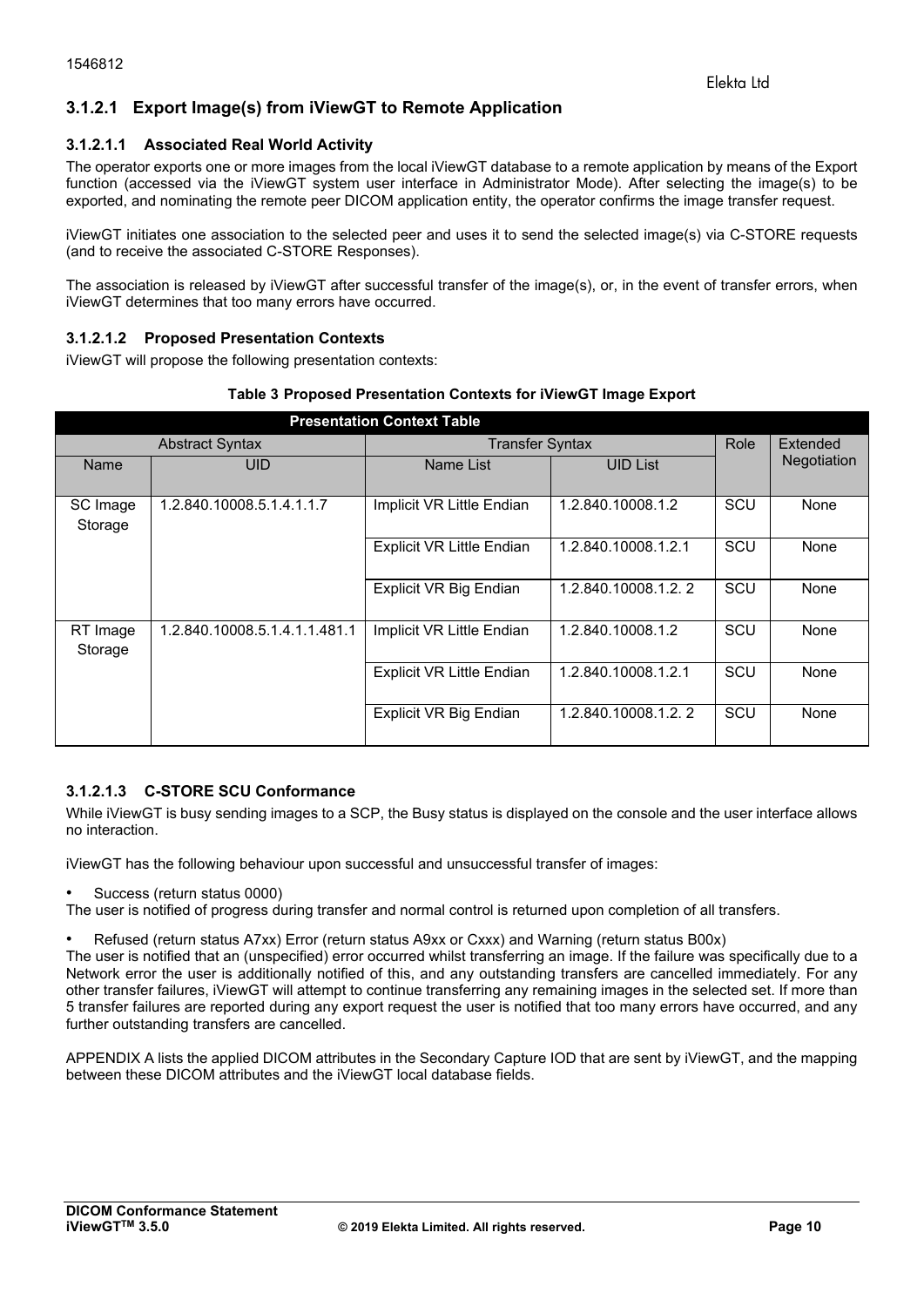#### **3.1.2.2 Query a Remote Database**

#### **3.1.2.2.1 Associated Real World Activity**

The operator queries a remote database by means of the Patient DICOM Import function (accessed via the iViewGT system user interface in Administrator Mode). The function permits the operator to browse the lists of patients held on remote applications and their corresponding Patient/Study/Series/Image hierarchies.

- Each time the operator selects a remote DICOM application and clicks on query button (using patient name and/or patient ID filter or not), iViewGT initiates an association to the selected entity and uses it to send a single C-FIND request for the list of patients available (or matching the filters condition) on the remote system (and to receive the associated C-FIND responses). The association is released immediately by iViewGT once all C-FIND responses have been received.
- Each time the operator selects a Patient, Study or Series from those presented as a result of a query, iViewGT initiates a new association to the selected entity. This is used to send a single C-FIND request at the Level of Patient, Study, Series for the list of Studies, Series or Images available respectively (and to receive the associated C-FIND responses). The association is released immediately by iViewGT once all C-FIND responses have been received.

#### **3.1.2.2.2 Proposed Presentation Contexts**

iViewGT will propose the following presentation contexts:

| Table 4 Proposed Presentation Contexts for iViewGT Remote Database Query |
|--------------------------------------------------------------------------|
|                                                                          |

| <b>Presentation Context Table</b> |                             |                                  |                     |      |             |
|-----------------------------------|-----------------------------|----------------------------------|---------------------|------|-------------|
|                                   | <b>Abstract Syntax</b>      | <b>Transfer Syntax</b>           |                     | Role | Extended    |
| Name                              | UID                         | Name List                        | <b>UID List</b>     |      | Negotiation |
| <b>Patient Root</b><br>Model      | 1.2.840.10008.5.1.4.1.2.1.1 | Implicit VR Little Endian        | 1.2.840.10008.1.2   | SCU  | None        |
| Query/Retrieve<br><b>FIND</b>     |                             | <b>Explicit VR Little Endian</b> | 1.2.840.10008.1.2.1 | SCU  | None        |
|                                   |                             | <b>Explicit VR Big Endian</b>    | 1.2.840.10008.1.2.2 | SCU  | None        |

#### **3.1.2.2.3 C-FIND SCU Conformance**

iViewGT generates queries containing optional keys and displays the corresponding attributes from C-FIND responses into the user interface. If the remote application does not support optional keys (determined by service status Pending FF01) iViewGT will silently ignore those attributes, displaying them as blank, and continue to receive responses.

The Required, Unique and Optional keys used in iViewGT queries at the respective levels are listed below:

#### **Table 5 Patient Level Attributes used as Keys in C-FIND Queries**

| <b>Description</b>   | Taq          | Type |
|----------------------|--------------|------|
| <b>Patients Name</b> | (0010, 0010) |      |
| Patient ID           | (0010, 0020) |      |
| Patient's Birth Date | (0010, 0030) |      |
| Patient's Sex        | (0010, 0040) |      |

#### **Table 6 Study Level Attributes used as Keys in C-FIND Queries**

| <b>Description</b> | Taq          | Type |
|--------------------|--------------|------|
| Study Instance UID | (0020, 000D) |      |
| Study ID           | (0020, 0010) |      |
| Study Date         | (0008, 0020) |      |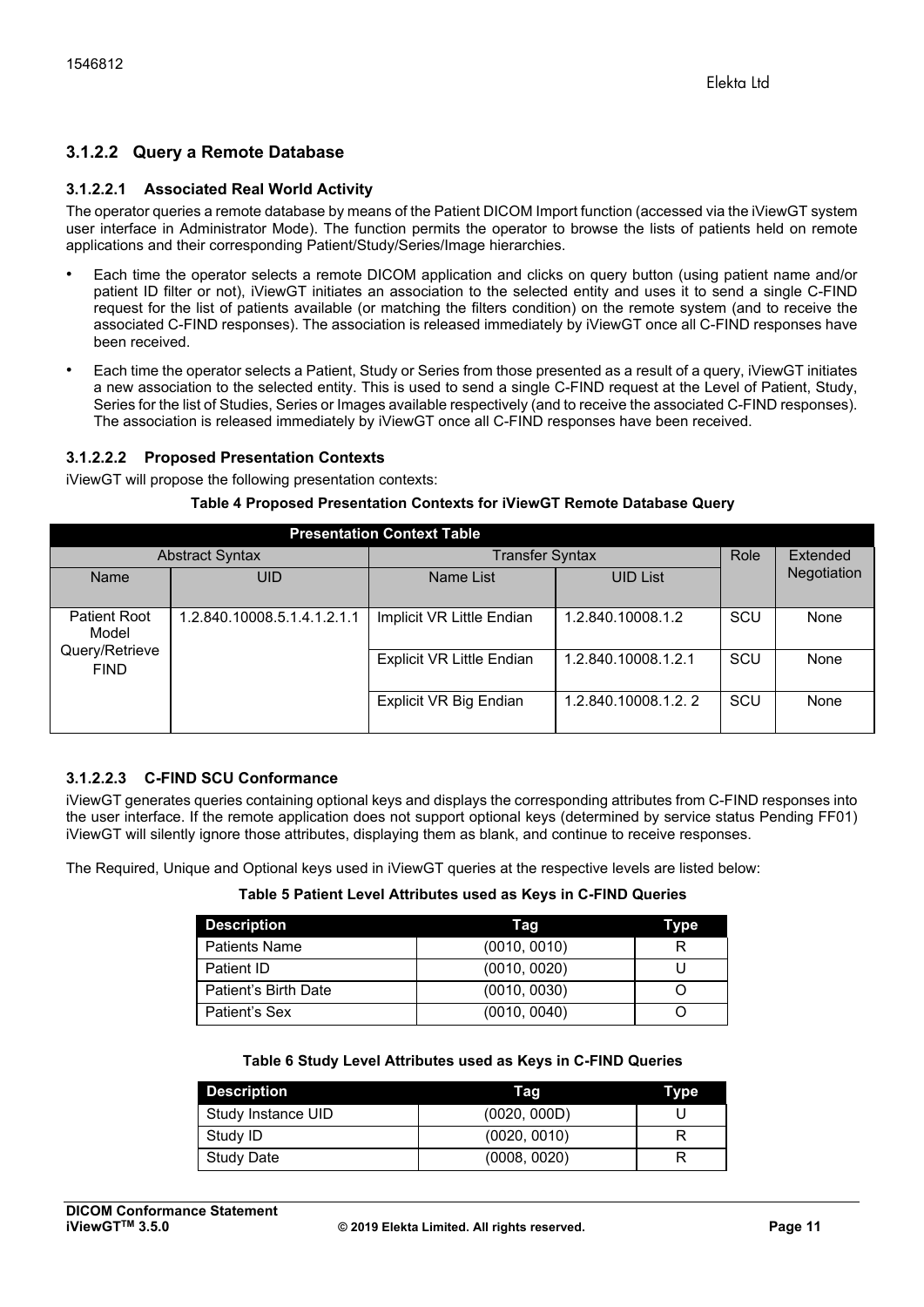| Study Time               | (0008, 0030) |  |
|--------------------------|--------------|--|
| <b>Accession Number</b>  | (0008, 0050) |  |
| <b>Study Description</b> | (0008, 1030) |  |

#### **Table 7 Series Level Attributes used as Keys in C-FIND Queries**

| <b>Description</b>  | Taq          | Type |
|---------------------|--------------|------|
| Modality            | (0008, 0060) | к    |
| Series Instance UID | (0020, 000E) |      |
| Series Number       | (0020, 0011) |      |
| Series Date         | (0008, 0021) |      |
| Series Time         | (0008, 0031) |      |

#### **Table 8 Image Level Attributes used as Keys in C-FIND Queries**

| <b>Description</b> | Tag          | Type |
|--------------------|--------------|------|
| Image Number       | (0008, 0013) | R    |
| SOP Instance UID   | (0008, 0018) |      |
| Image Date         | (0008, 0023) |      |
| Image Time         | (0008, 0033) |      |
| RT Plan date       | (300A,0006)  |      |
| RT Plan time       | (300A,0007)  |      |

#### **3.1.2.3 Retrieve Image(s) from a Remote Database**

#### **3.1.2.3.1 Associated Real World Activity**

The operator retrieves one or more images from a remote application by means of the Patient DICOM Import function, having first performed a query on the remote database (as described in section 3.1.2.2.1 above). After selecting the image(s) from a selected Series to be imported, the operator confirms the image transfer request.

iViewGT initiates one association to the selected peer and uses it to retrieve the selected image(s) via C-MOVE requests (and to receive the associated C-MOVE responses).

The association is released by iViewGT after successful transfer of the image(s), or, in the event of transfer errors, when iViewGT determines that too many errors have occurred.

#### **3.1.2.3.2 Proposed Presentation Contexts**

iViewGT will propose the following presentation contexts: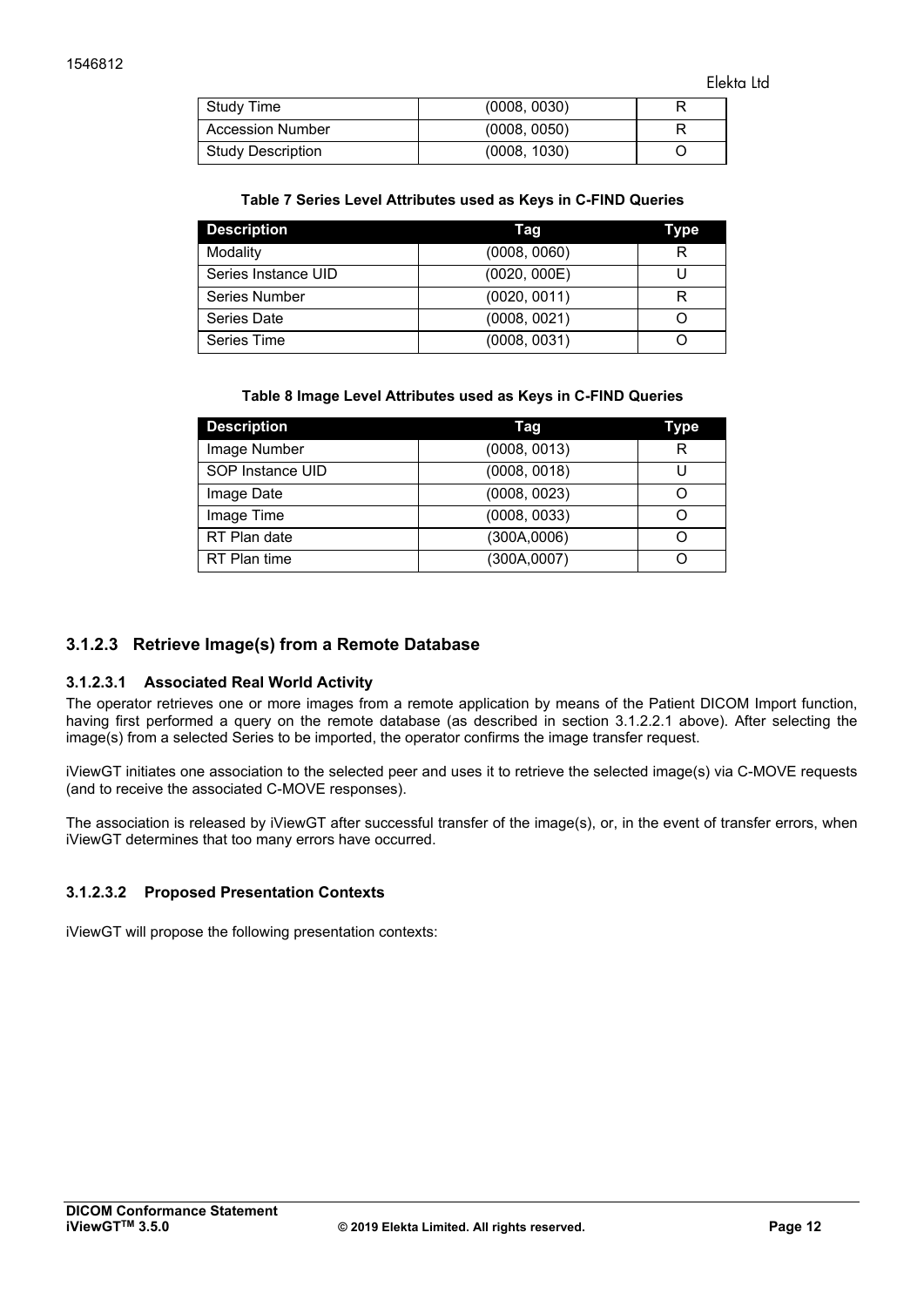#### **Table 9 Proposed Presentation Contexts for iViewGT Remote Image Retrieve**

|                               | <b>Presentation Context Table</b> |                                  |                     |            |             |  |  |
|-------------------------------|-----------------------------------|----------------------------------|---------------------|------------|-------------|--|--|
|                               | <b>Abstract Syntax</b>            | <b>Transfer Syntax</b>           |                     | Role       | Extended    |  |  |
| Name                          | UID                               | Name List                        | <b>UID List</b>     |            | Negotiation |  |  |
| <b>Patient Root</b><br>Model  | 1.2.840.10008.5.1.4.1.2.1.2       | Implicit VR Little Endian        | 1.2.840.10008.1.2   | SCU        | None        |  |  |
| Query/Retrieve<br><b>MOVE</b> |                                   | <b>Explicit VR Little Endian</b> | 1.2.840.10008.1.2.1 | SCU        | None        |  |  |
|                               |                                   | Explicit VR Big Endian           | 1.2.840.10008.1.2.2 | <b>SCU</b> | None        |  |  |

#### **3.1.2.3.3 C-MOVE SCU Conformance**

The iViewGT AE provides standard conformance.

C-MOVE requests are issued at the Image level for each image selected for retrieval.

#### **3.1.3 Association Acceptance Policy**

The iViewGT Application Entity accepts associations for the following purposes:

- To allow remote applications to store images into the local iViewGT database (see section 3.1.3.1 below)
- To allow remote applications to verify application level communication with iViewGT (see section 3.1.3.2 below)

iViewGT may accept association requests from remote stations depending on the iViewGT configuration:

- The Application Entity accepts requests from remote stations independent of the "calling AE title", i.e. a remote application does not need to be known by iViewGT.
- The Application Entity can be configured to either accept or reject association requests from applications that offer a wrong "called AE title", i.e. that incorrectly address the iViewGT AE. The iViewGT AE title is defined during configuration of the system (See Section 6.1.1). The default behaviour is to accept associations regardless of the called AE title offered.

#### **3.1.3.1 Store Images into iViewGT Local Database**

#### **3.1.3.1.1 Associated Real World Activity**

iViewGT accepts associations from remote systems that wish to send images for storage into a local iViewGT database.

#### **3.1.3.1.2 Presentation Context Table**

Any of the presentation contexts shown in Table 10 below are acceptable: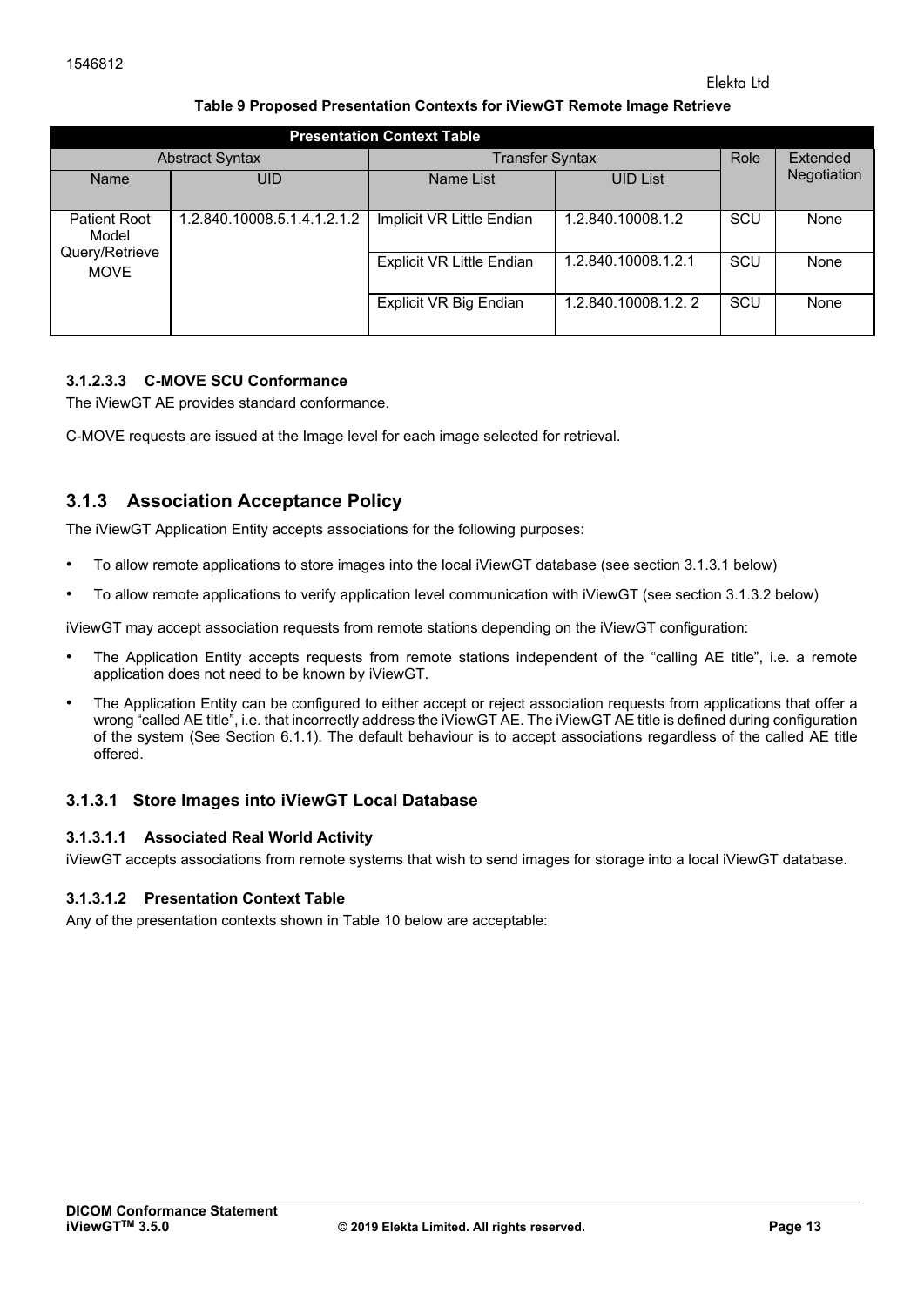| <b>Presentation Context Table</b> |                               |                                  |                     |            |                 |
|-----------------------------------|-------------------------------|----------------------------------|---------------------|------------|-----------------|
|                                   | <b>Abstract Syntax</b>        | <b>Transfer Syntax</b>           |                     | Role       | <b>Extended</b> |
| <b>Name</b>                       | <b>UID</b>                    | Name List                        | <b>UID List</b>     |            | Negotiation     |
| SC Image<br>Storage               | 1.2.840.10008.5.1.4.1.1.7     | Implicit VR Little Endian        | 1.2.840.10008.1.2   | <b>SCP</b> | None            |
|                                   |                               | <b>Explicit VR Little Endian</b> | 1.2.840.10008.1.2.1 | <b>SCP</b> | None            |
|                                   |                               | Explicit VR Big Endian           | 1.2.840.10008.1.2.2 | <b>SCP</b> | None            |
| RT Image<br>Storage               | 1.2.840.10008.5.1.4.1.1.481.1 | Implicit VR Little Endian        | 1.2.840.10008.1.2   | <b>SCP</b> | None            |
|                                   |                               | <b>Explicit VR Little Endian</b> | 1.2.840.10008.1.2.1 | <b>SCP</b> | None            |
|                                   |                               | <b>Explicit VR Big Endian</b>    | 1.2.840.10008.1.2.2 | <b>SCP</b> | None            |
| RT Plan<br>Storage                | 1.2.840.10008.5.1.4.1.1.481.5 | Implicit VR Little Endian        | 1.2.840.10008.1.2   | <b>SCP</b> | None            |
|                                   |                               | <b>Explicit VR Little Endian</b> | 1.2.840.10008.1.2.1 | <b>SCP</b> | None            |
|                                   |                               | Explicit VR Big Endian           | 1.2.840.10008.1.2.2 | <b>SCP</b> | None            |

NOTE: If the iViewGT Extended Import capability has been enabled during configuration of the system, additional presentation contexts will also be acceptable, as shown in Table 11 below. See APPENDIX D.

| Table 11 | Acceptable Presentation Contexts for Image Storage (Extended Import Option Enabled) |  |  |
|----------|-------------------------------------------------------------------------------------|--|--|
|          |                                                                                     |  |  |

|                     | <b>Presentation Context Table</b> |                                  |                     |            |             |  |
|---------------------|-----------------------------------|----------------------------------|---------------------|------------|-------------|--|
|                     | <b>Abstract Syntax</b>            | <b>Transfer Syntax</b>           |                     | Role       | Extended    |  |
| Name                | <b>UID</b>                        | Name List                        | <b>UID List</b>     |            | Negotiation |  |
| CR Image<br>Storage | 1.2.840.10008.5.1.4.1.1.1         | Implicit VR Little Endian        | 1.2.840.10008.1.2   | <b>SCP</b> | None        |  |
|                     |                                   | <b>Explicit VR Little Endian</b> | 1.2.840.10008.1.2.1 | <b>SCP</b> | None        |  |
|                     |                                   | Explicit VR Big Endian           | 1.2.840.10008.1.2.2 | <b>SCP</b> | None        |  |
| CT Image<br>Storage | 1.2.840.10008.5.1.4.1.1.2         | Implicit VR Little Endian        | 1.2.840.10008.1.2   | <b>SCP</b> | None        |  |
|                     |                                   | <b>Explicit VR Little Endian</b> | 1.2.840.10008.1.2.1 | <b>SCP</b> | None        |  |
|                     |                                   | Explicit VR Big Endian           | 1.2.840.10008.1.2.2 | <b>SCP</b> | None        |  |
| MR Image<br>Storage | 1.2.840.10008.5.1.4.1.1.4         | Implicit VR Little Endian        | 1.2.840.10008.1.2   | <b>SCP</b> | None        |  |
|                     |                                   | <b>Explicit VR Little Endian</b> | 1.2.840.10008.1.2.1 | <b>SCP</b> | None        |  |
|                     |                                   | Explicit VR Big Endian           | 1.2.840.10008.1.2.2 | <b>SCP</b> | None        |  |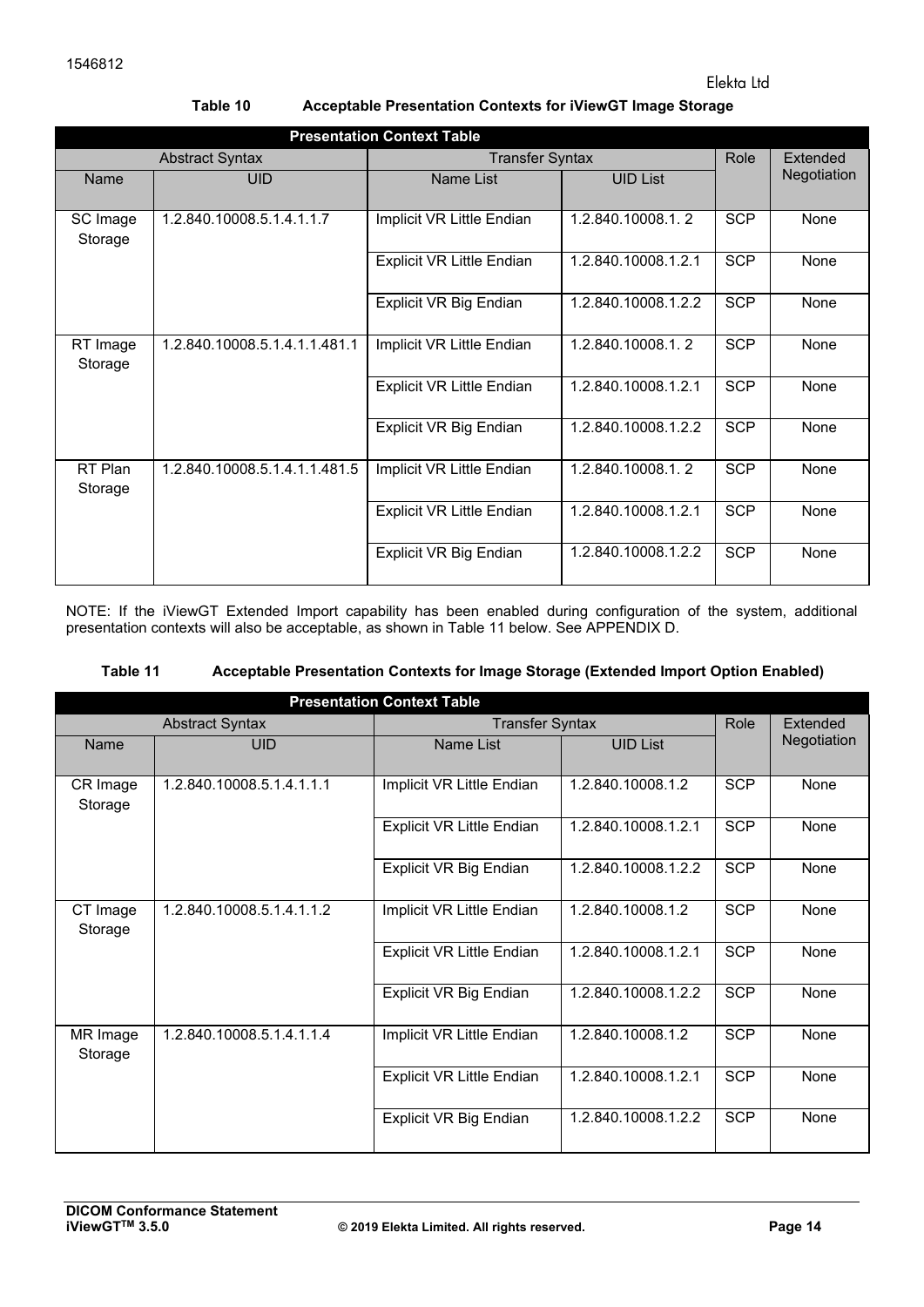#### **3.1.3.1.3 C-STORE SCP Conformance**

iViewGT provides standard conformance.

The AE is a Conformance Level 0 Storage SCP: not all DICOM Type 1 and 2 attribute are stored. APPENDIX A.2, B.2, C.1 specify which attributes from the received C-STORE requests are stored for internal iViewGT use.

#### **All other received attributes will be discarded. Note in particular that iViewGT will generate a new SOP Instance UID for all stored images, to avoid the possibility of object inconsistency across systems should the image be re-exported.**

For safety reasons, incoming images are stored into a local database dedicated to DICOM Import. An iViewGT function allows the subsequent interactive relocation of the images into the main iViewGT clinical database at the iViewGT operators' discretion.

The duration of the storage of the image is determined by the operator of the iViewGT system.

#### **3.1.3.1.4 Presentation Context Acceptance Criterion**

iViewGT accepts all contexts in the intersection of the proposed and acceptable presentation contexts. There is no check for duplicate contexts. Duplicate contexts are accepted.

#### **3.1.3.1.5 Transfer Syntax Selection Policies**

iViewGT prefers its native byte ordering (Little Endian) , and will prefer explicit over implicit VR.

#### **3.1.3.2 Verify Application Level Communication**

#### **3.1.3.2.1 Associated Real World Activity**

iViewGT accepts associations from systems that wish to verify the application level communication using the C-ECHO command.

#### **3.1.3.2.2 Presentation Context Table**

Any of the presentation contexts shown in Table 12 below are acceptable:

#### **Table 12 Acceptable Presentation Contexts for Verification**

|              | <b>Presentation Context Table</b> |                                  |                     |            |             |  |
|--------------|-----------------------------------|----------------------------------|---------------------|------------|-------------|--|
|              | <b>Abstract Syntax</b>            | <b>Transfer Syntax</b>           |                     | Role       | Extended    |  |
| Name         | <b>UID</b>                        | Name List                        | <b>UID List</b>     |            | Negotiation |  |
| Verification | 1.2.840.10008.1.1                 | Implicit VR Little Endian        | 1.2.840.10008.1.2   | <b>SCP</b> | None        |  |
|              |                                   | <b>Explicit VR Little Endian</b> | 1.2.840.10008.1.2.1 | <b>SCP</b> | None        |  |
|              |                                   | Explicit VR Big Endian           | 1.2.840.10008.1.2.2 | <b>SCP</b> | None        |  |

#### **3.1.3.2.3 C-ECHO SCP Conformance**

iViewGT provides standard conformance.

#### **3.1.3.2.4 Presentation Context Acceptance Criterion**

iViewGT accepts all contexts in the intersection of the proposed and acceptable presentation contexts. There is no check for duplicate contexts. Duplicate contexts are accepted.

#### **3.1.3.2.5 Transfer Syntax Selection Policies**

iViewGT prefers its native byte ordering (Little Endian) , and will prefer explicit over implicit VR.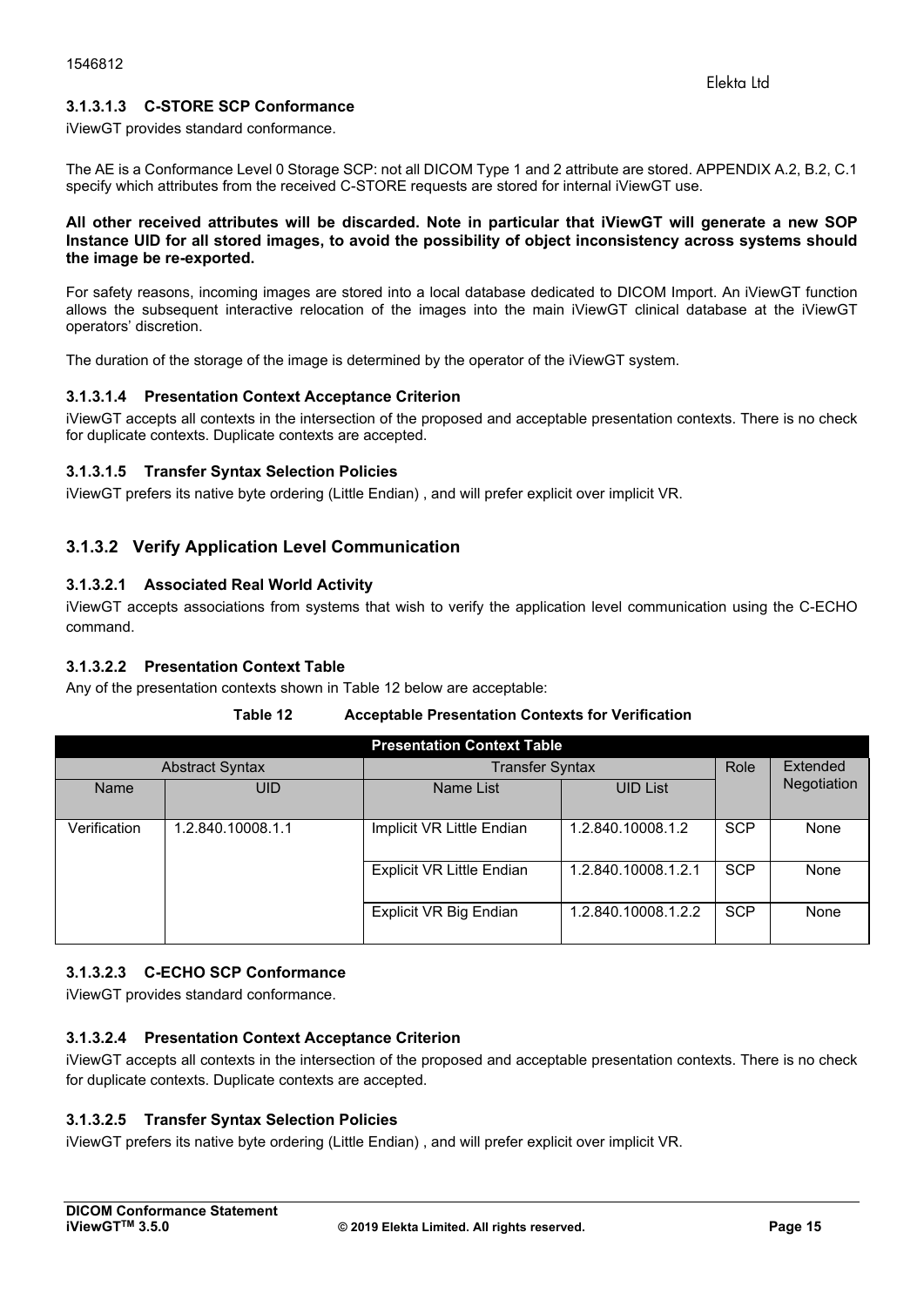### **4 Communication Profiles**

#### **4.1 Supported Communication Stacks**

The iViewGT application provides DICOM V3.0 TCP/IP Network Communication Support as defined in Part 8 of the DICOM Standard.

### **4.2 TCP/IP Stack**

iViewGT inherits its TCP/IP stack from the Microsoft Windows XP Professional SP2 (Version 4.0) operating system upon which it executes.

#### **4.3 Physical Media Support**

iViewGT supports Ethernet ISO.8802-3.

On all Elekta supplied hardware platforms connection types are 10/100/1000 BASE-T (RJ45 twisted pair).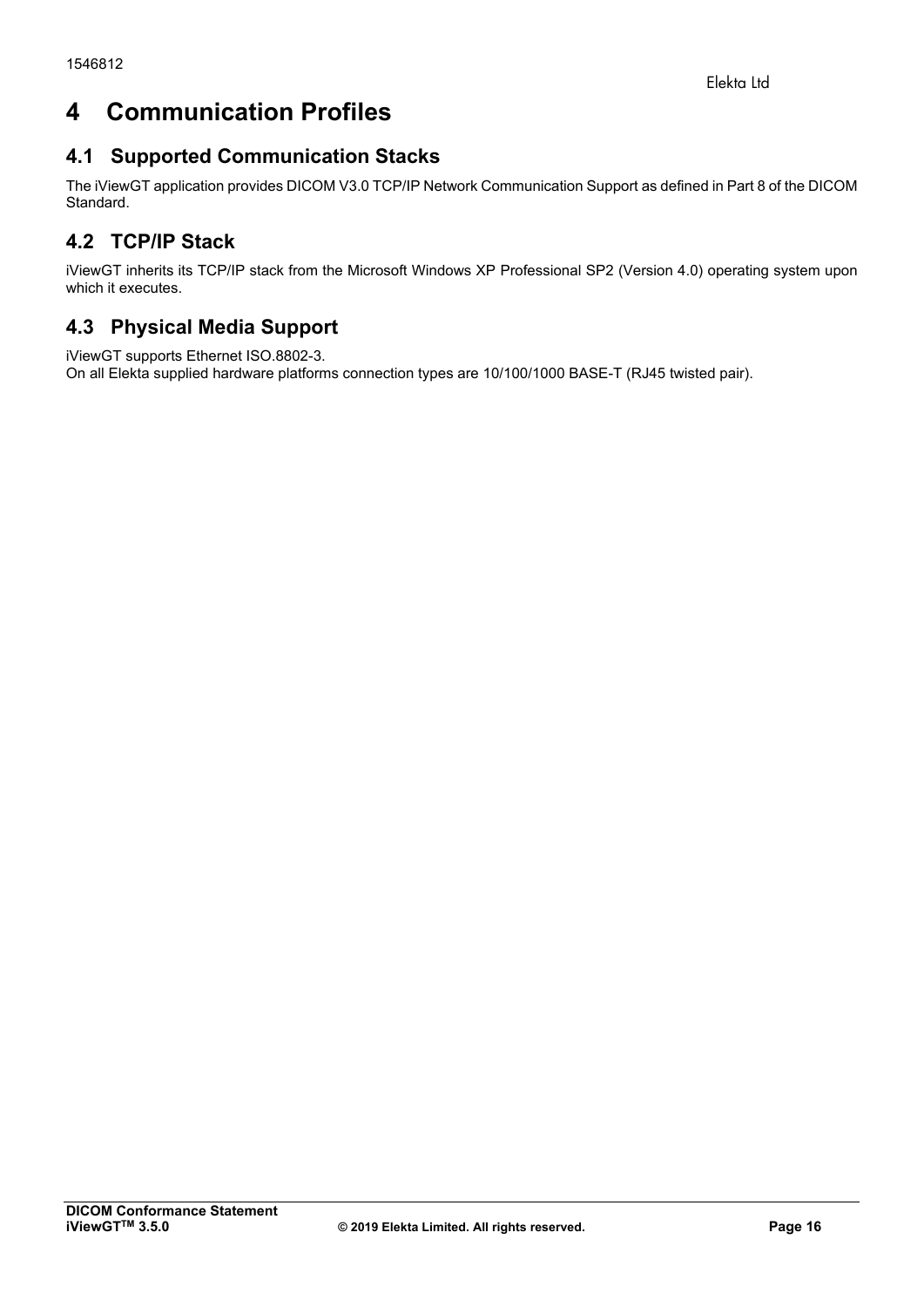### **5 Extensions/Specialisations/Privatisations**

Not applicable.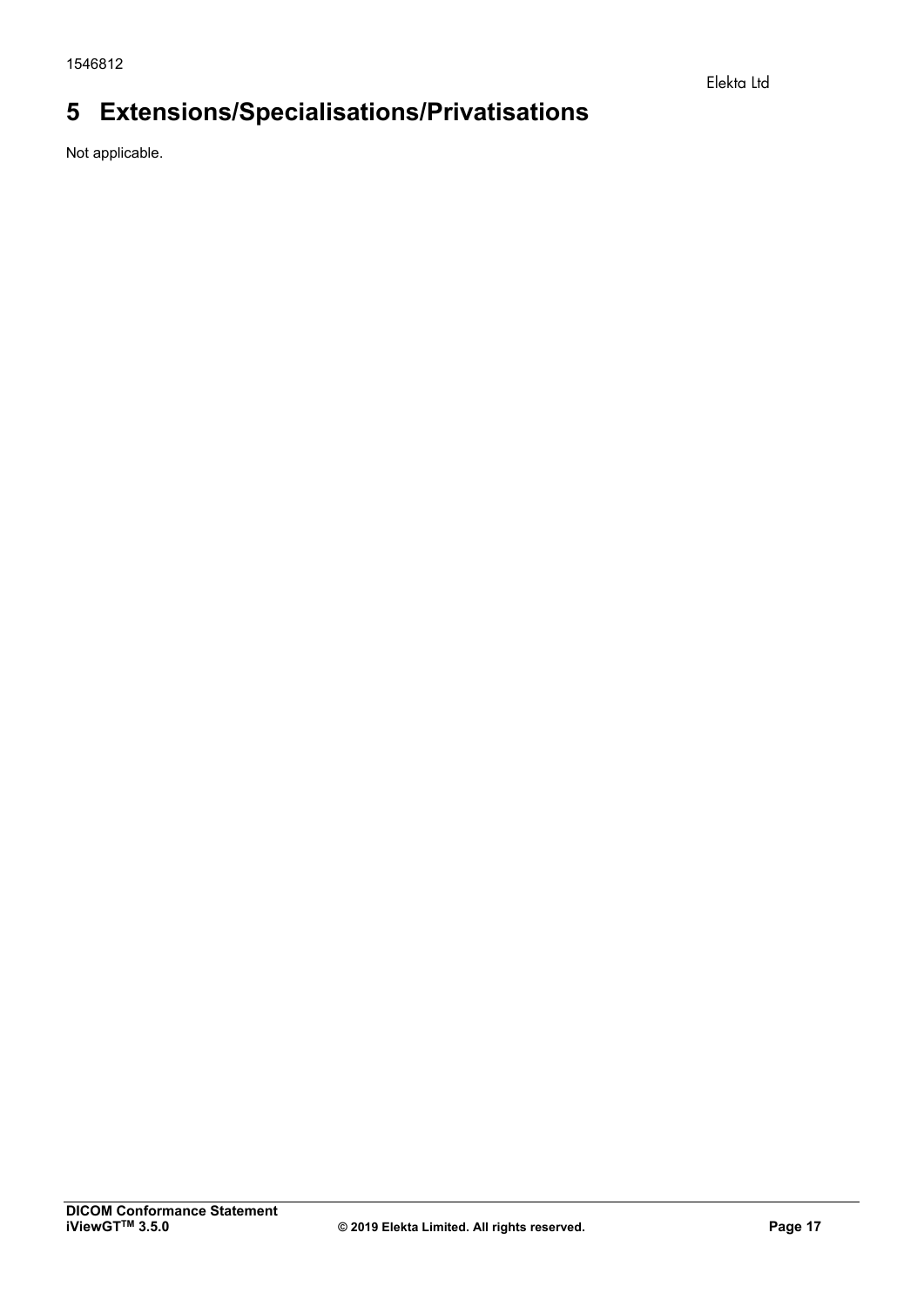### **6 Configuration**

The configuration of an iViewGT system is done by means of editing a system-settings file and some DICOM-specific configuration files. Configuration changes are not effective until the iViewGT system is restarted.

Configuration is intended to be performed by Elekta service engineers only.

#### **6.1 AE Title/Presentation Address mapping**

#### **6.1.1 Local AE Titles and Presentation Addresses**

The local Application Entity Title is set via the iViewGT Workstation Name, which is configurable. If the Workstation Name does not form a legal AE Title, it is truncated into a legal AE title and the user is notified of the derived title. (AETitle should contain 16 characters maximum)

The listen port number is configurable. The default is 104.

#### **6.1.2 Remote AE Titles and Presentation Addresses**

For remote applications that only act as Service Class User, no information is needed.

For remote applications that act as Service Class Provider the following information must be provided:

- the remote AE Title.
- the IP address and optionally the host name.
- the port number at which the remote application accepts association requests.
- the SOP classes for which the application provides conformance as an SCP.
- a user-readable alias string for identifying the remote application within the iViewGT user interface, (this string is presented to the operator when selecting a remote system, not the Remote AE Title.)

#### **6.2 Configurable Parameters**

The Maximum PDU size is configurable.

The maximum number of simultaneous pending associations is configurable.

The AE can be configured either to accept or reject association requests offering an incorrect called AE title.

The Extended Import capability of the Image Import Service can be enabled or disabled. (See APPENDIX D)

DICOM Upper Layer Timeouts are configurable.

NOTE: It is theoretically possible to configure many other low-level DICOM parameters in iViewGT. To do so, however, could break conformance and is not generally recommended without specialist advice from Elekta.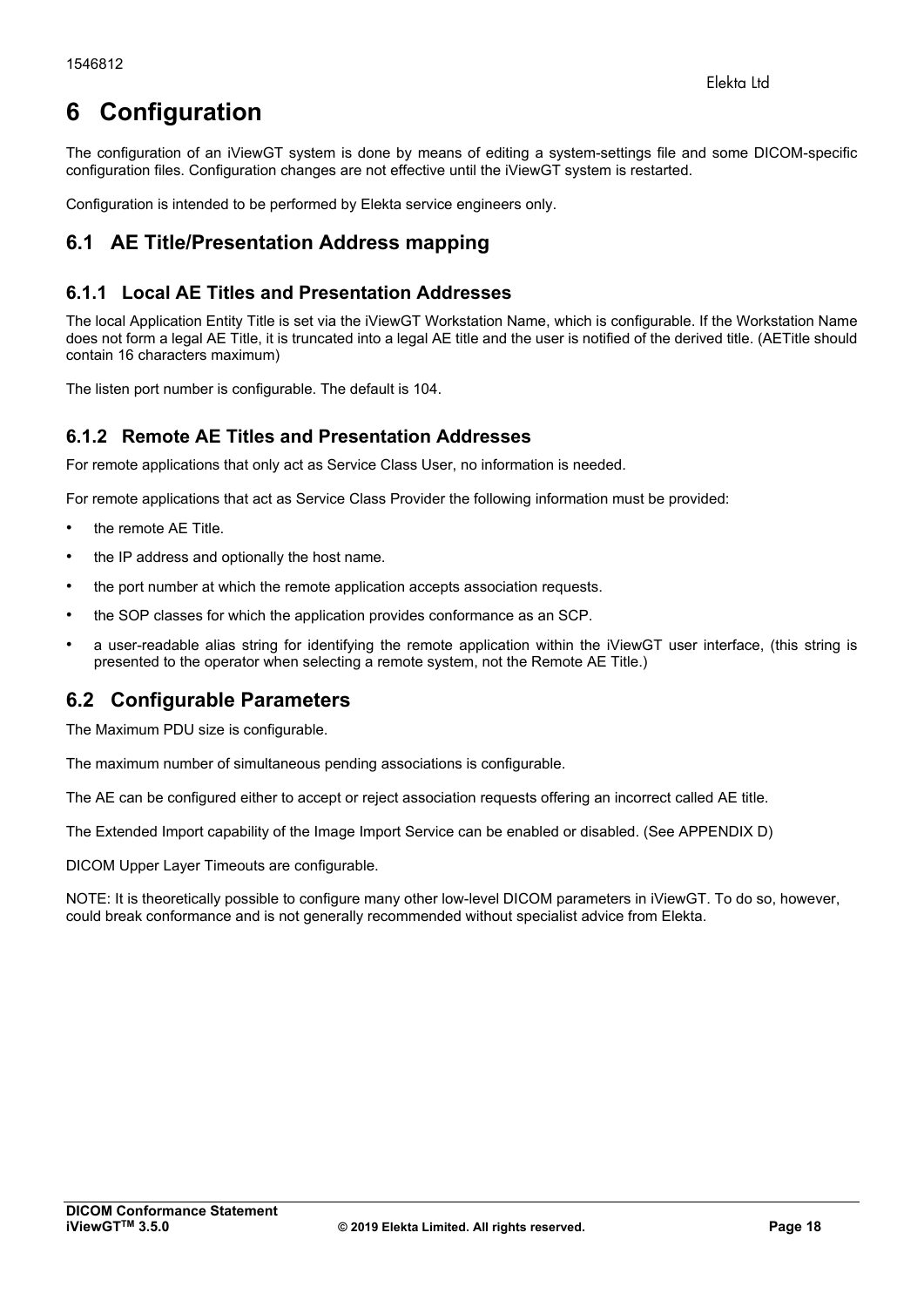### **7 Support of Extended Character Sets**

None.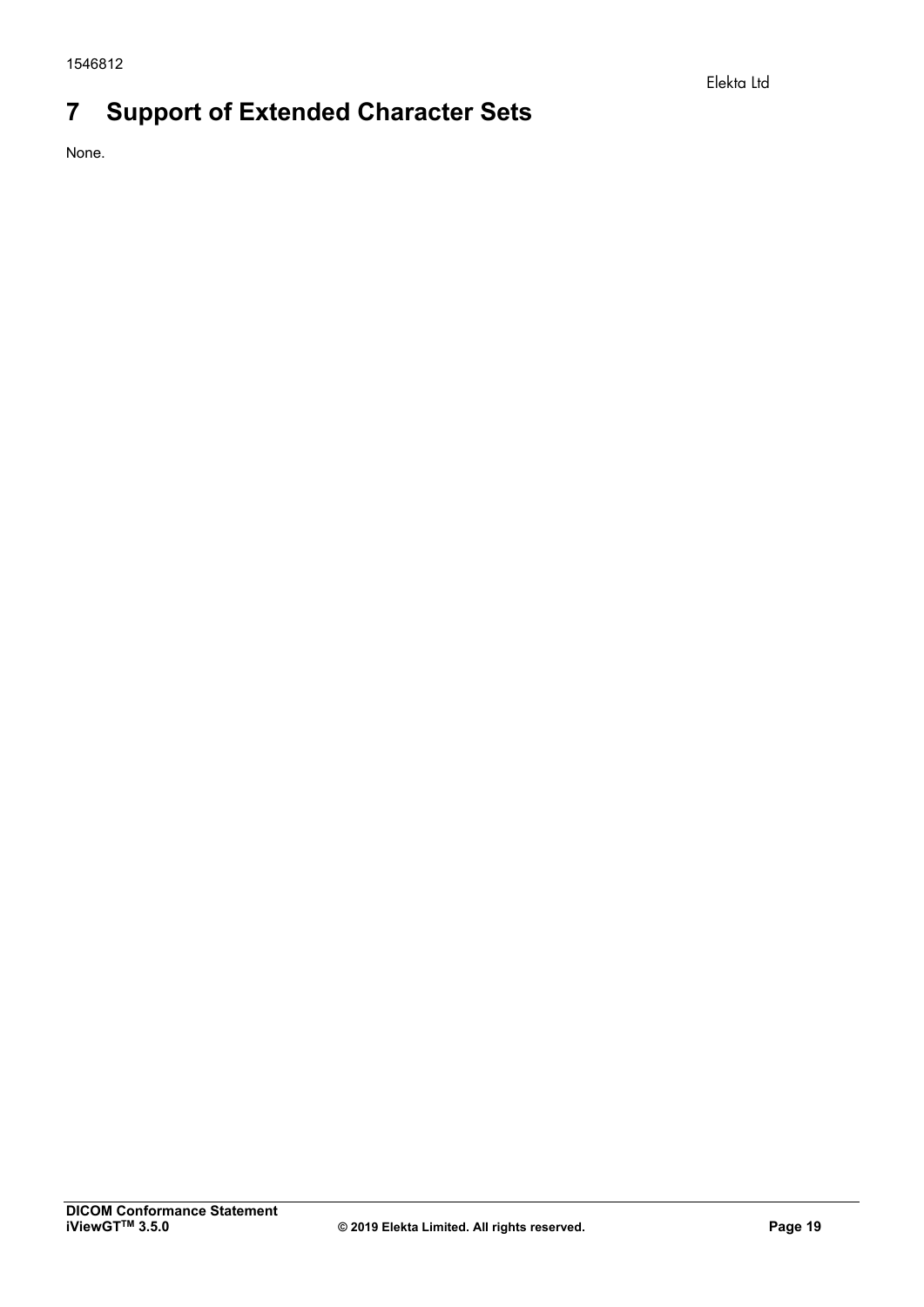### **APPENDIX A Applied RT Image IOD and Mapping to iViewGT Database**

### **A.1 Export of RT Images**

The modules selected from the RT Image IOD table of DICOM for image export are given in Table 13 below. If a module is not listed, none of the attributes in that module is sent by iViewGT.

| IΕ            | <b>Module</b>            |
|---------------|--------------------------|
| Patient       | Patient                  |
| Study         | <b>General Study</b>     |
| <b>Series</b> | <b>RT</b> Series         |
| Equipment     | <b>General Equipment</b> |
| Image         | General Image            |
|               | Image Pixel              |
|               | RT Image                 |
|               | SOP Common               |

#### **Table 13 Applied Modules in the RT Image IOD for Export (SCU Role)**

Table 14 to Table 21 below specify the applied attributes for each module, and note their mappings from the iViewGT database. If an attribute is not listed it is not sent by iViewGT. If an attribute is listed without Notes, there is a mapping from a directly equivalent iViewGT database entry.

#### **Table 14 RT Image Storage SOP Class (SCU) – Patient Module**

| <b>Attribute Name</b>   | Tag          | <b>DICO</b><br>М<br>Type | <b>Notes</b>                              |
|-------------------------|--------------|--------------------------|-------------------------------------------|
| <b>Patients Name</b>    | (0010, 0010) | 2                        | Last^First^Middle^^ (no Prefix or Suffix) |
| Patient ID              | (0010, 0020) | 2                        |                                           |
| Patient's Birth Date    | (0010, 0030) | 2                        |                                           |
| <b>Patients Sex</b>     | (0010, 0040) | 2                        |                                           |
| <b>Patient Comments</b> | (0010, 4000) | 3                        |                                           |

**Table 15 RT Image Storage SOP Class (SCU) – General Study Module** 

| <b>Attribute Name</b>           | Tag          | <b>DICO M</b><br>Type | <b>Notes</b>                                                                          |
|---------------------------------|--------------|-----------------------|---------------------------------------------------------------------------------------|
| Study Instance UID              | (0020, 000D) | 1                     | iViewGT for<br>Treatment.UID<br>nativel<br>(generated<br>by<br>treatments) see Note I |
| <b>Study Date</b>               | (0008, 0020) | 2                     | Image acquisition date                                                                |
| <b>Study Time</b>               | (0008, 0030) | $\overline{2}$        | Image acquisition time                                                                |
| Referring<br>Physicians<br>Name | (0008, 0090) | $\overline{2}$        | Patient.doctor <sup>^^^^</sup>                                                        |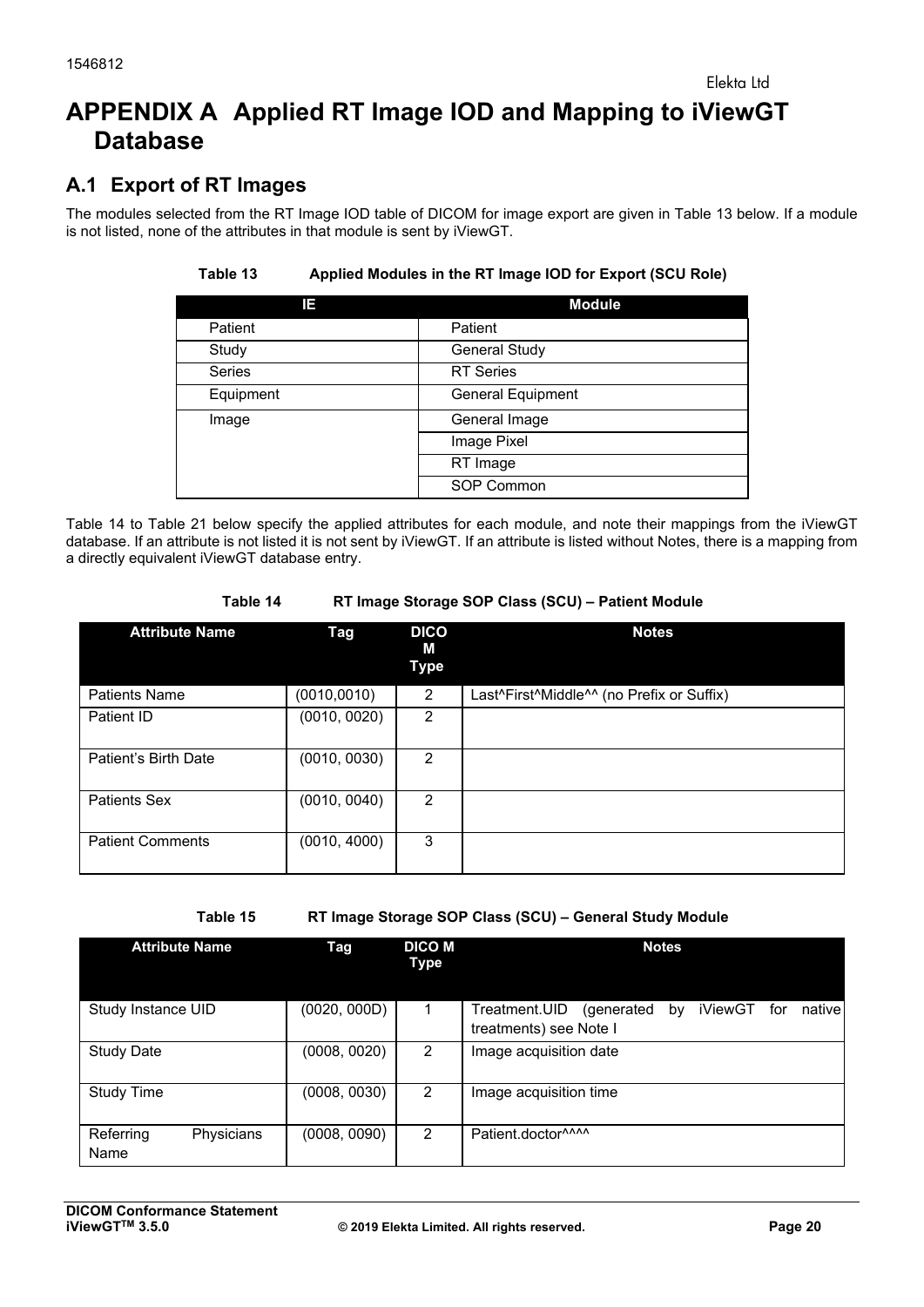| Study ID                 | (0020, 0010) | 2 | Treatment.ID (truncated to 16 characters if bigger and<br>user warned) |
|--------------------------|--------------|---|------------------------------------------------------------------------|
| <b>Accession Number</b>  | (0008, 0050) | 2 | Empty                                                                  |
| <b>Study Description</b> | (0008, 1030) | 3 | Treatment.Description                                                  |

#### **Note I Treatment created by DICOM Import:**

When a treatment is created by a DICOM import, the treatment.UID is copied from the DICOM data. To avoid re-using at export time a code that doesn't belong to Elekta the study instance UID will be the treatment.UID with the first 20 characters replaced by the Elekta specific code and a machine specific code. (Basis of all DICOM UIDs generated by this station).

#### **Table 16 RT Image Storage SOP Class (SCU) – RT Series Module**

| <b>Attribute Name</b>     | Tag          | <b>DICO</b><br>М<br>Type | <b>Notes</b>                                                                                             |
|---------------------------|--------------|--------------------------|----------------------------------------------------------------------------------------------------------|
| Modality                  | (0008, 0060) | 1                        | "RTIMAGE"                                                                                                |
| Series Instance UID       | (0020, 000E) |                          | Field.UID (generated by iViewGT for native fields) see<br>Note II                                        |
| Series Number             | (0020, 0011) | 2                        | IF Field ID is numeric: Field.ID,<br>unique<br>fieldspecific<br>ELSE: an internally generated<br>number. |
| <b>Series Description</b> | (0008, 103E) | 3                        | Field.ID:Field.Description                                                                               |

#### **Note II Export of images belonging to fields created by DICOM Import:**

When a field is created by a DICOM import, the treatment.UID is copied from the DICOM data. To avoid re-using at export time a code that doesn't belong to Elekta the study instance UID will be the treatment.UID with the first 20 characters replaced by the Elekta specific code and a machine specific code. (Basis of all DICOM UIDs generated by this station).

#### **Table 17 RT Image Storage SOP Class (SCU) – General Equipment Module**

| <b>Attribute Name</b>                 | Tag          | <b>DICO</b><br>М<br><b>Type</b> | <b>Notes</b>                                                                                            |
|---------------------------------------|--------------|---------------------------------|---------------------------------------------------------------------------------------------------------|
| Manufacturer                          | (0008, 0070) | 2                               | "ELEKTA"                                                                                                |
| <b>Station Name</b>                   | (0008, 1010) | 3                               | IF an iViewGT acquired image: Acquiring Station Name,<br>ELSE: "UNKNOWN" + any available origin detail. |
| <b>Manufacturers</b><br>Model<br>Name | (0008, 1090) | 3                               | "Elekta iViewGT Electronic Portal Imaging"                                                              |
| Device Serial Number                  | (0018, 1000) | 3                               | <b>iViewGT Station Serial Number</b>                                                                    |
| Software Versions                     | (0018, 1020) | 3                               | Software revision of EXPORTING Station                                                                  |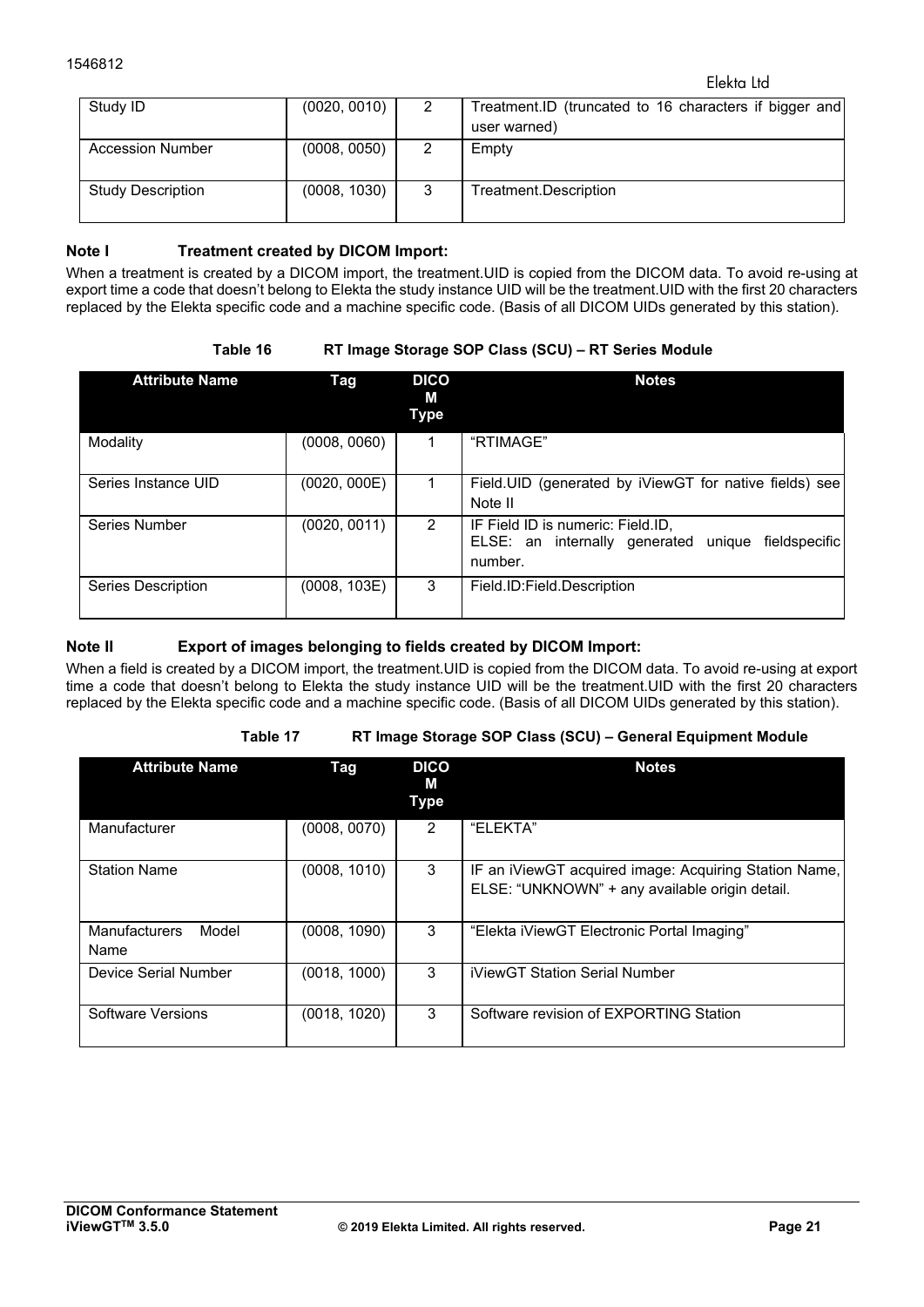#### **Table 18 RT Image Storage SOP Class (SCU) – General Image Module**

| <b>Attribute Name</b>         | Tag          | <b>DICO</b><br>м<br><b>Type</b> | <b>Notes</b>                                                        |
|-------------------------------|--------------|---------------------------------|---------------------------------------------------------------------|
| Image Number                  | (0020, 0013) | $\overline{2}$                  | An internally generated database-unique image specific<br>number.   |
| Image Date                    | (0008, 0023) | 2C                              | Image acquisition date                                              |
| Image Time                    | (0008, 0033) | 2C                              | Image acquisition time                                              |
| <b>Derivation Description</b> | (0008, 2111) | 3                               | IF an iViewGT acquired image: Empty<br>ELSE "Imported into iViewGT" |
| <b>Acquisition Date</b>       | (0008, 0022) | 3                               | Image acquisition date                                              |
| <b>Acquisition Time</b>       | (0008, 0032) | 3                               | Image acquisition time                                              |
| Images in Acquisition         | (0020, 1002) | 3                               | $\mathbf{1}$                                                        |
| Image Comments                | (0020, 4000) | 3                               |                                                                     |

**Table 19 RT Image Storage SOP Class (SCU) –Image Pixel Module** 

| <b>Attribute Name</b>       | <b>Tag</b>   | <b>DICO</b><br>M<br><b>Type</b> | <b>Notes</b>                                                       |
|-----------------------------|--------------|---------------------------------|--------------------------------------------------------------------|
| Samples per Pixel           | (0028, 0002) | 1                               | $\overline{1}$                                                     |
| Photometric Interpretation  | (0028, 0004) | $\mathbf{1}$                    | "MONOCHROME2"                                                      |
| Rows                        | (0028, 0010) | $\mathbf{1}$                    |                                                                    |
| Columns                     | (0028, 0011) | 1                               |                                                                    |
| <b>Bits Allocated</b>       | (0028, 0100) | $\mathbf{1}$                    | 16                                                                 |
| <b>Bits Stored</b>          | (0028, 0101) | $\mathbf{1}$                    | 16                                                                 |
| High Bit                    | (0028, 0102) | $\mathbf{1}$                    | 15                                                                 |
| <b>Pixel Representation</b> | (0028, 0103) | $\mathbf{1}$                    | $\mathbf 0$                                                        |
| <b>Pixel Data</b>           | (7FE0, 0010) | $\mathbf{1}$                    |                                                                    |
| <b>Planar Configuration</b> | (0028, 0006) | 1C                              | $\mathbf 0$                                                        |
| Pixel Aspect Ratio          | (0028, 0034) | $\overline{1C}$                 |                                                                    |
| Window center               | (0028, 1050) | 3                               | (1-brightness/100)*(ActualMaxVal - ActualMinVal) +<br>ActualMinVal |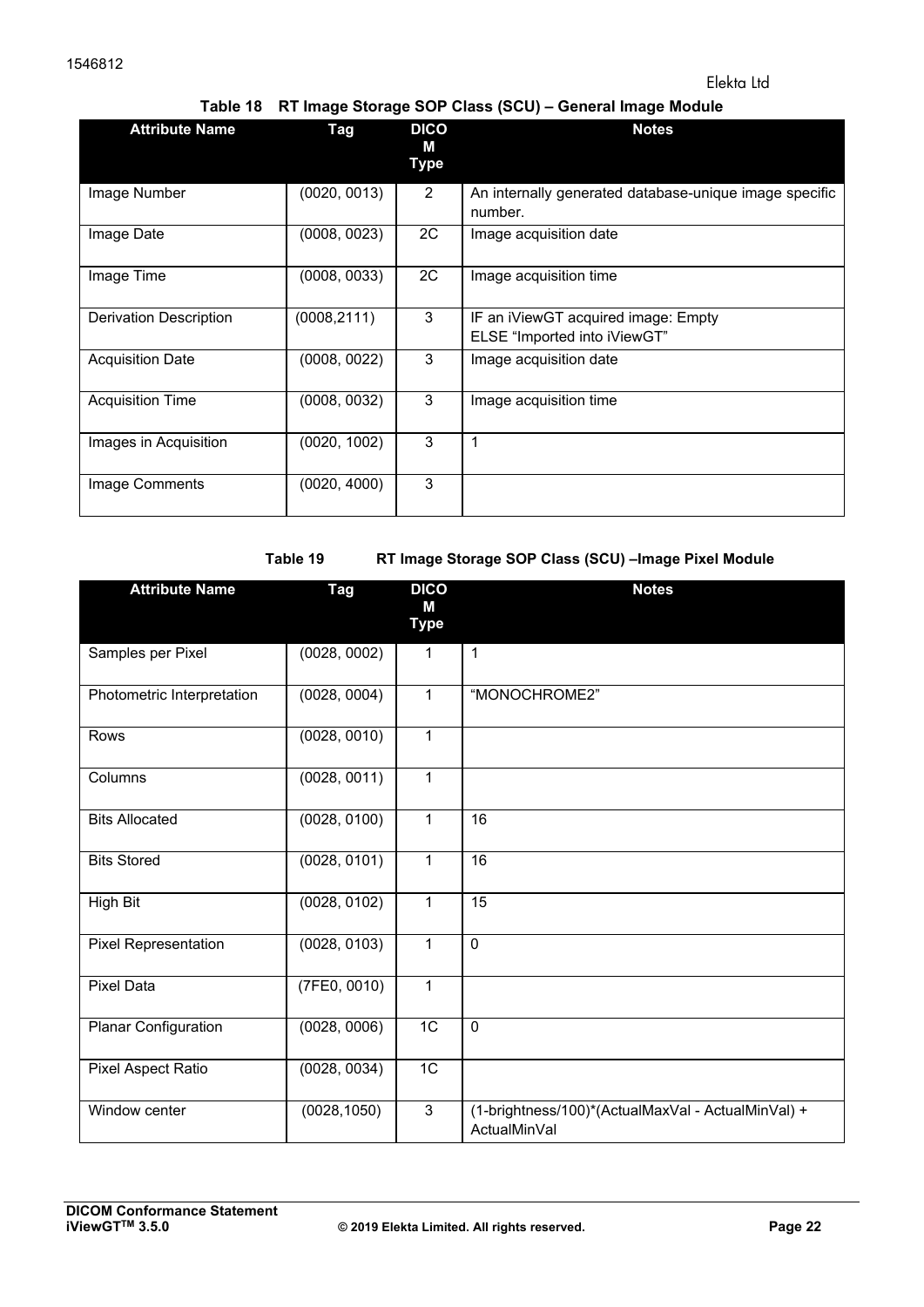| Window width | (0028.1051) | (1-contrast/100)*(ActualMaxVal - ActualMinVal) |
|--------------|-------------|------------------------------------------------|
|              |             |                                                |

| <b>Attribute Name</b>       | Tag          | <b>DICO</b><br>M<br>Type | <b>Notes</b>                                                                                                                                                                                                                                                  |
|-----------------------------|--------------|--------------------------|---------------------------------------------------------------------------------------------------------------------------------------------------------------------------------------------------------------------------------------------------------------|
| Samples per pixel           | (0028, 0002) | 1                        | $\mathbf{1}$                                                                                                                                                                                                                                                  |
| Photometric Interpretation  | (0028, 0004) | $\mathbf{1}$             | "MONOCHROME2.                                                                                                                                                                                                                                                 |
| <b>Pixel Representation</b> | (0028, 0103) | 1                        | $\mathbf 0$                                                                                                                                                                                                                                                   |
| <b>Bits Allocated</b>       | (0028, 0100) | 1                        | 16                                                                                                                                                                                                                                                            |
| <b>Bits Stored</b>          | (0028, 0101) | 1                        | 16                                                                                                                                                                                                                                                            |
| High Bit                    | (0028, 0102) | $\mathbf{1}$             | 15                                                                                                                                                                                                                                                            |
| Image Type                  | (0008, 0008) | 1                        | ORIGINAL\\PRIMARY\\PORTAL                                                                                                                                                                                                                                     |
| RT Image label              | (3002, 0002) | 1                        | Label corresponding to the type of acquired image :<br>Port:<br>"iViewPortalImage"<br>"iViewOpenField"<br>Open Field:<br>"iViewDoubleExp"<br>Double<br><b>IMRT</b><br>"iViewIMRTSegment"<br>"iViewIMRTMulti"<br><b>IMRT Mult:</b><br>Default<br>"iView image" |
| Reported Values Origin      | (3002, 000A) | 2C                       | "OPERATOR"                                                                                                                                                                                                                                                    |
| RT Image Plane              | (3002, 000C) | 1                        | "NORMAL"                                                                                                                                                                                                                                                      |
| <b>Gantry Angle</b>         | (300A, 011E) | $\sqrt{3}$               | IF Portal Dosimetry licensed and in iCom mode:<br>Actual gantry angle corresponding to image.<br><b>ELSE</b><br>Gantry angle set for the field.                                                                                                               |
| Image Plane Pixel Spacing   | (3002, 0011) | $\overline{2}$           | If the Horizontal scale factor is defined this tag is<br>populated.                                                                                                                                                                                           |
| RT Image Position           | (3002, 0012) | $\overline{2}$           | If the image centre is defined this tag is populated                                                                                                                                                                                                          |
| Radiation Machine SSD       | (3002, 0024) | $\mathbf{3}$             | Field.SSD                                                                                                                                                                                                                                                     |
| RT Image SID                | (3002, 0026) | $\sqrt{2}$               | Image.SID                                                                                                                                                                                                                                                     |
| <b>Patient Position</b>     | (0018, 5100) | 1C                       | Field.Orientation Image.Orientation                                                                                                                                                                                                                           |

| Table 20 |  | RT Image Storage SOP Class (SCU) - RT Image Module |  |  |
|----------|--|----------------------------------------------------|--|--|
|          |  |                                                    |  |  |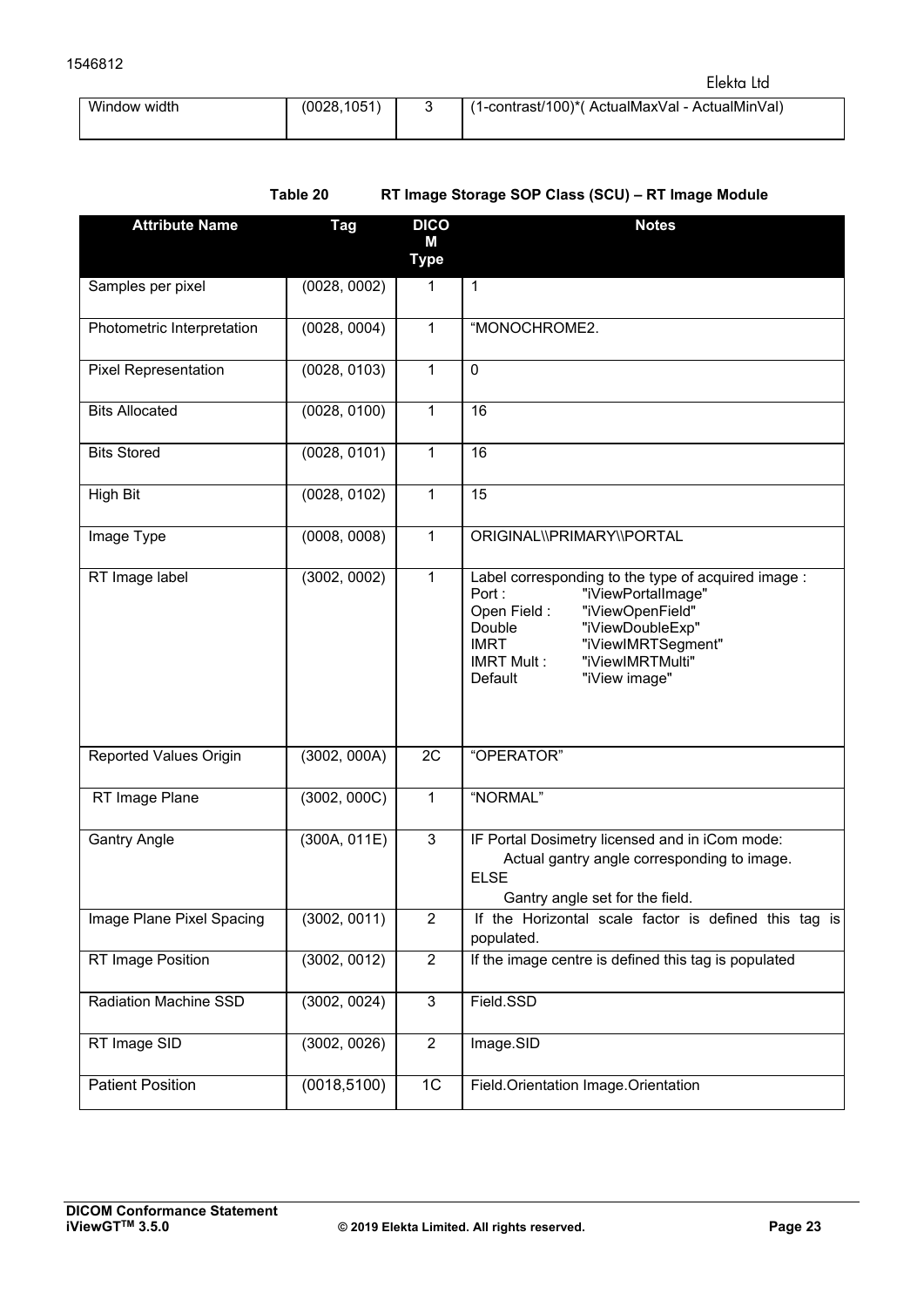#### Elekta Ltd

#### **Table 21 RT Image Storage SOP Class (SCU) – SOP Common Module**

| <b>Attribute Name</b>  | Tag          | <b>DICO</b><br>M<br><b>Type</b> | <b>Notes</b>                                                                                                               |
|------------------------|--------------|---------------------------------|----------------------------------------------------------------------------------------------------------------------------|
| SOP Class UID          | (0008, 0016) | 1                               | 1.2.840.10008.5.1.4.1.1.481.1                                                                                              |
| SOP Instance UID       | (0008, 0018) | 1                               | Image.UID (generated by iViewGT for natively acquired)<br>images, and images imported from any source, including<br>DICOM) |
| Instance Creation Date | (0008, 0012) | 3                               | Date of export                                                                                                             |
| Instance Creation Time | (0008, 0013) | 3                               | Time of export                                                                                                             |
| Instance Creator UID   | (0008, 0014) | 3                               | Derived from 6-digit iViewGT workstation serial number.<br>1.3.46.423632 . <abcxyz></abcxyz>                               |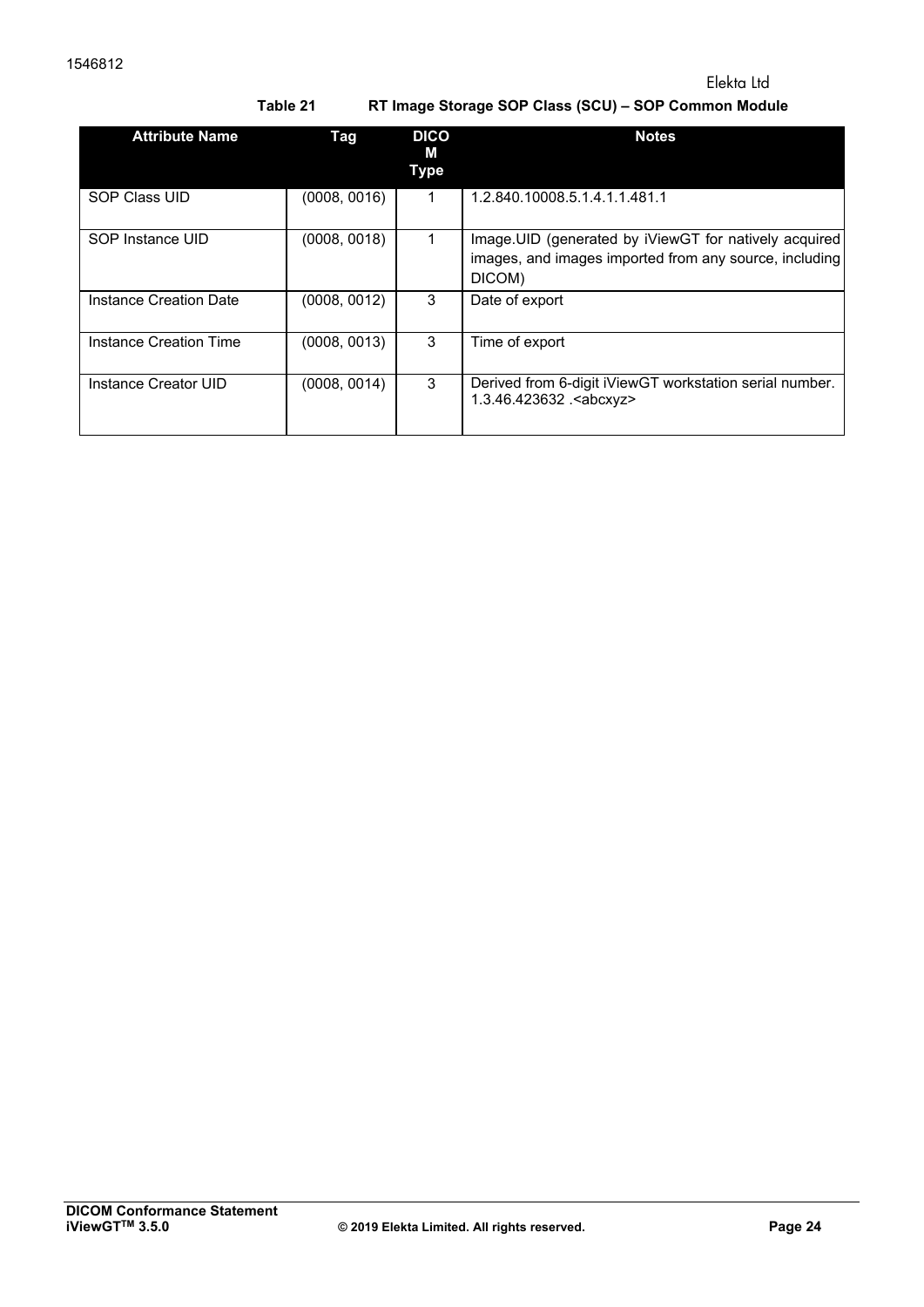### **A.2 Import of RT Images**

The modules selected from the RT Image IOD table of DICOM for image import are given in Table 22 below. If a module is not listed, none of the attributes in that module is stored by iViewGT.

**Table 22 Applied Modules in the SC Image IOD for Import (SCP Role)** 

| IΕ            | <b>Module</b>         |
|---------------|-----------------------|
| Patient       | Patient               |
| Study         | <b>General Study</b>  |
| <b>Series</b> | <b>General Series</b> |
| Image         | General Image         |
|               | Image Pixel           |
|               | RT Image              |
|               | SOP Common            |

Table 23 to Table 29 below specify, for each of the applied modules above, the attributes stored by iViewGT, and their mapping onto the iViewGT database.

| <b>Attribute Name</b>   | Tag          | <b>DICO</b><br>М<br><b>Type</b> | <b>Notes</b>                                                                                                |
|-------------------------|--------------|---------------------------------|-------------------------------------------------------------------------------------------------------------|
| <b>Patients Name</b>    | (0010, 0010) | $\overline{2}$                  | Split into Patient.Last, Patient.First, Patient.Middle<br>(Prefix, Suffix not stored).<br>See Note X below. |
| Patient ID              | (0010, 0020) | 2                               | Patient.ID TRUNCATED TO 20 CHARS MAX. See<br>Note X below.                                                  |
| Patient's Birth Date    | (0010, 0030) | 2                               |                                                                                                             |
| <b>Patients Sex</b>     | (0010, 0040) | $\mathcal{P}$                   |                                                                                                             |
| <b>Patient Comments</b> | (0010, 4000) | 3                               |                                                                                                             |

#### **Table 23 RT Image Storage SOP Class (SCP) – Patient Module**

#### **Note III Handling of Empty Patient Identification Attributes**

The Patient ID (0010, 0020) and Patient Name (0010, 0010) attributes of the Patient Module are specified by DICOM as Type 2 and so may legally have zero length.

As a safety measure, incoming images are stored into a local database dedicated to DICOM Import purposes. An iViewGT function allows the interactive viewing, editing and, at the iViewGT operators discretion, deleting or relocation of the data into the main iViewGT clinical database.

**Extreme caution is advised when handling data with limited Patient identification information present. It is the responsibility of the iViewGT operator to ensure that incoming image data containing empty Patient ID and/or Patient Name attributes is correctly identified and qualified before relocation into the main iViewGT Clinical database.**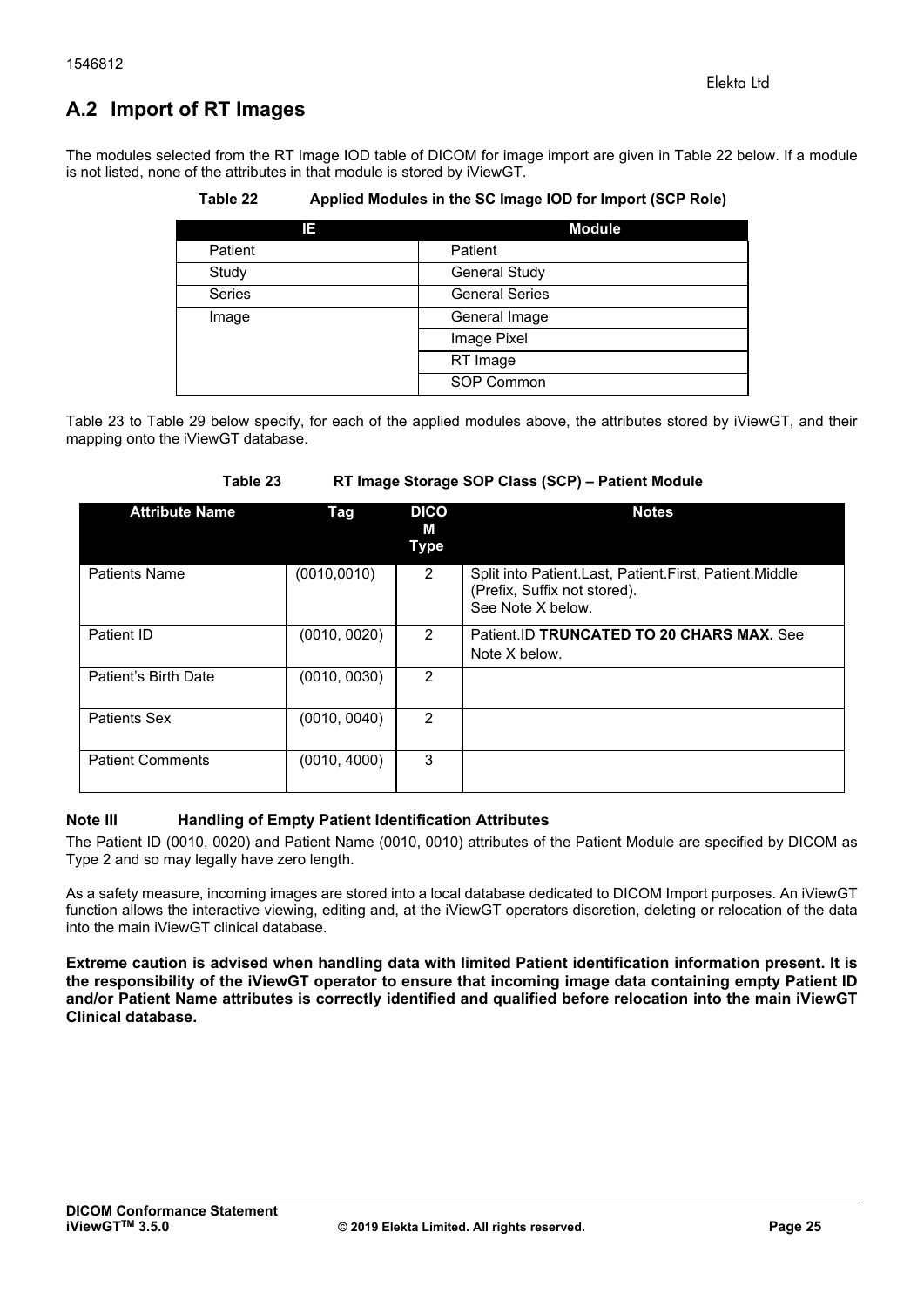**Table 24 RT Image Storage SOP Class (SCP) – General Study Module** 

| <b>Attribute Name</b> | Tag          | <b>DICO</b><br>М<br>Type | <b>Notes</b>                         |
|-----------------------|--------------|--------------------------|--------------------------------------|
| Study Instance UID    | (0020, 000D) |                          | Treatment.UID. See Note XI           |
| <b>Study Date</b>     | (0008, 0020) | 2                        | Appended to Treatment.ID. See Note V |
| <b>Study Time</b>     | (0008, 0030) | 2                        | Appended to Treatment.ID See Note V  |

#### **Note IV Logic in treatment record creation/selection:**

Before creating a new treatment record , iViewGT searches the treatment table to match it with a record that has been previously created by a RT Plan or RT Image import.

If the RT Image contains a referenced RT Plan UID (first instance of a (300C,0002) Referenced RT Plan sequence, (0008,1155)Referenced SOP instance UID) we search for a treatment record that has this referenced plan UID as a Dicom UID.

If this search is successful we use the record otherwise we create a new one and use the referenced RT Plan UID as Dicom UID of the treatment .

If the RT Image doesn't contain a referenced RT Plan UID, we search for a treatment record that has the Study Instance UID (0020, 000D) as Dicom UID.

If this search is successful we use the record otherwise we create a new one and use the Study Instance UID as Dicom UID of the treatment.

#### **Note V Treatment ID:**

If the (0008,0020) Study Date is present then use the (0008,0020) Study Date and (0008, 0030) Study Time otherwise we use the (0008,0023) Image Date and (0008,0033)Time.

| <b>Attribute Name</b>     | Tag          | <b>DICO</b><br>М<br>Type | <b>Notes</b>           |
|---------------------------|--------------|--------------------------|------------------------|
| Series Instance UID       | (0020, 000E) | 1                        | Field.UID See Note VI  |
| Series Number             | (0020, 0011) | 2                        | Field.ID. See Note VI  |
| Laterality                | (0020, 0060) | 2C                       | Appended to Field.Site |
| <b>Body Part Examined</b> | (0018, 0015) | 3                        | Field Site             |

#### **Table 25 RT Image Storage SOP Class (SCP) – RT Series Module**

#### **Note VI Field ID:**

If the RT Image contains information about a (300C,0006) Referenced Beam Number then we use it as a Field ID to search previously created (by an Image or a RT Plan import) record and if not found we create a new record with the beam number as Field ID.

The applied Series Number (0020, 0011) is specified by DICOM as Type 2 and so may legally have zero length**.** This field is normally used by iViewGT to identify the Field to be created or updated.

In the situation where (300C,0006) Referenced Beam Number, the Series Number attribute is used as Field ID.

If the Series Number attribute is empty, iViewGT will use the last 16 digits of the Series Instance UID (0020, 000E) as a Field ID. In such cases it will also append the Field Description with the ":FLDID derived (SeriesInstanceUID)" to assist the operator.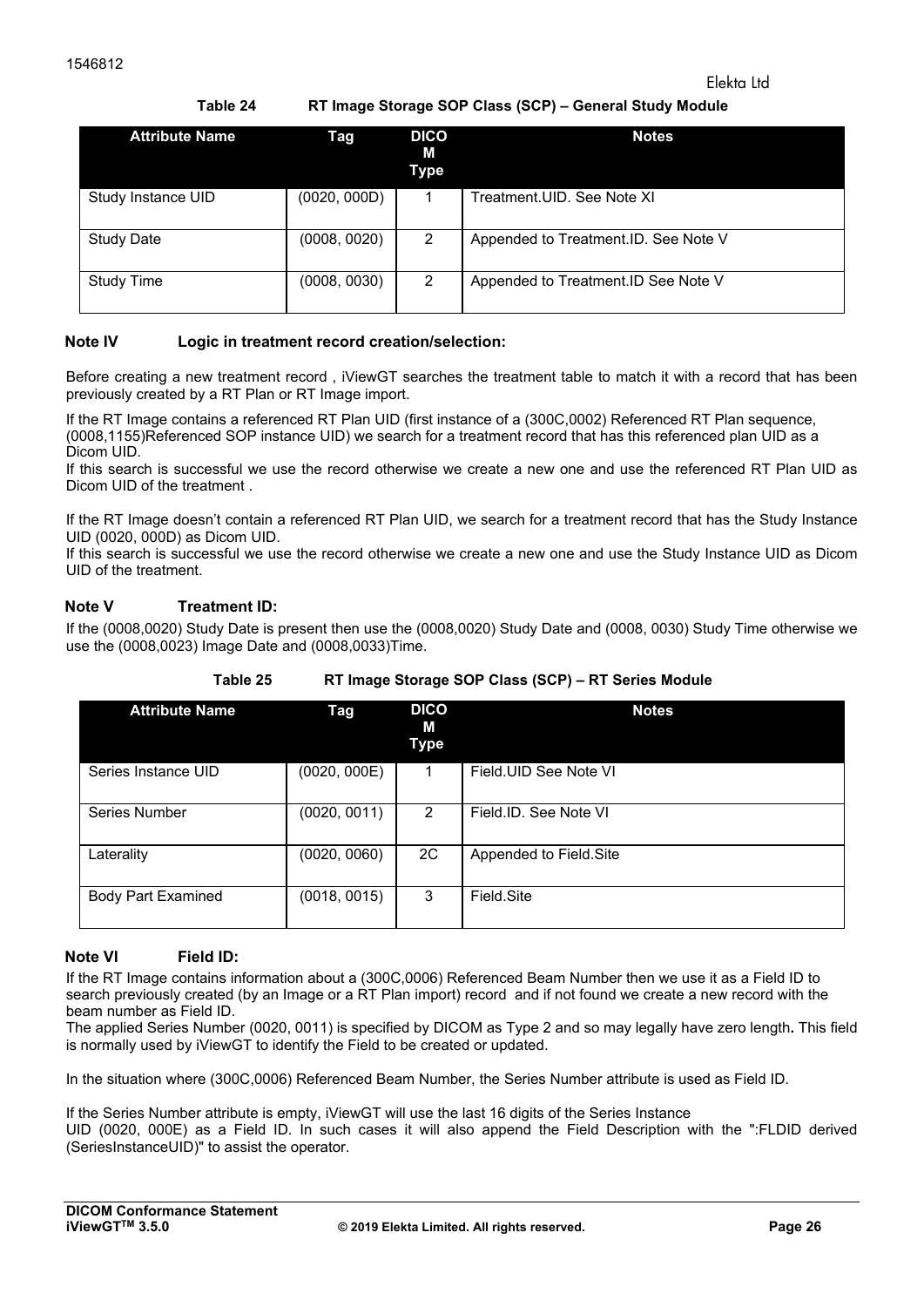#### Elekta Ltd

**Extreme caution is advised when handling data with limited Series identification information present. It is the responsibility of the iViewGT operator to ensure that incoming image data containing an empty Series Number attribute is correctly identified and qualified before relocation into the main iViewGT Clinical database.** 

| Table 26 | RT Image Storage SOP Class (SCP) - General Image Module |
|----------|---------------------------------------------------------|
|          |                                                         |

| <b>Attribute Name</b>      | Tag          | <b>DICO</b><br>М<br><b>Type</b> | <b>Notes</b>               |
|----------------------------|--------------|---------------------------------|----------------------------|
| Image Number               | (0020, 0013) | 2                               | Not stored                 |
| <b>Patient Orientation</b> | (0020, 0020) | 2C                              | recorded in Image.Comments |
| Image Date                 | (0008, 0023) | 2C                              | See Note V                 |
| Image Time                 | (0008, 0033) | 2C                              | See Note V                 |
| Image Comments             | (0020, 4000) | 3                               | Image.Comments             |

**Table 27 RT Image Storage SOP Class (SCP) – Image Pixel Module** 

| <b>Attribute Name</b>       | Tag          | <b>DICO</b><br>М<br><b>Type</b> | <b>Notes</b>                                                          |
|-----------------------------|--------------|---------------------------------|-----------------------------------------------------------------------|
| Samples per Pixel           | (0028, 0002) | 1                               | <b>Assumed to be 1. See Note XIII below.</b>                          |
| Photometric Interpretation  | (0028, 0004) | $\mathbf{1}$                    | Assumed to be "MONOCHROME1" or<br>"MONOCHROME2. See Note XIII below." |
| <b>Rows</b>                 | (0028, 0010) | $\mathbf{1}$                    | Image.Height                                                          |
| Columns                     | (0028, 0011) | $\mathbf{1}$                    | Image. Width                                                          |
| <b>Bits Allocated</b>       | (0028, 0100) | 1                               | Bits Allocated is 8 or 16                                             |
| <b>Bits Stored</b>          | (0028, 0101) | $\mathbf{1}$                    | 8 to 16                                                               |
| High Bit                    | (0028, 0102) | 1                               | 7 to 15                                                               |
| <b>Pixel Representation</b> | (0028, 0103) | $\mathbf{1}$                    | Used to determine pixel scaling behaviour                             |
| <b>Pixel Data</b>           | (7FE0, 0010) | $\mathbf{1}$                    | Image pixel data interpreted. See Note XIII below.                    |
| <b>Planar Configuration</b> | (0028, 0006) | 1C                              | <b>Assumed to be 0.</b> See Note XIII below.                          |
| Pixel Aspect Ratio          | (0028, 0034) | 1C                              | Image.Aspect                                                          |

#### **Note VII Stored Image Formats:**

iViewGT will **always** assume that pixel data is organised as 1 sample per pixel, either MONOCHROME1 or MONOCHROME2 interpretation and will store images accordingly.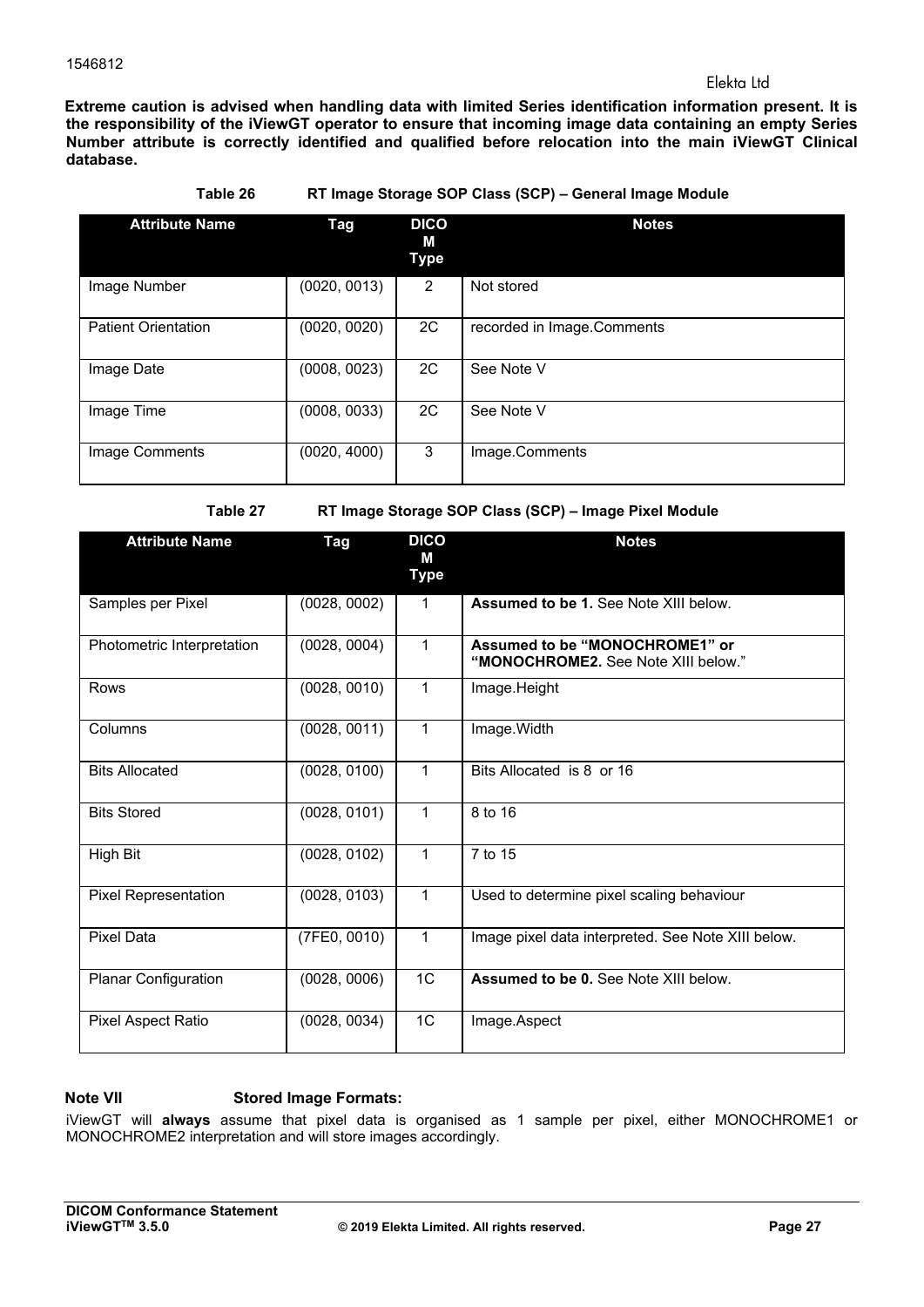#### **Table 28 RT Image Storage SOP Class (SCP) – RT Image Module**

| <b>Attribute Name</b>     | Tag          | <b>DICO</b><br>М<br>Type | <b>Notes</b>                        |
|---------------------------|--------------|--------------------------|-------------------------------------|
| RT Image position         | (3002, 0012) | 2                        | Used to set the centre of the image |
| Image Plane Pixel Spacing | (3002, 0011) | 2                        |                                     |
| <b>Patient Position</b>   | (0018, 5100) | 1C                       | Field.Orientation Image.Orientation |

### **Table 29 RT Image Storage SOP Class (SCP) – SOP Common Module**

| <b>Attribute Name</b>  | Tag          | <b>DICO</b><br>M<br>Type | <b>Notes</b>                                    |
|------------------------|--------------|--------------------------|-------------------------------------------------|
| SOP Class UID          | (0008, 0016) |                          | Not used.                                       |
| SOP Instance UID       | (0008, 0018) |                          | Discarded. A new UID is generated for Image.UID |
| Specific Character Set | (0008, 0005) | 1C                       | Not used.                                       |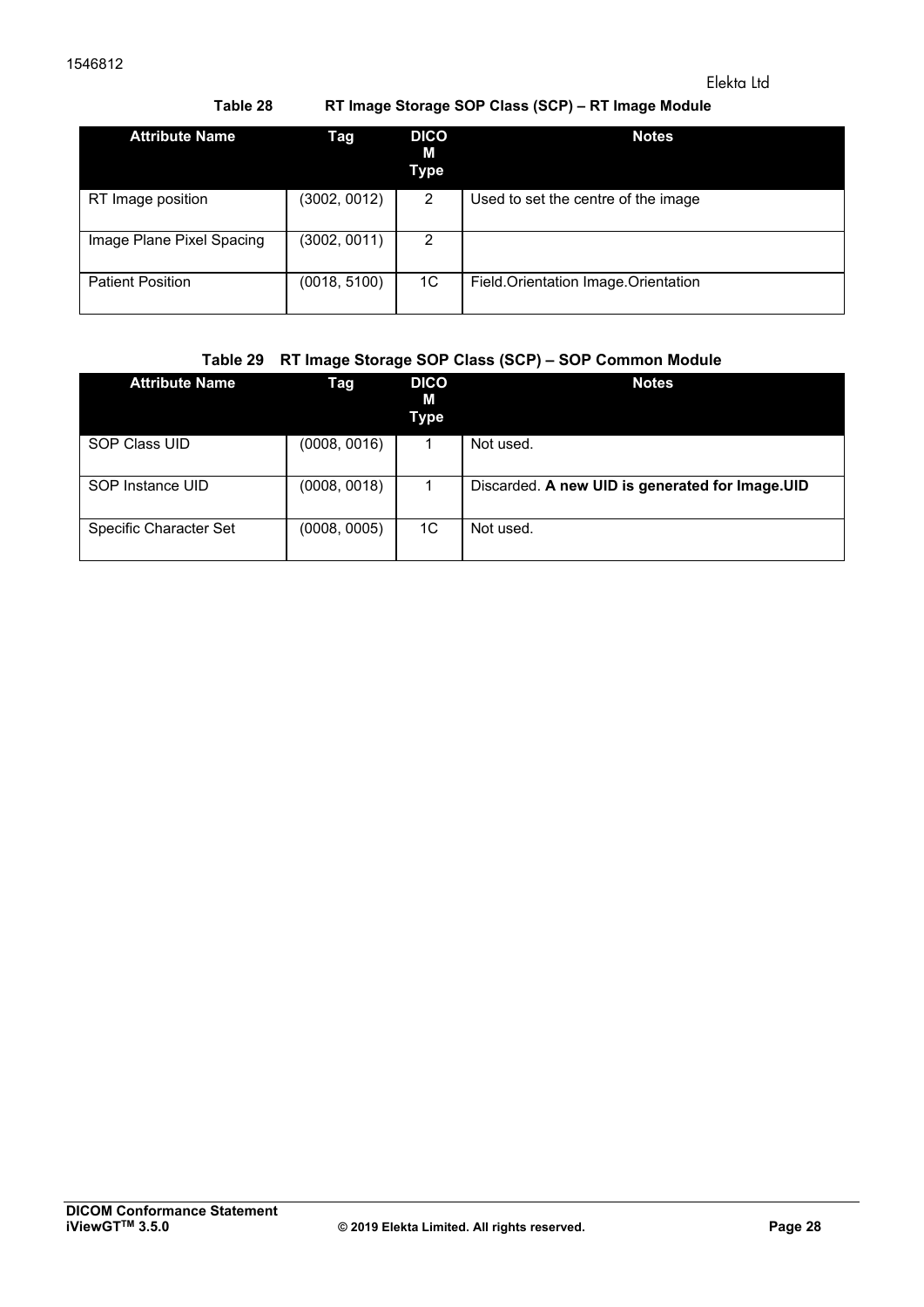### **APPENDIX B Applied SC Image IOD and Mapping to iViewGT Database**

### **B.1 Export of SC Images**

The modules selected from the Secondary Capture Image IOD table of DICOM for image export are given in Table 30 below. If a module is not listed, none of the attributes in that module is sent by iViewGT.

| IΕ            | <b>Module</b>            |
|---------------|--------------------------|
| Patient       | Patient                  |
| Study         | <b>General Study</b>     |
| <b>Series</b> | <b>General Series</b>    |
| Equipment     | <b>General Equipment</b> |
|               | <b>SC Equipment</b>      |
| Image         | General Image            |
|               | Image Pixel              |
|               | SC Image                 |
|               | SOP Common               |

#### **Table 30 Applied Modules in the SC Image IOD for Export (SCU Role)**

Table 31 to Table 39 below specify the applied attributes for each module, and note their mappings from the iViewGT database. If an attribute is not listed it is not sent by iViewGT. If an attribute is listed without Notes, there is a mapping from a directly equivalent iViewGT database entry.

| <b>Attribute Name</b>   | <b>Tag</b>   | <b>DICO</b><br>М<br>Type | <b>Notes</b>                              |
|-------------------------|--------------|--------------------------|-------------------------------------------|
| <b>Patients Name</b>    | (0010, 0010) | 2                        | Last^First^Middle^^ (no Prefix or Suffix) |
| Patient ID              | (0010, 0020) | 2                        |                                           |
| Patient's Birth Date    | (0010, 0030) | 2                        |                                           |
| <b>Patients Sex</b>     | (0010, 0040) | 2                        |                                           |
| <b>Patient Comments</b> | (0010, 4000) | 3                        |                                           |

#### **Table 31 SC Image Storage SOP Class (SCU) – Patient Module**

**Table 32 SC Image Storage SOP Class (SCU) – General Study Module** 

| <b>Attribute Name</b>           | Tag          | <b>DICO M</b><br>Type | <b>Notes</b>                                                             |
|---------------------------------|--------------|-----------------------|--------------------------------------------------------------------------|
| Study Instance UID              | (0020, 000D) | 1                     | Treatment.UID (generated native by iViewGT for<br>treatments) see Note I |
| <b>Study Date</b>               | (0008, 0020) | 2                     | Image acquisition date                                                   |
| <b>Study Time</b>               | (0008, 0030) | $\overline{2}$        | Image Acquisition time.                                                  |
| Referring<br>Physicians<br>Name | (0008, 0090) | 2                     | Patient.doctor^^^^                                                       |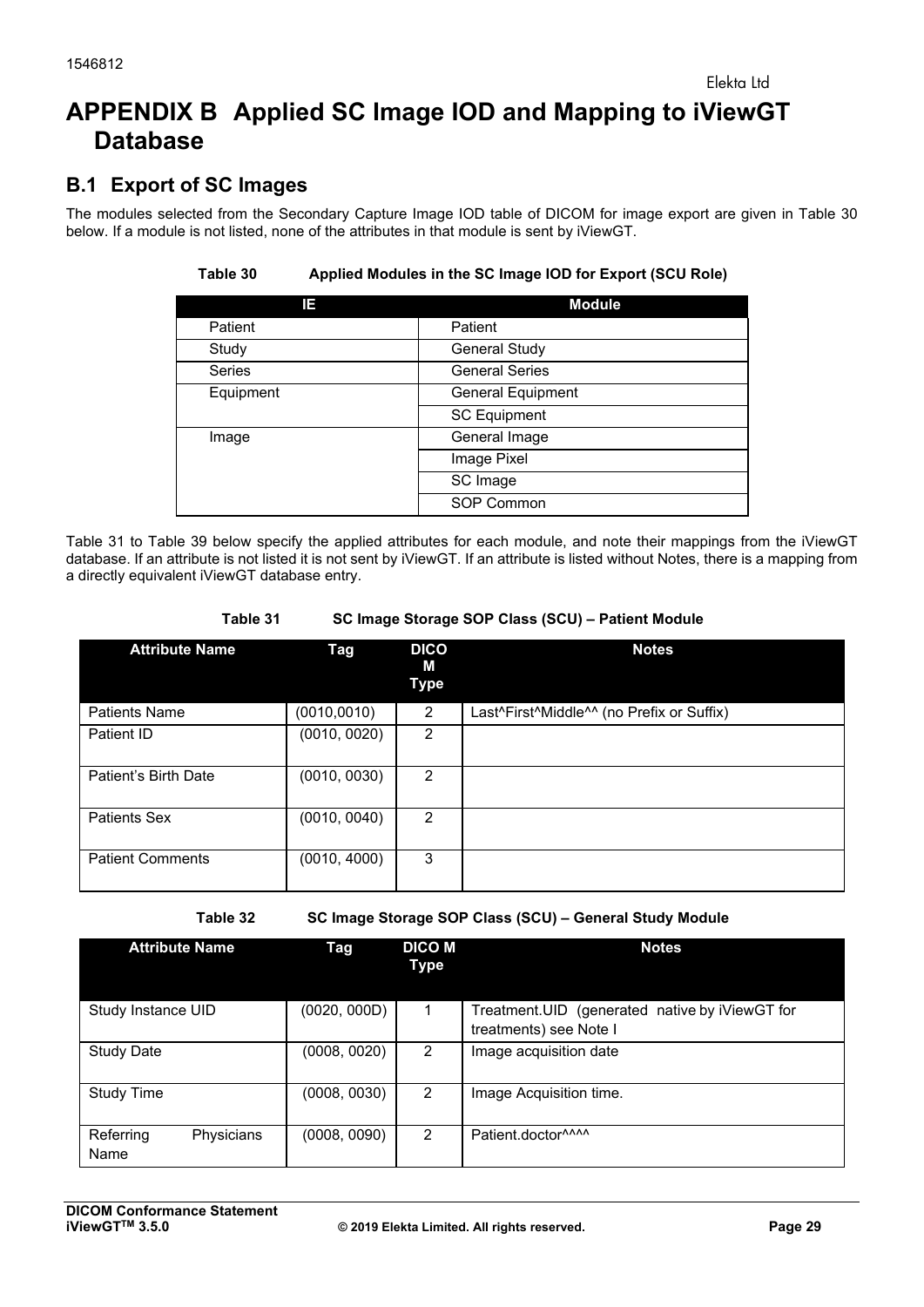| Study ID                 | (0020, 0010) |   | Treatment.ID (truncated to bigger 16 characters if<br>and user warned) |
|--------------------------|--------------|---|------------------------------------------------------------------------|
| <b>Accession Number</b>  | (0008, 0050) | 2 | Empty                                                                  |
| <b>Study Description</b> | (0008, 1030) | 3 | Treatment.Description                                                  |

|  |  | Table 33 |
|--|--|----------|
|  |  |          |

**SC Image Storage SOP Class (SCU) – General Series Module** 

| <b>Attribute Name</b>   | Tag          | <b>DICO</b><br>М<br><b>Type</b> | <b>Notes</b>                                                                                        |
|-------------------------|--------------|---------------------------------|-----------------------------------------------------------------------------------------------------|
| Modality                | (0008, 0060) | 1                               | "CR"                                                                                                |
| Series Instance UID     | (0020, 000E) |                                 | Field.UID (generated by iViewGT for native fields) see<br>Note II and                               |
| Series Number           | (0020, 0011) | 2                               | IF Field ID is numeric: Field.ID,<br>ELSE: an internally generated unique field-specific<br>number. |
| <b>Protocol Name</b>    | (0018, 1030) | 3                               | "iView Electronic Portal Image"                                                                     |
| Series Description      | (0008, 103E) | 3                               | Field.Description                                                                                   |
| <b>Patient Position</b> | (0018, 5100) | 2C                              | Empty if position not specified by operator                                                         |

#### **Note VIII Series specific to secondary capture image:**

As the same image can be sent as an RT Image and a SC image to different servers depending on their configuration, we could see in the field a RT image and a Secondary Capture sharing the same series UID. To avoid this situation we will add ".1" to the end of the series UID we would have used for RT Image (see Note II)

#### **Table 34 SC Image Storage SOP Class (SCU) – General Equipment Module**

| <b>Attribute Name</b>    | Tag          | <b>DICO</b><br>М<br><b>Type</b> | <b>Notes</b>                                                                                            |
|--------------------------|--------------|---------------------------------|---------------------------------------------------------------------------------------------------------|
| Manufacturer             | (0008, 0070) | 2                               | "ELEKTA"                                                                                                |
| <b>Station Name</b>      | (0008, 1010) | 3                               | IF an iViewGT acquired image: Acquiring Station Name,<br>ELSE: "UNKNOWN" + any available origin detail. |
| Manufacturers Model Name | (0008, 1090) | 3                               | "Elekta iView Electronic Portal Imaging"                                                                |
| Device Serial Number     | (0018, 1000) | 3                               | <b>iViewGT Station Serial Number</b>                                                                    |
| Software Versions        | (0018, 1020) | 3                               | Software revision of EXPORTING Station                                                                  |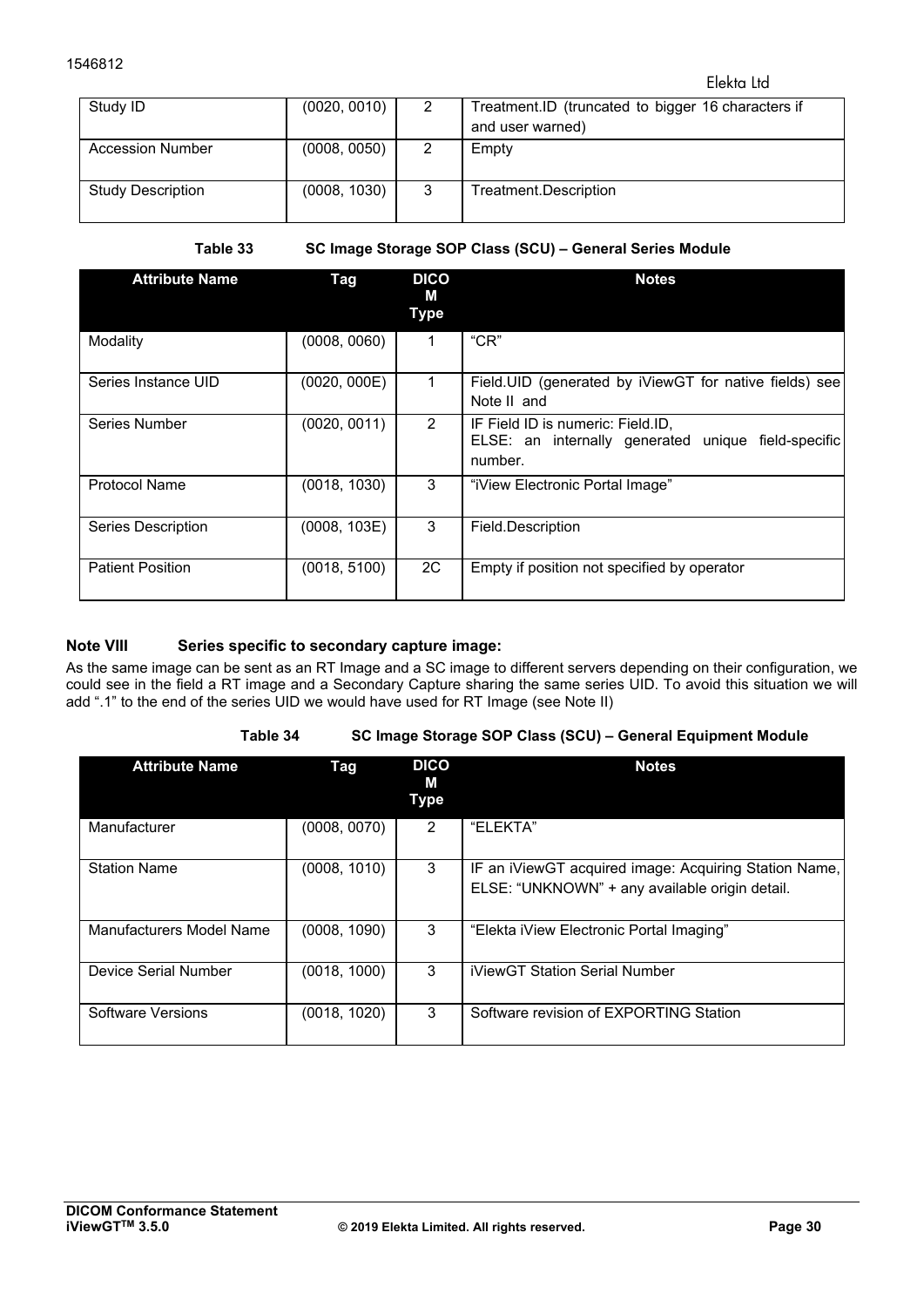#### Elekta Ltd

**Table 35 SC Image Storage SOP Class (SCU) – SC Equipment Module**

| <b>Attribute Name</b>                                 | Tag          | <b>DICO M</b><br><b>Type</b> | <b>Notes</b>                                                                                            |  |  |
|-------------------------------------------------------|--------------|------------------------------|---------------------------------------------------------------------------------------------------------|--|--|
| <b>Conversion Type</b>                                | (0008, 0064) |                              | "DV"                                                                                                    |  |  |
| Modality                                              | (0008, 0060) | 3                            | "CR"                                                                                                    |  |  |
| Secondary Device Capture<br>ID                        | (0018, 1010) | 3                            | IF an iViewGT acquired image: Acquiring Station Name,<br>ELSE: "UNKNOWN" + any available origin detail. |  |  |
| Secondary Capture Device<br>Manufacturer's Model Name | (0018, 1018) | 3                            | "Elekta. iView Electronic Portal Imaging"                                                               |  |  |
| Secondary Capture Device<br>Software Version          | (0018, 1019) | 3                            | Software revision of EXPORTING Station                                                                  |  |  |

**Table 36 SC Image Storage SOP Class (SCU) – General Image Module** 

| <b>Attribute Name</b>         | Tag          | <b>DICO M</b><br><b>Type</b> | <b>Notes</b>                                                                |
|-------------------------------|--------------|------------------------------|-----------------------------------------------------------------------------|
| Image Number                  | (0020, 0013) | $\overline{2}$               | An internally generated database-unique image-specific<br>number.           |
| Image Date                    | (0008, 0023) | 2C                           | Image acquisition date                                                      |
| Image Time                    | (0008, 0033) | 2C                           | Image acquisition time                                                      |
| Image Type                    | (0008, 0008) | 3                            | IF an iViewGT acquired image: ORIGINAL\\PRIMARY<br>ELSE: DERIVED\\SECONDARY |
| <b>Derivation Description</b> | (0008, 2111) | 3                            | IF an iViewGT acquired image: Empty<br>ELSE "Imported into iView"           |
| <b>Acquisition Date</b>       | (0008, 0022) | 3                            | Image acquisition date                                                      |
| <b>Acquisition Time</b>       | (0008, 0032) | 3                            | Image acquisition time                                                      |
| Images in Acquisition         | (0020, 1002) | 3                            | 1                                                                           |
| Image Comments                | (0020, 4000) | 3                            |                                                                             |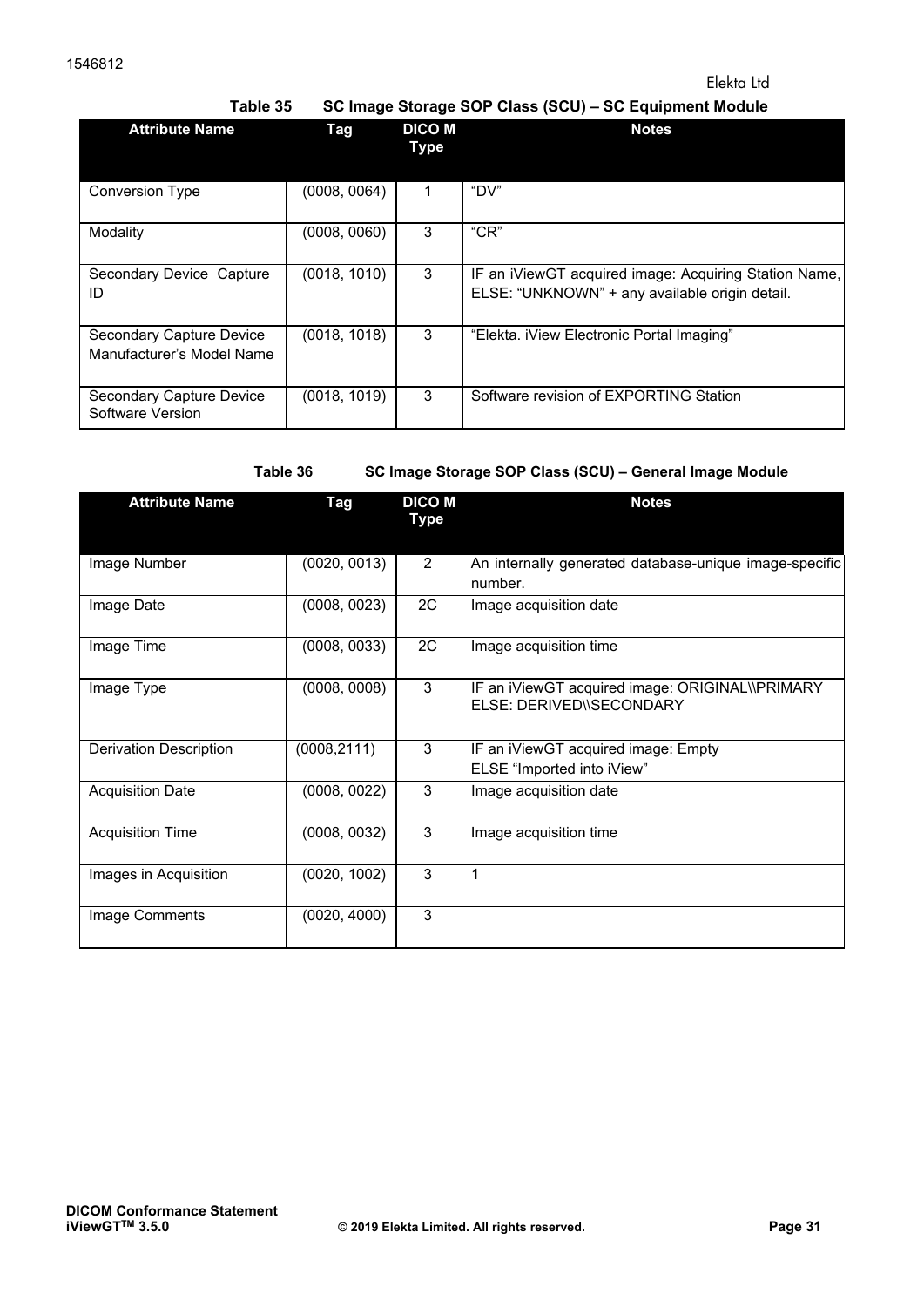#### Elekta Ltd

**Table 37 SC Image Storage SOP Class (SCU) –Image Pixel Module** 

| <b>Attribute Name</b>       | Tag          | <b>DICO</b>      | <b>Notes</b>                                                       |
|-----------------------------|--------------|------------------|--------------------------------------------------------------------|
|                             |              | M<br><b>Type</b> |                                                                    |
| Samples per Pixel           | (0028, 0002) | 1                | $\overline{1}$                                                     |
| Photometric Interpretation  | (0028, 0004) | 1                | "MONOCHROME2"                                                      |
| Rows                        | (0028, 0010) | 1                |                                                                    |
| Columns                     | (0028, 0011) | 1                |                                                                    |
| <b>Bits Allocated</b>       | (0028, 0100) | 1                | 8 or 16                                                            |
| <b>Bits Stored</b>          | (0028, 0101) | 1                | 8 to 16                                                            |
| High Bit                    | (0028, 0102) | 1                | 7 to 15                                                            |
| <b>Pixel Representation</b> | (0028, 0103) | 1                | $\mathbf 0$                                                        |
| <b>Pixel Data</b>           | (TFE0, 0010) | 1                |                                                                    |
| <b>Planar Configuration</b> | (0028, 0006) | $\overline{1C}$  | $\overline{0}$                                                     |
| <b>Pixel Aspect Ratio</b>   | (0028, 0034) | $\overline{1C}$  |                                                                    |
| Window center               | (0028, 1050) | 3                | (1-brightness/100)*(ActualMaxVal - ActualMinVal) +<br>ActualMinVal |
| Window width                | (0028, 1051) | $\overline{3}$   | (1-contrast/100)*(ActualMaxVal - ActualMinVal)                     |

**Table 38 SC Image Storage SOP Class (SCU) – SC Image Module** 

| <b>Attribute Name</b>        | Tag.         | <b>DICO</b><br>М<br>Type | <b>Notes</b>           |
|------------------------------|--------------|--------------------------|------------------------|
| Date of Secondary<br>Capture | (0018, 1012) | 3                        | Image acquisition date |
| Time of Secondary<br>Capture | (0018, 1014) | 3                        | Image acquisition time |

**Table 39 SC Image Storage SOP Class (SCU) – SOP Common Module** 

| <b>Attribute Name</b> | Tag          | <b>DICO</b><br>М<br>Type | <b>Notes</b>                                                                                                                           |
|-----------------------|--------------|--------------------------|----------------------------------------------------------------------------------------------------------------------------------------|
| <b>SOP Class UID</b>  | (0008, 0016) |                          | 1.2.840.10008.5.1.4.1.1.7                                                                                                              |
| SOP Instance UID      | (0008, 0018) |                          | Image.UID (generated by iViewGT for natively acquired)<br>images, and images imported from any source, including<br>DICOM) see Note IX |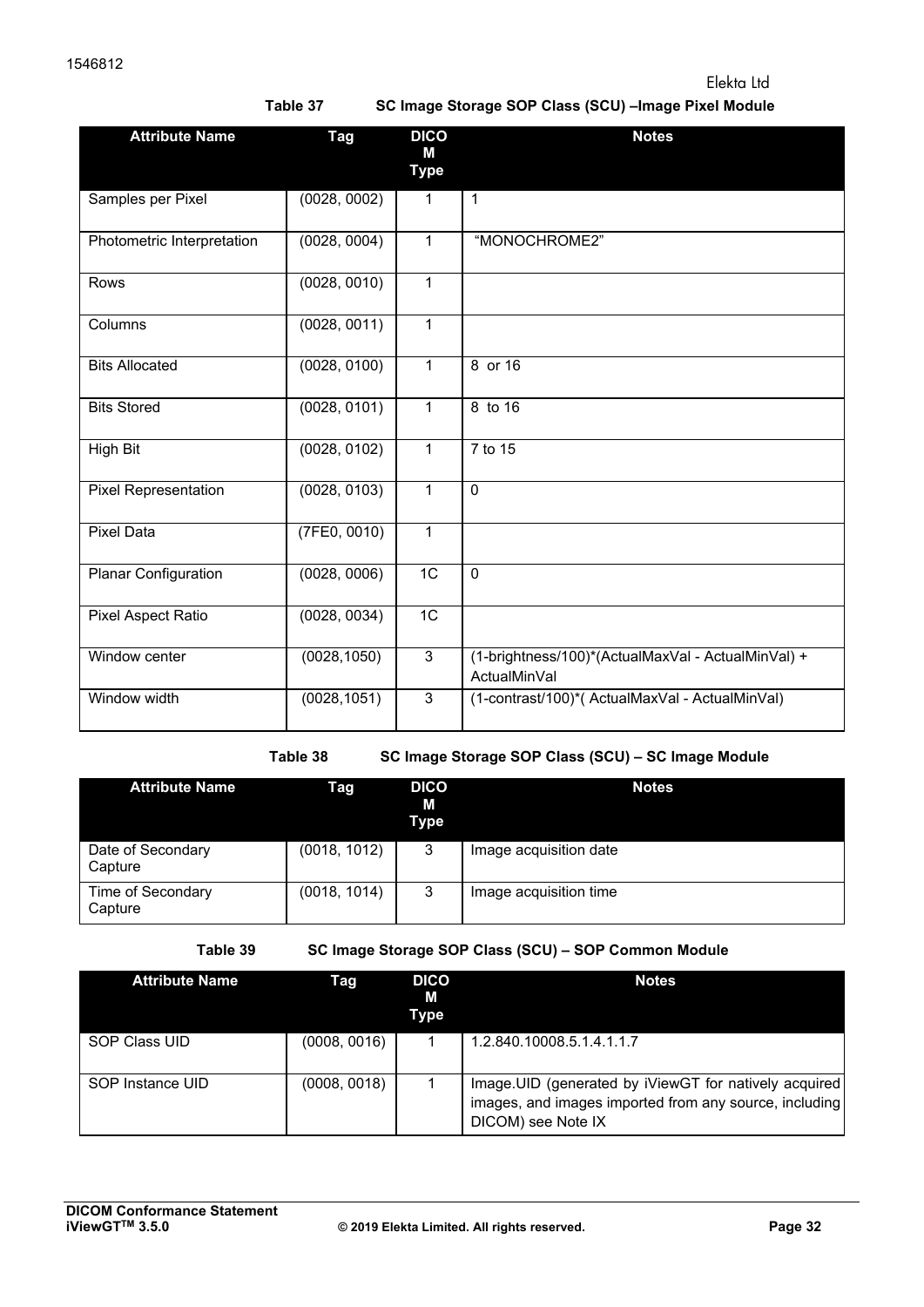| Instance Creation Date | (0008, 0012) | 3 | Date of export                                                                               |
|------------------------|--------------|---|----------------------------------------------------------------------------------------------|
| Instance Creation Time | (0008, 0013) | 3 | Time of export                                                                               |
| Instance Creator UID   | (0008, 0014) | 3 | Derived from 6-digit iViewGT workstation serial number.<br>1.3.46.423632 . <abcxyz></abcxyz> |

#### **Note IX SOP Instance UID specific to Secondary capture:**

Server configurations determine the choice of Secondary Capture or RT Image when exporting. To avoid an identical UID being used for both Secondary Capture and RT Image ".1" is appended to Image.UID when exporting Secondary Capture images.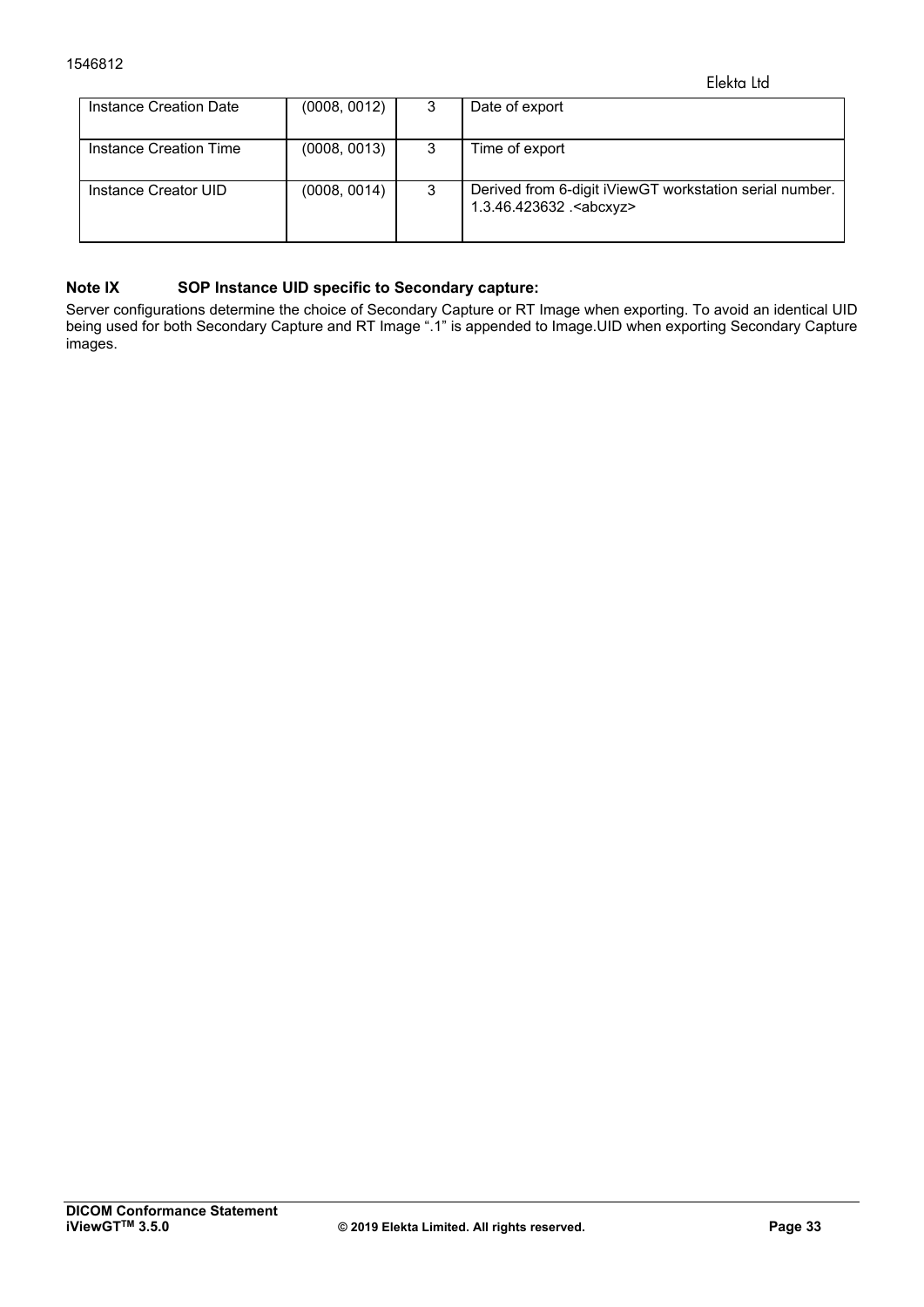### **B.2 Import of SC Images**

The modules selected from the Secondary Capture Image IOD table of DICOM for image import are given in Table 40 below. If a module is not listed, none of the attributes in that module is stored by iViewGT.

| Table 40 | Applied Modules in the SC Image IOD for Import (SCP Role) |  |
|----------|-----------------------------------------------------------|--|
|----------|-----------------------------------------------------------|--|

| 13            | <b>Module</b>         |
|---------------|-----------------------|
| Patient       | Patient               |
| Study         | <b>General Study</b>  |
| <b>Series</b> | <b>General Series</b> |
| Image         | General Image         |
|               | Image Pixel           |
|               | SC Image              |
|               | SOP Common            |

Table 41 to Table 47 below specify, for each of the applied modules above, the attributes stored by iViewGT, and their mapping onto the iViewGT database.

| <b>Attribute Name</b>   | Tag          | <b>DICO</b><br>м<br><b>Type</b> | <b>Notes</b>                                                                                                 |
|-------------------------|--------------|---------------------------------|--------------------------------------------------------------------------------------------------------------|
| <b>Patients Name</b>    | (0010, 0010) | $\overline{2}$                  | Split into Patient.Last, Patient.First,<br>Patient. Middle (Prefix, Suffix not stored).<br>See Note X below. |
| Patient ID              | (0010, 0020) | $\overline{2}$                  | Patient.ID TRUNCATED TO 20 CHARS MAX. See<br>Note X below.                                                   |
| Patient's Birth Date    | (0010, 0030) | 2                               |                                                                                                              |
| <b>Patients Sex</b>     | (0010, 0040) | 2                               |                                                                                                              |
| <b>Patient Comments</b> | (0010, 4000) | 3                               |                                                                                                              |

#### **Table 41 SC Image Storage SOP Class (SCP) – Patient Module**

#### **Note X Handling of Empty Patient Identification Attributes**

The Patient ID (0010, 0020) and Patient Name (0010, 0010) attributes of the Patient Module are specified by DICOM as Type 2 and so may legally have zero length.

As a safety measure, incoming images are stored into a local database dedicated to DICOM Import purposes. An iViewGT function allows the interactive viewing, editing and, at the iViewGT operators discretion, deleting or relocation of the data into the main iViewGT clinical database.

**Extreme caution is advised when handling data with limited Patient identification information present. It is the responsibility of the iViewGT operator to ensure that incoming image data containing empty Patient ID and/or Patient Name attributes is correctly identified and qualified before relocation into the main iViewGT Clinical database.**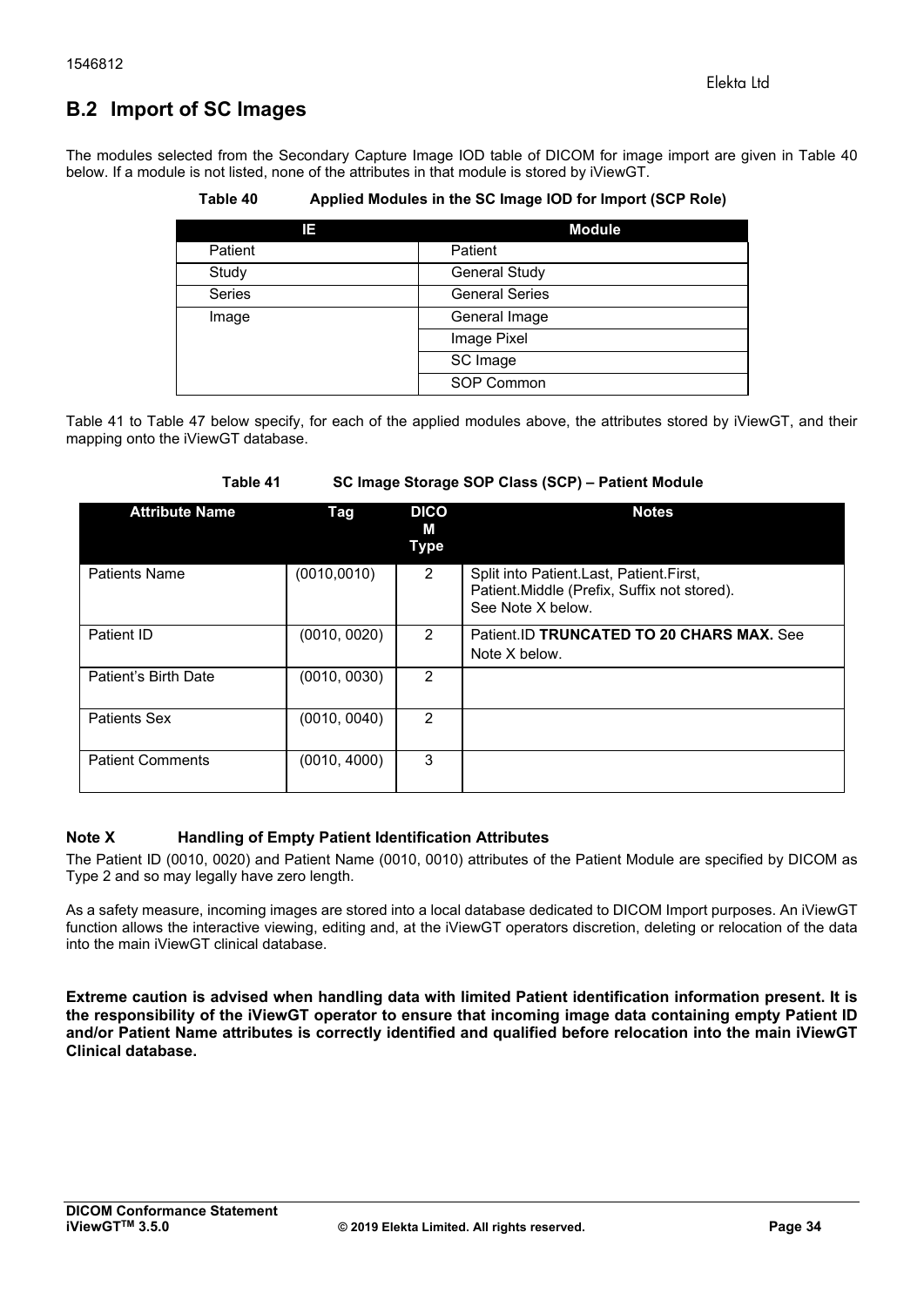**Table 42 SC Image Storage SOP Class (SCP) – General Study Module** 

| <b>Attribute Name</b>           | Tag          | <b>DICO</b><br>м<br><b>Type</b> | <b>Notes</b>                                           |
|---------------------------------|--------------|---------------------------------|--------------------------------------------------------|
| Study Instance UID              | (0020, 000D) | 1                               | Treatment.UID. See Note XI below.                      |
| <b>Study Date</b>               | (0008, 0020) | 2                               | Appended to Treatment. Description                     |
| <b>Study Time</b>               | (0008, 0030) | 2                               | Appended to Treatment. Description                     |
| Referring<br>Physicians<br>Name | (0008, 0090) | $\overline{2}$                  | Appended to Treatment. Description                     |
| Study ID                        | (0020, 0010) | $\mathfrak{p}$                  | Treatment.ID. See Note XI below.                       |
| <b>Accession Number</b>         | (0008, 0050) | $\overline{2}$                  | Appended to Treatment. Description. See Note XI below. |
| <b>Study Description</b>        | (0008, 1030) | 3                               | Treatment.Description                                  |

#### **Note XI Handling of Empty Study ID Attribute**

The applied Study ID (0020, 0010) is specified by DICOM as Type 2 and so may legally have zero length**.** This field is normally used by iViewGT to identify the Treatment to be created or updated.

In the situation where the Study ID attribute is empty, iViewGT will attempt to use the Accession Number (0008, 0050, Type 2) attribute as a Treatment ID instead. In such cases it will also append the Treatment Description with the text ":TRTID derived (Accession No.)" to assist the operator.

In the situation where both the Study ID and Accession Number attributes are empty, iViewGT will use the last 16 digits of the Study Instance UID (0020, 000D) as a Treatment ID. In such cases it will also append the Treatment Description with the text ":TRTID derived (StudyInstanceUID.)" to assist the operator.

**Extreme caution is advised when handling data with limited Study identification information present. It is the responsibility of the iViewGT operator to ensure that incoming image data containing an empty Study ID attribute is correctly identified and qualified before relocation into the main iViewGT Clinical database.** 

| Table 43 | SC Image Storage SOP Class (SCP) - General Series Module |
|----------|----------------------------------------------------------|
|----------|----------------------------------------------------------|

| <b>Attribute Name</b> | Tag          | <b>DICO</b><br>М<br><b>Type</b> | <b>Notes</b>                  |
|-----------------------|--------------|---------------------------------|-------------------------------|
| Series Instance UID   | (0020, 000E) | 1                               | Field.UID, See Note XII below |
| Modality              | (0008, 0060) | 1                               | Not stored                    |
| Series Number         | (0020, 0011) | 2                               | Field.ID. See Note XII below  |
| Laterality            | (0020, 0060) | 2C                              | Appended to Field. Site       |
| Series Date           | (0008, 0021) | 3                               | Appended to Field.Description |
| <b>Series Time</b>    | (0008, 0031) | 3                               | Appended to Field.Description |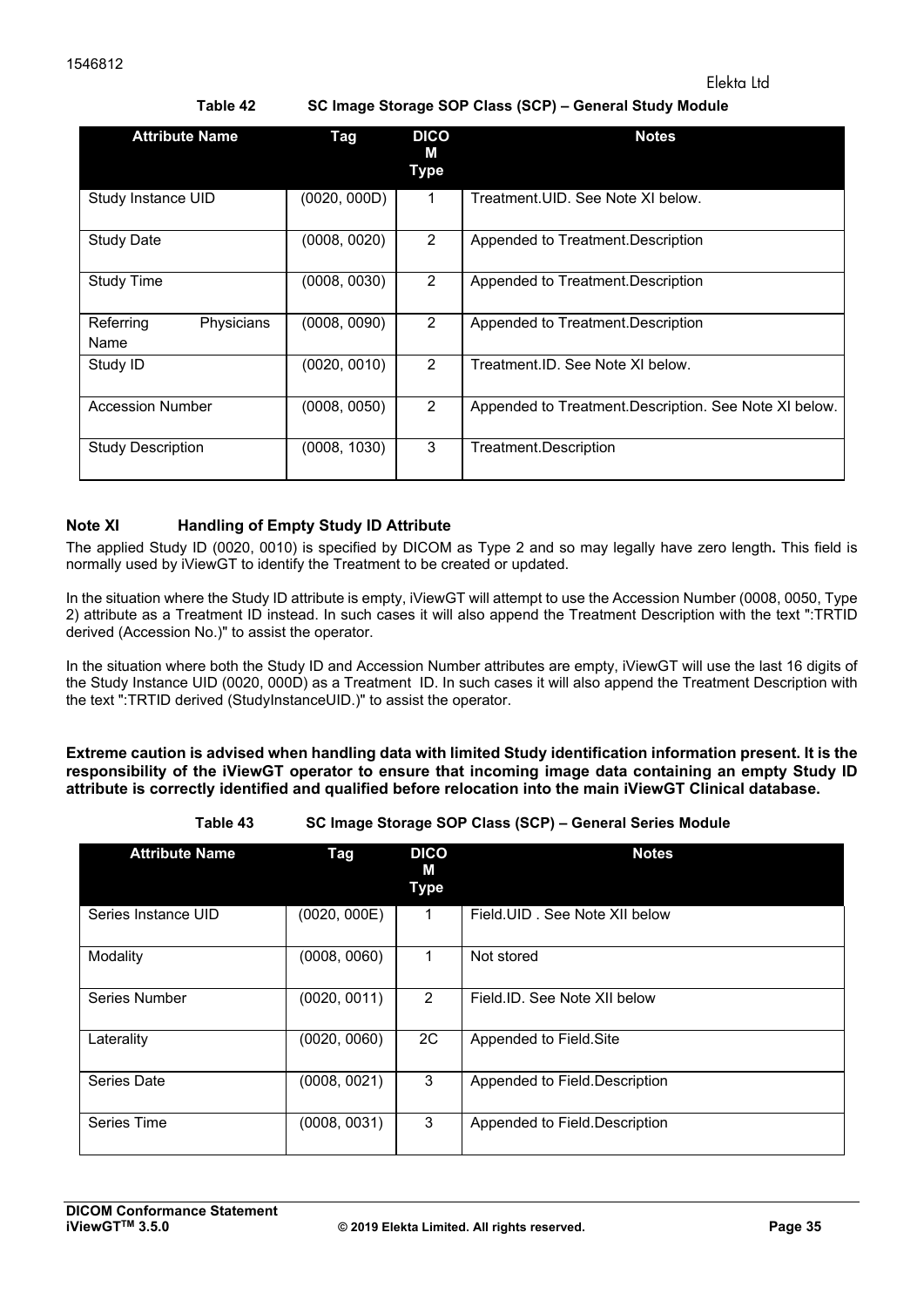| <b>Protocol Name</b>      | (0018, 1030) | 3  | Appended to Field Description |
|---------------------------|--------------|----|-------------------------------|
| <b>Series Description</b> | (0008, 103E) | 3  | Field.Description             |
| <b>Body Part Examined</b> | (0018, 0015) | 3  | Field Site                    |
| <b>Patient Position</b>   | (0018, 5100) | 2C | Field.Orientation             |

#### **Note XII Handling of Empty Series Number Attribute**

The applied Series Number (0020, 0011) is specified by DICOM as Type 2 and so may legally have zero length**.** This field is normally used by iViewGT to identify the Field to be created or updated.

In the situation where the Series Number attribute is empty, iViewGT will use the last 16 digits of the Series Instance UID (0020, 000E) as a Field ID. In such cases it will also append the Field Description with the ":FLDID derived (SeriesInstanceUID)" to assist the operator.

**Extreme caution is advised when handling data with limited Series identification information present. It is the responsibility of the iViewGT operator to ensure that incoming image data containing an empty Series Number attribute is correctly identified and qualified before relocation into the main iViewGT Clinical database.** 

#### **Table 44 SC Image Storage SOP Class (SCP) – General Image Module**

| <b>Attribute Name</b>      | <b>Tag</b>   | <b>DICO</b><br>M<br>Type | <b>Notes</b>              |
|----------------------------|--------------|--------------------------|---------------------------|
| Image Number               | (0020, 0013) | 2                        | Not stored                |
| <b>Patient Orientation</b> | (0020, 0020) | 2C                       | Recorded in Image.Comment |
| Image Date                 | (0008, 0023) | 2C                       | Not stored                |
| Image Time                 | (0008, 0033) | 2C                       | Not stored                |
| <b>Image Comments</b>      | (0020, 4000) | 3                        | Image.Comments            |

**Table 45 SC Image Storage SOP Class (SCP) – Image Pixel Module** 

| <b>Attribute Name</b>      | Tag          | <b>DICO</b><br>М<br>Type | <b>Notes</b>                                                                |
|----------------------------|--------------|--------------------------|-----------------------------------------------------------------------------|
| Samples per Pixel          | (0028, 0002) | 1.                       | <b>Assumed to be 1. See Note XIII below.</b>                                |
| Photometric Interpretation | (0028, 0004) |                          | Assumed to be "MONOCHROME1" or<br><b>MONOCHROME2.</b> See Note XIII below." |
| <b>Rows</b>                | (0028, 0010) |                          | Image.Height                                                                |
| Columns                    | (0028, 0011) |                          | Image. Width                                                                |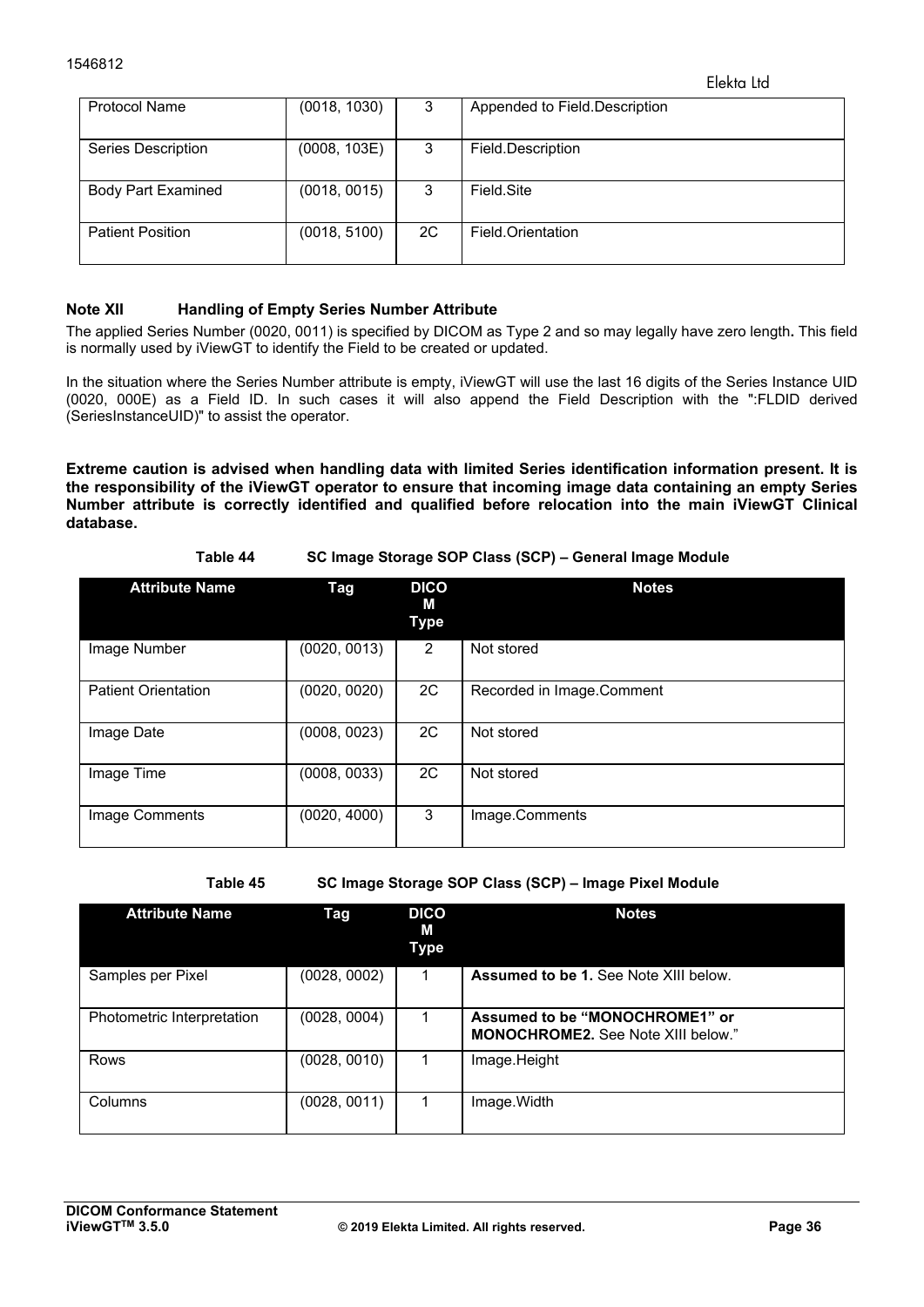| <b>Bits Allocated</b>       | (0028, 0100) |    | Bits Allocated is 8 or 16                          |
|-----------------------------|--------------|----|----------------------------------------------------|
| <b>Bits Stored</b>          | (0028, 0101) |    | 8 to 16                                            |
| <b>High Bit</b>             | (0028, 0102) | 1. | 7 to 15                                            |
| <b>Pixel Representation</b> | (0028, 0103) |    | Used to determine pixel scaling behaviour          |
| <b>Pixel Data</b>           | (7FE0, 0010) | 1  | Image pixel data interpreted. See Note XIII below. |
| <b>Planar Configuration</b> | (0028, 0006) | 1C | <b>Assumed to be 0.</b> See Note XIII below.       |
| <b>Pixel Aspect Ratio</b>   | (0028, 0034) | 1C | Image.Aspect                                       |

#### **Note XIII Stored Image Formats**

iViewGT will **always** assume that pixel data is organised as 1 sample per pixel, either MONOCHROME1 or MONOCHROME2 interpretation and will store images accordingly.

#### **Table 46 SC Image Storage SOP Class (SCP) – SC Image Module**

| <b>Attribute Name</b>        | Taq          | <b>DICO</b><br>M<br>Type | <b>Notes</b>          |
|------------------------------|--------------|--------------------------|-----------------------|
| Date of Secondary<br>Capture | (0018, 1012) | 3                        | Image.Acquistion Date |
| Time of Secondary<br>Capture | (0018, 1014) | 3                        | Image.Acquistion Time |

#### **Table 47 SC Image Storage SOP Class (SCP) – SOP Common Module**

| <b>Attribute Name</b>  | Tag          | <b>DICO</b><br>M<br>Type | <b>Notes</b>                                    |
|------------------------|--------------|--------------------------|-------------------------------------------------|
| SOP Class UID          | (0008, 0016) |                          | Not used.                                       |
| SOP Instance UID       | (0008, 0018) |                          | Discarded. A new UID is generated for Image.UID |
| Specific Character Set | (0008, 0005) | 1C                       | Not used.                                       |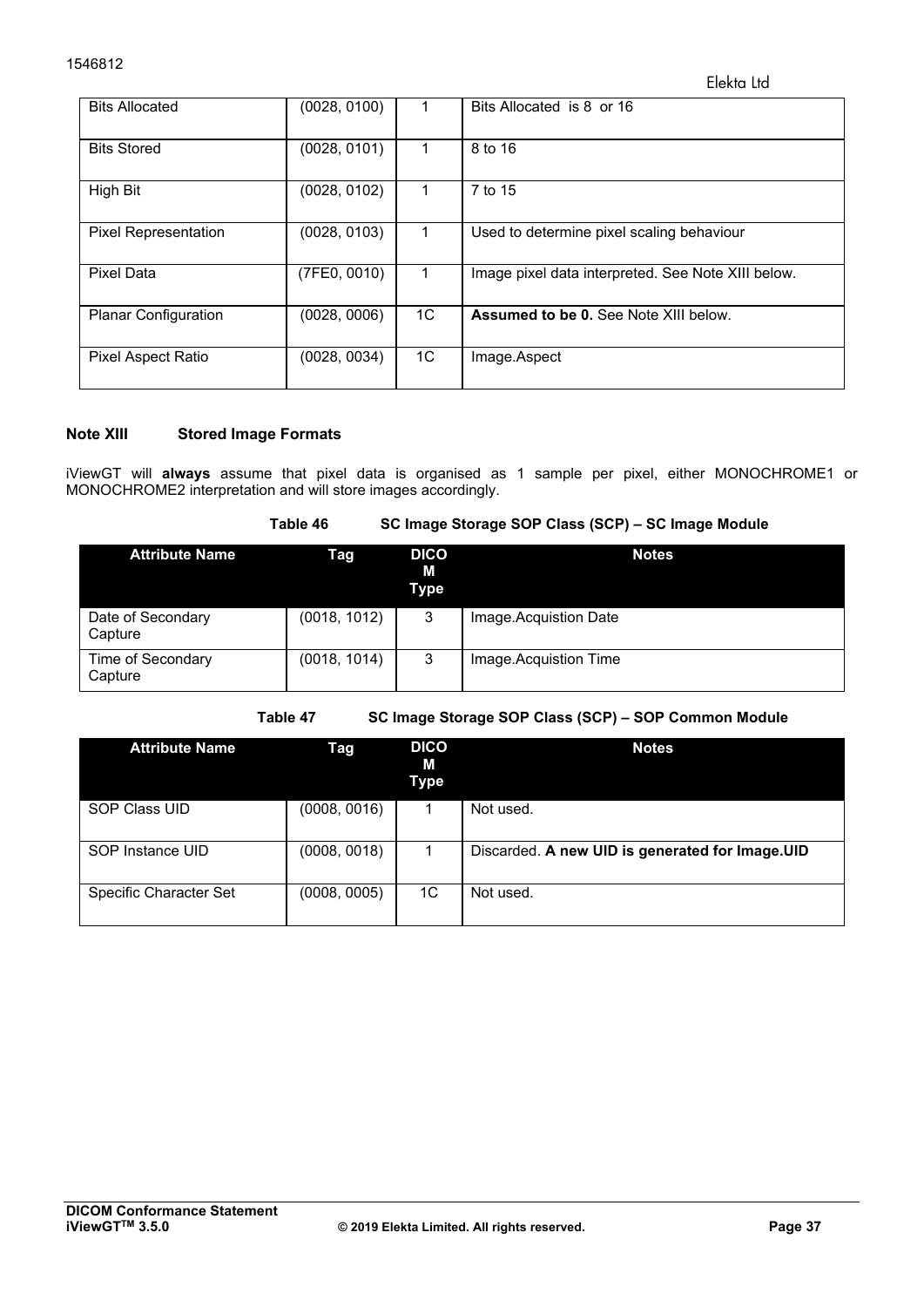### **APPENDIX C Applied RT Plan IOD and Mapping to iViewGT Database**

### **C.1 Import of RT Plans**

The modules selected from the RT Plan IOD table of DICOM for image import are given in Table 40 above. If a module is not listed, none of the attributes in that module is stored by iViewGT.

#### **Table 48 Applied Modules in the RT Plan IOD for Import (SCP Role)**

| 13            | Module           |
|---------------|------------------|
| Patient       | Patient          |
| <b>Series</b> | <b>RT</b> Series |
| Image         | General Plan     |
|               | SOP Common       |

Table 41 to Table 47 above specify, for each of the applied modules above, the attributes stored by iViewGT, and their mapping onto the iViewGT database.

#### **Table 49 RT Plan Storage SOP Class (SCP) – Patient Module**

| <b>Attribute Name</b>   | Tag          | <b>DICO</b><br>М<br>Type | <b>Notes</b>                                                                                        |
|-------------------------|--------------|--------------------------|-----------------------------------------------------------------------------------------------------|
| <b>Patients Name</b>    | (0010, 0010) | 2                        | Split into Patient.Last, Patient.First, Patient.Middle<br>(Prefix, Suffix not stored). See Note XIV |
| Patient ID              | (0010, 0020) | 2                        | Patient.ID TRUNCATED TO 20 CHARS MAX. See<br>Note XIV                                               |
| Patient's Birth Date    | (0010, 0030) | 2                        |                                                                                                     |
| <b>Patients Sex</b>     | (0010, 0040) | 2                        |                                                                                                     |
| <b>Patient Comments</b> | (0010, 4000) | 3                        |                                                                                                     |

#### **Note XIV Handling of Empty Patient Identification Attributes**

The Patient ID (0010, 0020) and Patient Name (0010, 0010) attributes of the Patient Module are specified by DICOM as Type 2 and so may legally have zero length.

As a safety measure, incoming images are stored into a local database dedicated to DICOM Import purposes. An iViewGT function allows the interactive viewing, editing and, at the iViewGT operators discretion, deleting or relocation of the data into the main iViewGT clinical database.

**Extreme caution is advised when handling data with limited Patient identification information present. It is the responsibility of the iViewGT operator to ensure that incoming image data containing empty Patient ID and/or Patient Name attributes is correctly identified and qualified before relocation into the main iViewGT Clinical database.**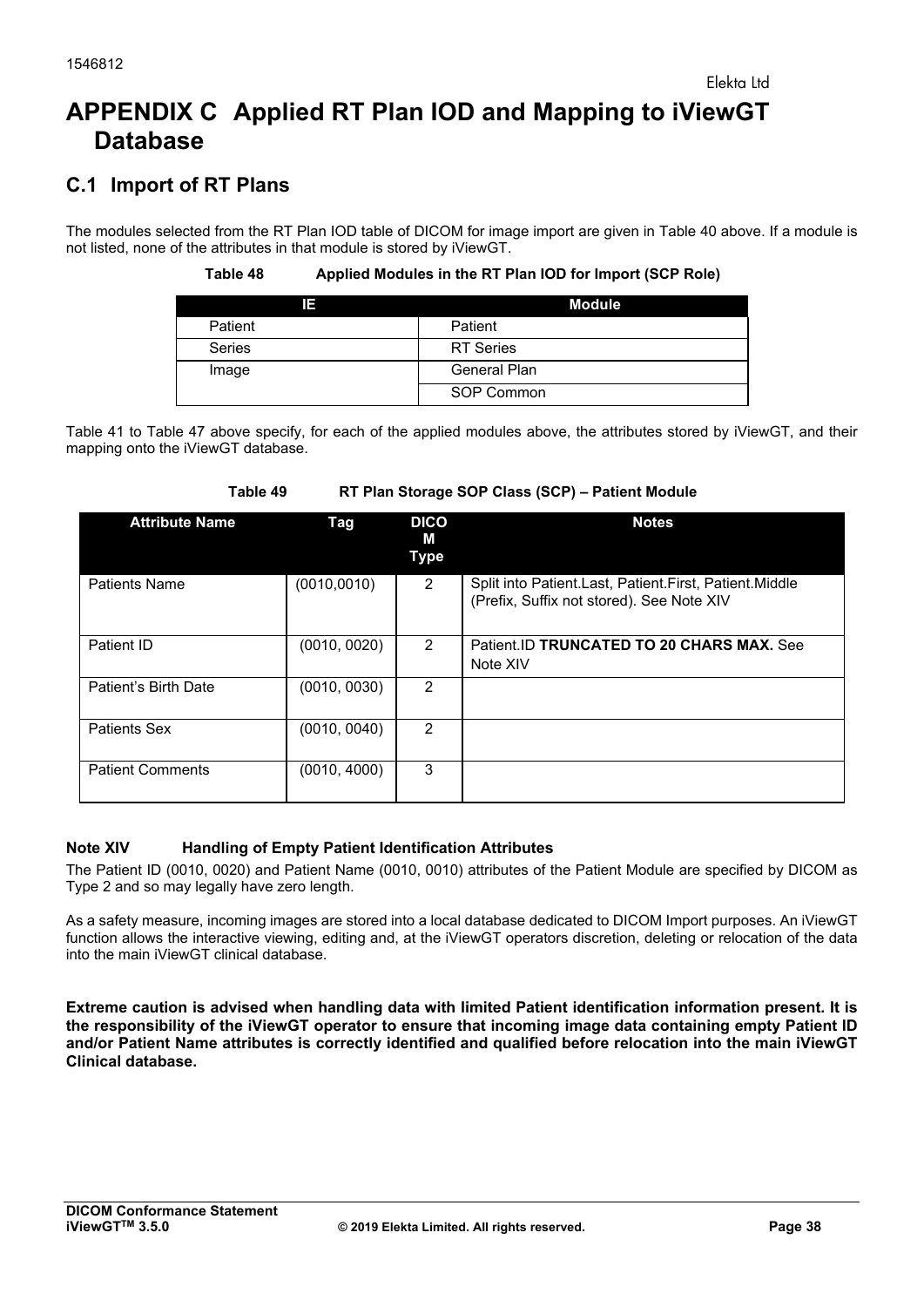#### **Table 50 RT Plan Storage SOP Class (SCP) – RT Series Module**

| <b>Attribute Name</b>     | Tag          | <b>DICO</b><br>М<br>Type | <b>Notes</b>           |
|---------------------------|--------------|--------------------------|------------------------|
| Series Instance UID       | (0020, 000E) | 1                        | Field.UID.             |
| Laterality                | (0020, 0060) | 2C                       | Appended to Field.Site |
| <b>Body Part Examined</b> | (0018, 0015) | 3                        | Field Site             |

#### **Table 51 RT Plan Storage SOP Class (SCP) – RT General Plan Module**

| <b>Attribute Name</b> | Tag          | <b>DICO</b><br>М<br>Type | <b>Notes</b>                                                |
|-----------------------|--------------|--------------------------|-------------------------------------------------------------|
| RT Plan label         | (300A, 0002) | 1                        | Used for Treatment ID. See Note XV                          |
| RT Plan name          | (300A, 0003) | 3                        | Used for Treatment ID. See Note XV                          |
| RT Plan description   | (300A, 0004) | 3                        | Treatment. description = "DICOM :" + RT Plan<br>description |
| RT Plan date          | (300A, 0006) | 2                        | Appended to Treatment.description                           |
| RT plan time          | (300A, 0007) | 2                        | Appended to Treatment.description                           |

#### **Note XV Treatment ID:**

The treatment Id is a concatenation of the plan label and the plan name. If a plan previously imported had the same name and label, iViewGT will add a numeric prefix, incrementing the prefix until a unique treatment ID is found.

#### **Table 52 RT Plan Storage SOP Class (SCP) – SOP Common Module**

| <b>Attribute Name</b> | Tag          | <b>DICO</b><br>M<br>Type | <b>Notes</b>       |
|-----------------------|--------------|--------------------------|--------------------|
| SOP Instance UID      | (0008, 0018) |                          | Treatment.DicomUID |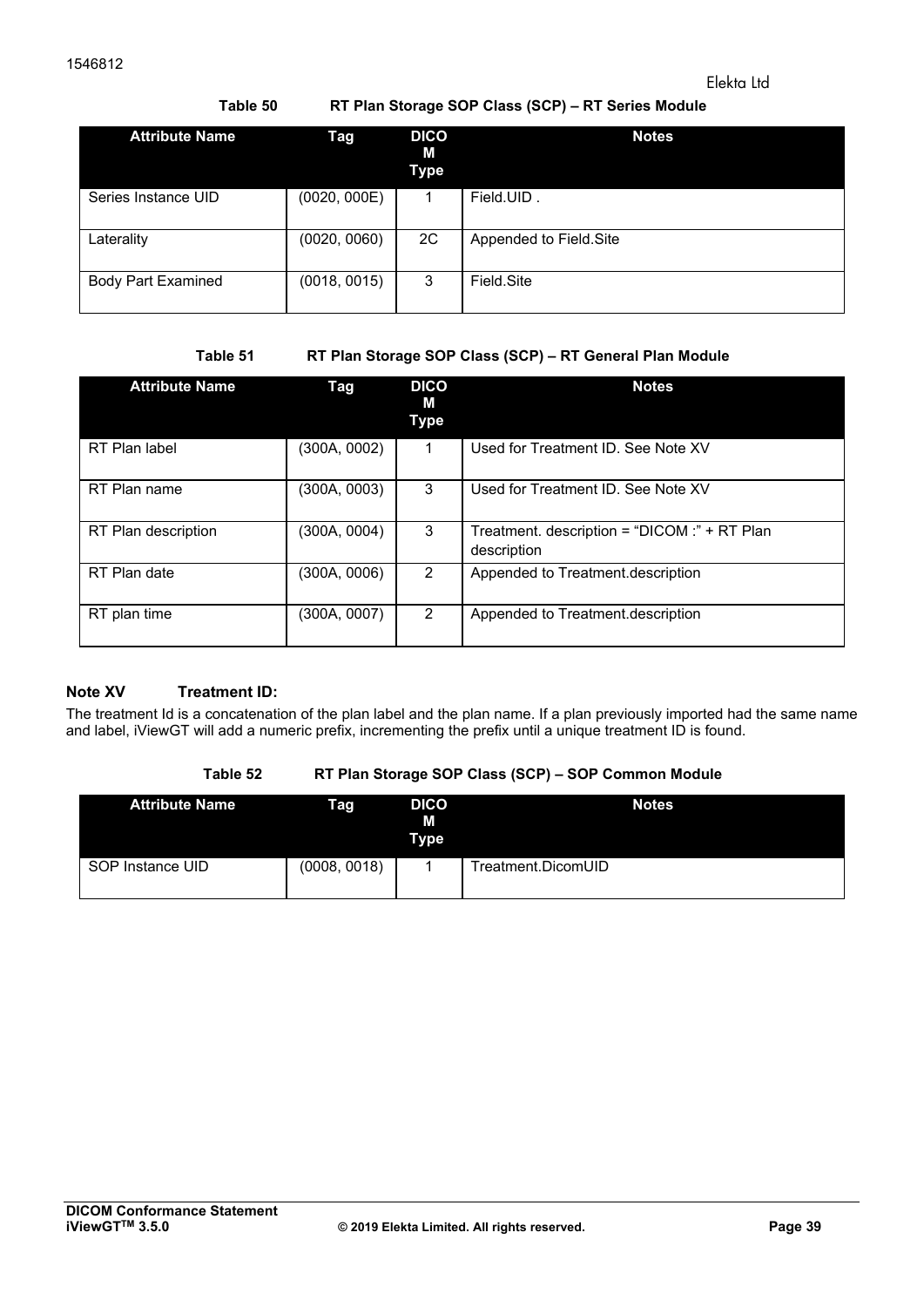### **APPENDIX D Extended Image Import Capability**

In addition to the SOP classes supported by iViewGT as SCP listed in Table 2 on page 9 above, the iViewGT AE has the optional ability to store images of types other than Secondary Capture and RT Image.

This feature is provided to extend the potential usefulness of the system as a general-purpose image viewing station, and is configurable to be enabled or disabled.

**NOTE**: The viewing, analysis, processing and printing functions within iViewGT are primarily designed for portal images acquired by the iViewGT system. When applied to images that are sent to iViewGT by means of DICOM, in particular from modalities other than Portal Imagers, some of these functions may not perform optimally or may not be relevant.

When the capability is enabled the following additional SOP classes are supported by iViewGT as SCP:

**Table 53 Additional SOP Classes supported by iViewGT as SCP (Extended Import Option Enabled)** 

| <b>SOP Class Name</b>    | UID                       |
|--------------------------|---------------------------|
| CR Image Storage - STORE | 1.2.840.10008.5.1.4.1.1.1 |
| CT Image Storage - STORE | 1.2.840.10008.5.1.4.1.1.2 |
| MR Image Storage - STORE | 1.2.840.10008.5.1.4.1.1.4 |

The modules selected from the Image IOD's for Extended Image Import are given in Table 54 below. If a module is not listed, none of the attributes in that module is stored by iViewGT.

#### **Table 54 Applied Modules in the Image IOD for Import (SCP Role: Extended Import)**

| IΕ            | <b>Module</b>         |
|---------------|-----------------------|
| Patient       | Patient               |
| Study         | <b>General Study</b>  |
| <b>Series</b> | <b>General Series</b> |
| Image         | General Image         |
|               | Image Pixel           |
|               | SOP Common            |

For the modules listed in Table 54, the attributes stored by iViewGT, and their mapping onto the iViewGT database are as listed in the respective tables in Section A.2 above.

### **D.1 C-STORE Conformance when Extended Import is Enabled.**

With Extended Import enabled, iViewGT will provide standard conformance as a Conformance Level 0 Storage SCP for Secondary Capture.

For the additional SOP classes listed in Table 53 above, however, note the following:

 Should the images be re-exported, they will be exported as Secondary Capture, not as the original SOP class (the new SOP Instance UID generated at Storage time will be used).